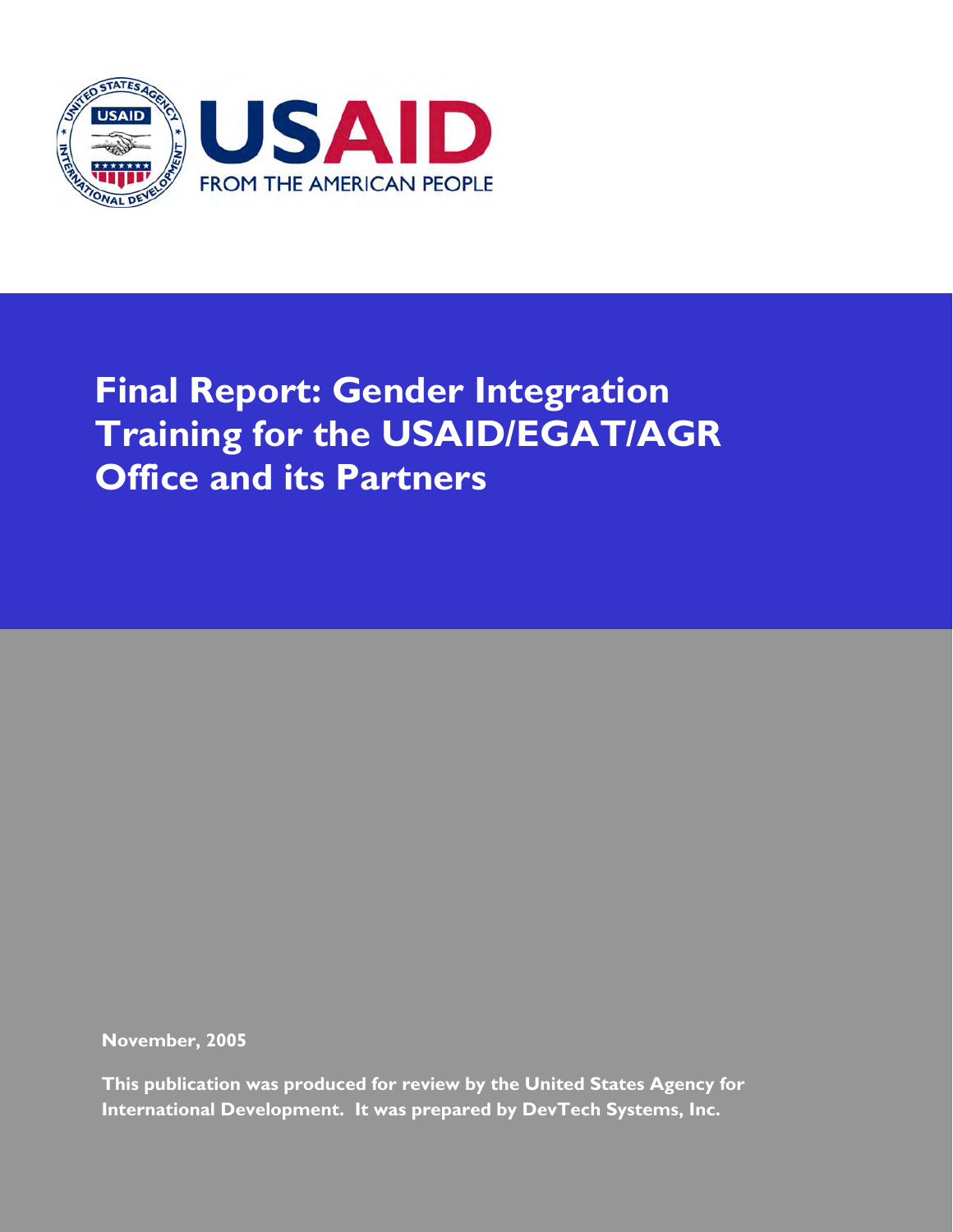# **Final Report: Gender Integration Training for the USAID/EGAT/AGR office and its partners**

**Author: Deborah Rubin** 

**DISCLAIMER:** 

**The Author's views expressed in this publication do not necessarily reflect the views of the United States Agency for International Development or the United States Government.**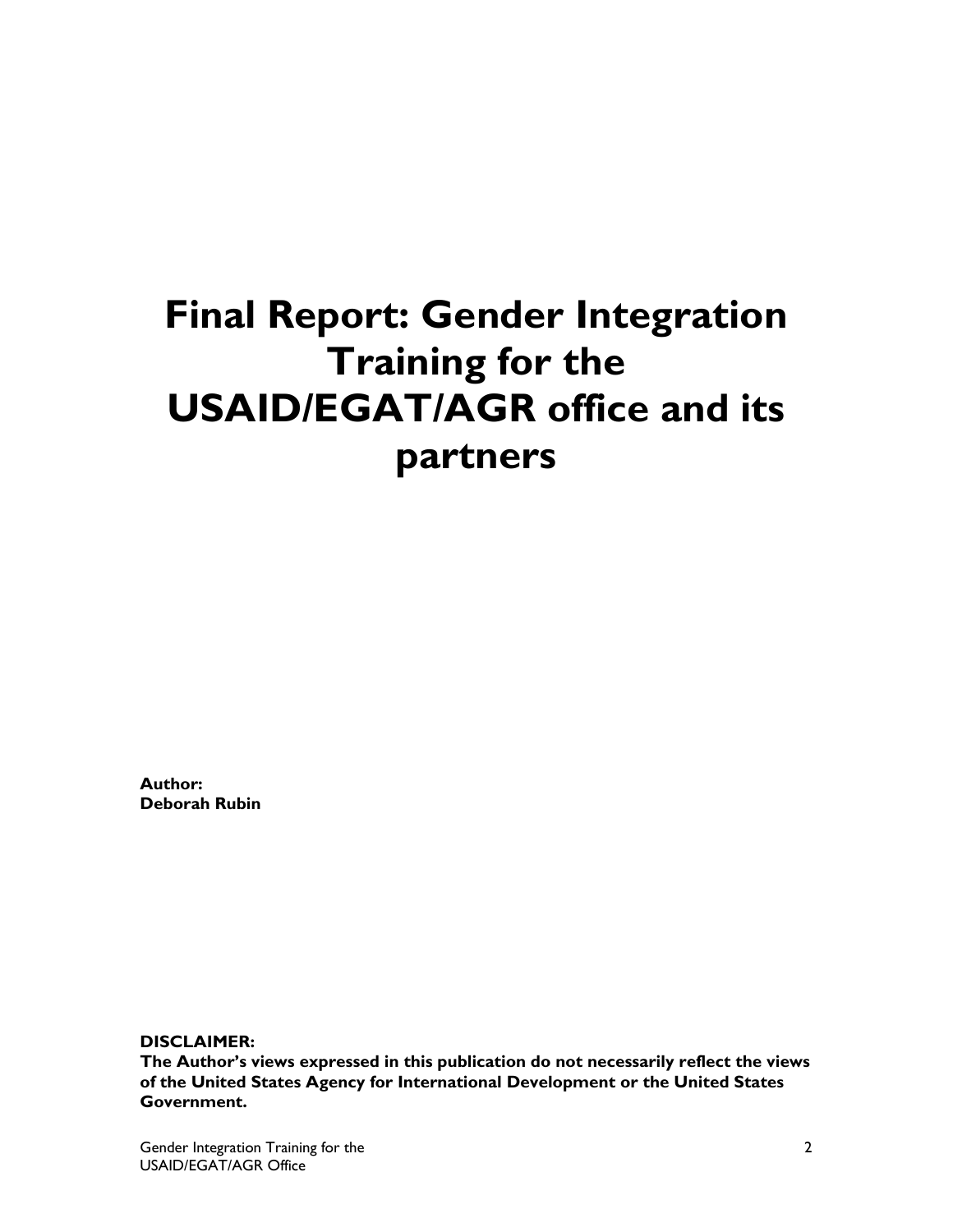# **Table of Contents**

| Acronyms                                                                                                                                                                                                                       | 4                                                               |
|--------------------------------------------------------------------------------------------------------------------------------------------------------------------------------------------------------------------------------|-----------------------------------------------------------------|
| Background                                                                                                                                                                                                                     | 4                                                               |
| Summary of December 2004 Presentation at EGAT officers training                                                                                                                                                                | 5                                                               |
| Summary of January 2005 "Training Preview" Workshop for Global<br>Livestock Collaborative Research (CRSP) Support Program                                                                                                      | 6                                                               |
| Summary of June 2005 Training Workshop for Global Livestock<br>Collaborative Research (CRSP) Support Program<br>Evaluations and Recommendations for the Future                                                                 | 6                                                               |
| <b>Appendices</b>                                                                                                                                                                                                              | 7                                                               |
| A. Participant lists<br>B. Materials from the December 16, 2004 training<br>C. Materials from the January 2005 "training preview"<br>D. Materials from the June 2005 training<br>E. Scopes of Work<br>1. Overall Scope of Work | 10<br>$\overline{2}$<br>$\overline{14}$<br>25<br>46<br>46<br>48 |
|                                                                                                                                                                                                                                | 2. Global Livestock CRSP Scope of Work                          |

**Page**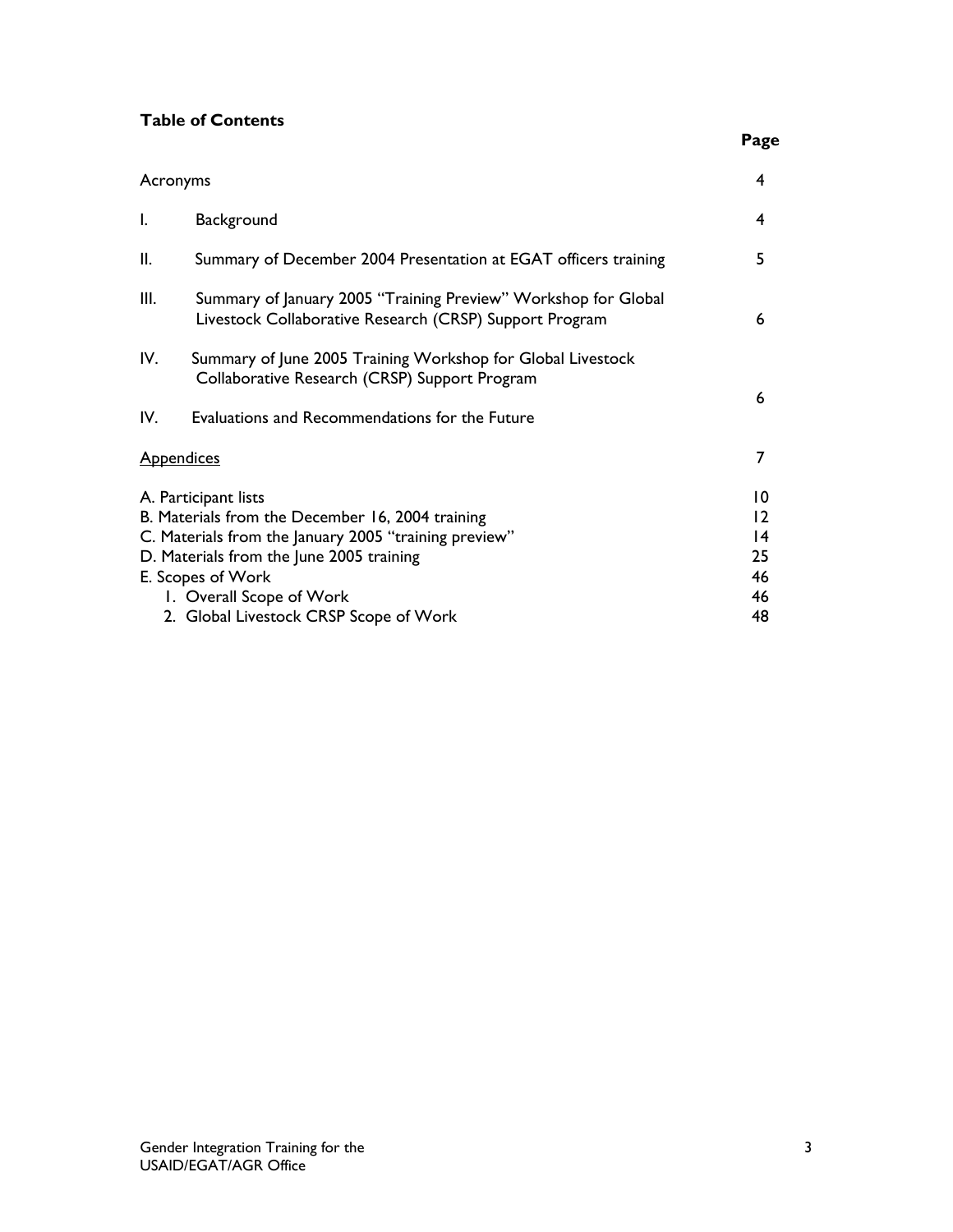# **Acronyms**

| <b>AGR</b>     | Office of Agriculture                                   |
|----------------|---------------------------------------------------------|
| <b>EGAT</b>    | Economic Growth, Agriculture, and Trade                 |
| <b>GL CRSP</b> | Global Livestock Collaborative Research Support Program |
| <b>ME</b>      | <b>Management Entity</b>                                |
| PI             | Principal Investigator                                  |
| <b>USAID</b>   | United States Agency for International Development      |
| <b>WID</b>     | Office of Women in Development                          |

#### **I. Overview**

In 2004, the Office of Agriculture requested a series of trainings on gender integration to be developed for its office staff in Washington, agriculture officers in missions, and its partners. The request was based on a desire to improve the integration of gender into office programs, activities, policies, and monitoring and evaluation systems as well as on recommendations in the draft Agriculture Office Gender Assessment that was presented to the office in April 2004.

Four training activities were developed and carried out between April 2004 and June 2005, as listed below. In addition, the process led to a request under a different task order of the WID IQC to provide an additional "training preview" presentation to an audience of CRSP Directors during their meeting in Washington in June 2005.

The four trainings prepared under TDY 051 included:

- 1. On June 29, 2004, a four hour training workshop was held for USAID/Washington Agriculture and Natural Resource Management office staff. It was attended by 22 AGR and NRM staff members, of which 15 were men and 7 were women. The session was led by two consultants. There were three additional observers, two from the WID office and one from the WID IQC.<sup>1</sup>
- 2. On December 16, 2004, a one hour presentation was made by the consultant as part of a session within the week-long training prepared by IBM for USAID EGAT AGR and NRM staff visiting Washington from field missions.
- 3. On January 21, 2005 the consultant gave a "training preview" workshop to the Global Livestock Collaborative Research Support Program (GL CRSP) Program Advisory Committee (PAC) composed of five men, and principal investigators (PIs) including six men and four women, and Management Entity (ME) staff members, including the project director and assistant director, and budget analyst, consisting of one man and two women. The total number was eighteen people, twelve men and six women.
- 4. From June 22-26, 2005, the consultant provided two four hour training workshops and three one hour follow up sessions were given to the GL CRSP researchers as part of their annual research conference in Dublin, Ireland (see participant list, Appendix A). Participants

<sup>&</sup>lt;sup>1</sup> The final report on this training workshop was submitted to DevTech Systems on July 29, 2004.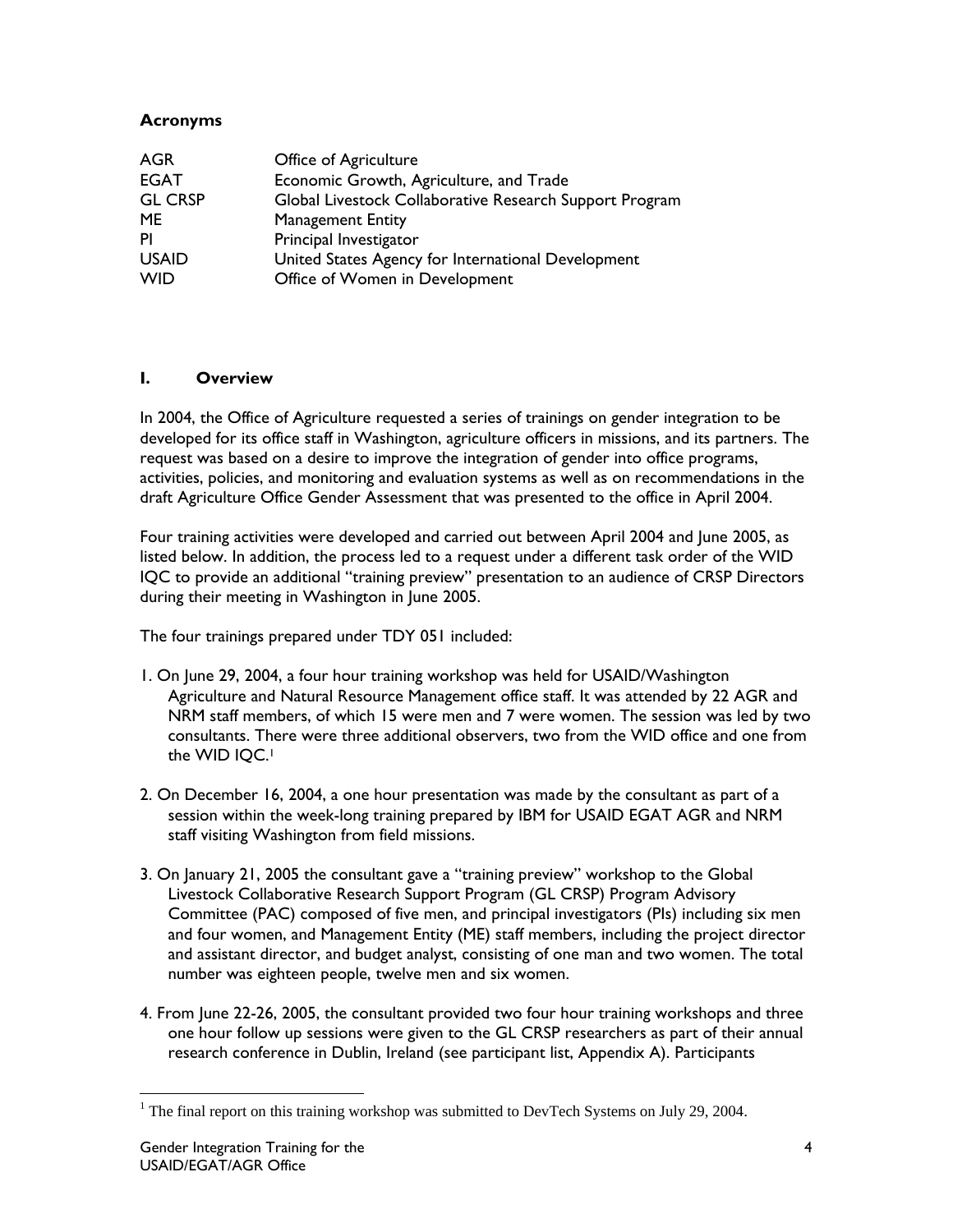included thirty-two men and fifteen women of which thirty were researchers and two were staff members from the CRSP ME.

In addition to the presentations and handouts included in this report, participants at each of the trainings received a CD-ROM with full text sources and bibliographic references on gender integration into agriculture and NRM.

Each of the training sessions was a different length of time and was presented to a different type of audience, requiring adjustments and changes to the presentation as well as the exercises and background materials provided.

## **II. Summary of December 2004 Presentation at EGAT officers training**

A one hour presentation on gender integration, "Integrating Gender: What  $\rightarrow$  Why  $\rightarrow$  How" was developed as part of a four day training program given to USAID agriculture and natural resource management staff members from December 13-16, 2004 (see Appendix B). The overall training was coordinated by IBM.

The gender presentation was given on the morning of the final day of the training (December 16) as part of a session entitled "Programming Challenges" on new Agency directives and the programming challenges they raise for Agriculture and Natural Resource Management. Speakers in the first portion of the session, "USAID Program Directions" included John Becker (PPC) speaking about the White Paper and the Agriculture Strategy, Phil Steffen (EGAT/AG) speaking about the then recently released Fragile States Strategy, and David Hess, speaking about the NRM office strategy.

The goal of the presentation was to cover key definitions on sex and gender, to provide an understanding of the argument in favor of gender integration from both a legal and development perspective, and to briefly outline the process by which USAID staff can integrate gender considerations throughout the activity cycle, from design to implementation and through evaluation. In addition, the presentation raised several questions relating the central issues of gender integration to the new development framework addressed by the White Paper and the new Fragile States Strategy.

The format of the presentation permitted questions and discussion throughout. Including a discussion of gender integration into this session definitely emphasized the importance of the issue to the audience, despite the relatively brief time period allocated to it – however, the evaluation (see below) recommended shifting the gender presentation in the future to a session addressing human capital.

A general evaluation of the entire morning session was carried out by IBM. The evaluation survey rated each module on a six point scale and the gender presentation, which followed the presentations that received the highest marks for the entire course, received a mark of 4.83, against an average score for the modules of  $4.90<sup>2</sup>$  (See also section V).

The IBM report concluded that:

 $2^2$  Memo to the EGAT training team from IBM, 27 January 2005, "Evaluation of Dec. 13 - 16, 2004 Agriculture and Natural Resource Management Course.**"**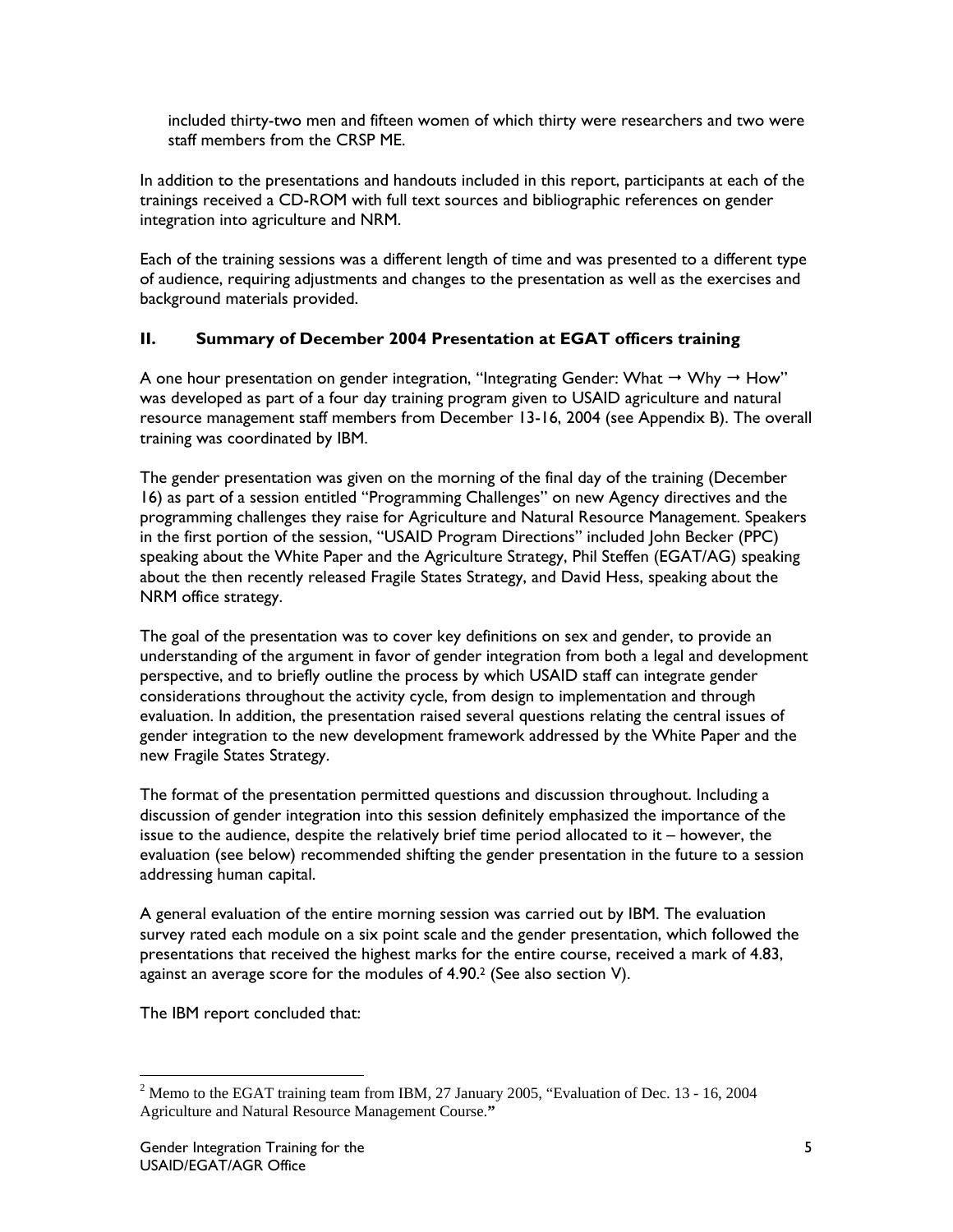This is a good topic area for the workshop, and more emphasis on gender indicators and measurement tools (e.g. distributional benefits in Ag and NRM) would be useful. This session needs to be moved to a more appropriate time slot, e.g. human capital session.

# **III. Summary of January 2005 "Training Preview" Workshop for Global Livestock Collaborative Research (CRSP) Support Program**

The Global Livestock CRSP held a meeting of its advisory board and Principal Investigators (PIs) in California in January, 2005 with the purpose of reviewing the progress of the program's research activities and planning the biennial research conference. As part of the planning efforts, the CRSP Project Director requested support from the WID IQC for a consultant to present an overview of the gender integration training process, referred to here as a "training preview." The presentation for the two hour session is attached (see Appendix 2). The goals for the session included:

- Explanation of current expectations on gender integration at USAID
- Provision of an overview of key concepts and approaches to gender integration
- Application of the concepts with an exercise on reporting about gender
- Discussion of options for the gender training to be held at the Dublin conference in June 2005.

Two exercises were presented. The group was very vocal during the "Vote with your feet" exercise – unwilling to take one side or the other, but quite creative in arguing for nuanced perspectives. There was not sufficient time to do a substantive case study. Instead, an exercise to improve reporting on gender issues was developed from materials that the PIs had already submitted (see Appendix C). The exercise was intended to help them broaden their understanding of ways to report on gender issues so that they included not only sexdisaggregated training and employment figures, but also how they have addressed gender based constraints in their research activities or on gender issues that they are researching.

After the presentation, the advisory group and PIs agreed that the wider group of CRSP researchers would benefit from a half-day workshop and requested support from the WID IQC to prepare general two half-day gender trainings at the June 2005 workshop as well as to hold additional consultations with several of the research teams on issues specifically related to their work plans.

Overall, the evaluation comments were very positive about the content of the presentation and particularly on the use of the "Vote with your feet" exercise (see Appendix C). There was less agreement about the exercise on reporting, with some participants appreciating the emphasis on reporting and use of GL CRSP examples, while others preferred a wider perspective and use of more general examples.

## **IV. Summary of June 2005 Training Workshop for Global Livestock Collaborative Research (CRSP) Support Program**

Two different training activities were carried out during the Global Livestock Research Conference: two training workshop sessions (four hours each) were held for all the CRSP researchers, grouped by project, followed by hour long sessions with three of the research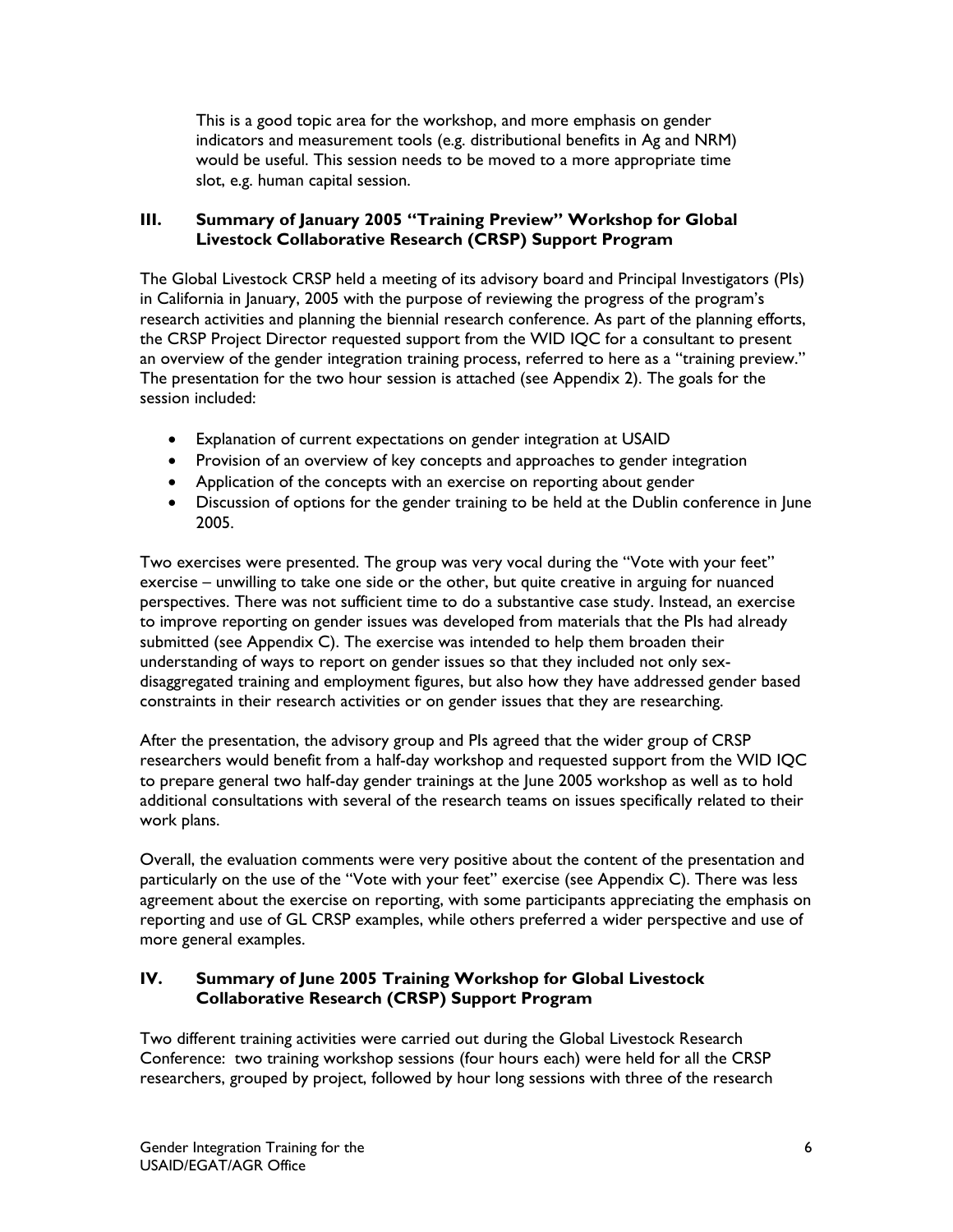teams to discuss their specific research activities and to identify how to integrate gender into their work plans (see agenda in Appendix D).

The workshop presentation was redesigned from earlier versions to emphasize research issues rather than development interventions and information about USAID and the ADS was shortened, in line with comments received during the January training preview. The purpose of the four hour workshop was to:

- Provide a brief overview of the background of gender integration efforts at USAID and current requirements
- Introduce and clarify gender concepts
- Work with examples and case study materials to analyze gender relations in a development context and analyze how they affect research
- Introduce ways to address gender integration in research proposals, work plans, and reporting

Two new examples were constructed to be used in the gender continuum example as previous ones had not addressed agricultural issues or pastoralist communities. The discussions surrounding the gender continuum were quite lively, especially as one of the examples featured a case from Mongolia that was known to the Mongolian researchers.

In addition, a new case study was developed based on an actual project to train animal health care workers in a rural pastoral community in the Sudan. The case study needs some additional refinement, however, if it would be used again to distinguish more clearly between 1) research objectives and development objectives and 2) normative statements and actual practice in the region. Although the intent of the exercise was to illuminate how missing information that affects the outcome of a development intervention could become the subject of research questions, the participants, all of whom are researchers, found it difficult to translate the gender issues identified in the implementation of the intervention into lessons that they could apply for the development of their research projects. There was also some disagreement about whether it would be better to use examples from the GL CRSP itself or to use successful (rather than problematic) examples from other development efforts.

Other than these questions about the case study, the responses to the presentations were quite positive and the participants expressed appreciation for the opportunity to discuss the topic of gender integration.

Separate discussions with three of the research programs identified attempted to assist those researchers in identifying ways to clarify options for integrating gender into their research activities, e.g., in increasing participation of both men and women into the focus groups and/or community activities (SUMAWA), by increasing basic documentation of gender relations in regions where little has been published (WOOL), or by identifying ways to gain additional analysis and publications on gender issues from data already collected (PARIMA).

# **IV. Evaluations and Recommendations for the Future**

The overall response to the trainings, as reported in the evaluation forms, was very positive. People generally felt that the topic was important and the content useful. In each case, there was little consensus about the exercises and the case studies. "Vote with your feet" exercises were well-liked when used to get the group discussion started. Small group discussions were generally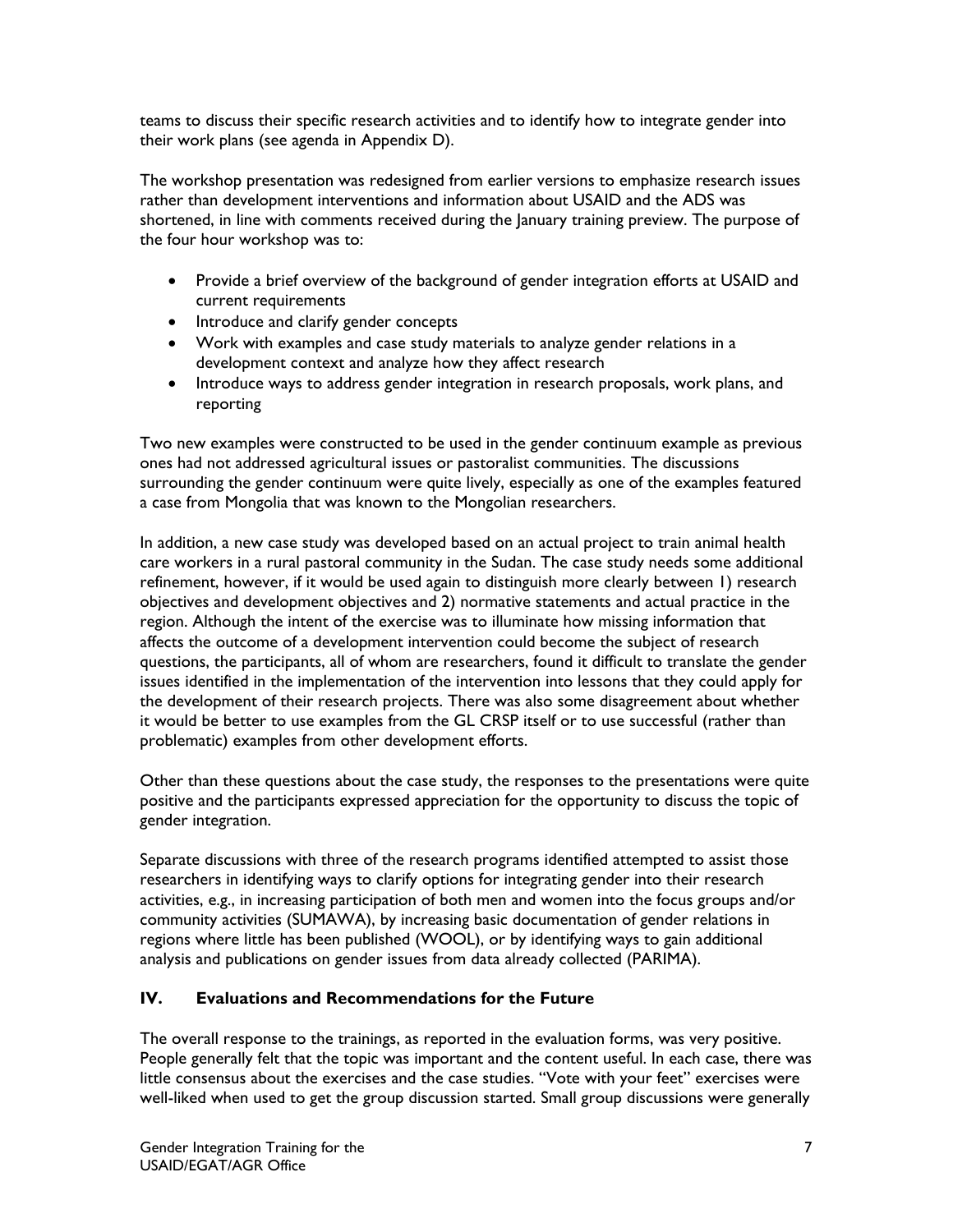liked as well, since they offered opportunities for people to talk about the issues more easily than in the larger group session.

The June training for researchers raised several important points for future consideration:

# **1. Designing a training relevant to researchers**

The most difficult aspect of the June training was designing the exercises to be relevant to those who are carrying out research that is not itself directly oriented towards gender issues. Some issues are clearly relevant and easily accepted, such as encouraging both men and women to apply for and carry out various research and management tasks, to elicit information from both men and women in surveys and participatory exercises such as focus groups, sometimes in same sex groupings, and the need to report sex-disaggregated data on training, staffing, and other implementation topics. A more difficult task is applying the USAID ADS questions to research instead of implementation activities and finding appropriate examples to use. The ADS requirements are oriented towards the USAID project cycle rather than a research work plan, and do not translate easily.

Another request was to provide examples of "successful efforts of gender integration in research." This too is difficult to document when the research topic is not directly studying gender.

A third topic for additional consideration is developing an exercise related to gender-sensitive policy research.

# **2. Actual examples or modified case studies**

A second issue in dealing with the researchers focused on whether it was more helpful to use GL CRSP examples (in this case) or other examples. On the one hand, using a GL CRSP activity to highlight problems with gender integration might have been perceived as unfairly singling out one project team over another. On the other hand, using non-CRSP examples allowed the group as a whole to distance the example from their own work by overly focusing on questions about the validity of the data used rather than the process of gender analysis. One possibility might be to illustrate problems by referring to earlier, completed CRSP projects that did not involve any currently active researchers.

Another possibility – as several participants suggested – would be to highlight successful examples and to ask groups to consider how their own projects could be made to look more like the successful ones.

# **3. Fine-tuning the training for different levels of expertise**

Although only one participant directly addressed this point in the evaluations, it is an important one. It came up implicitly among those who were critical of the use of "jargon" as well as by the one person who thought the level of the presentation was pitched too low. The facilitator needs to be clear about how those who are more knowledgeable can help to achieve the objectives of the workshop.

## **4. Subsector-specific and country relevant documentation**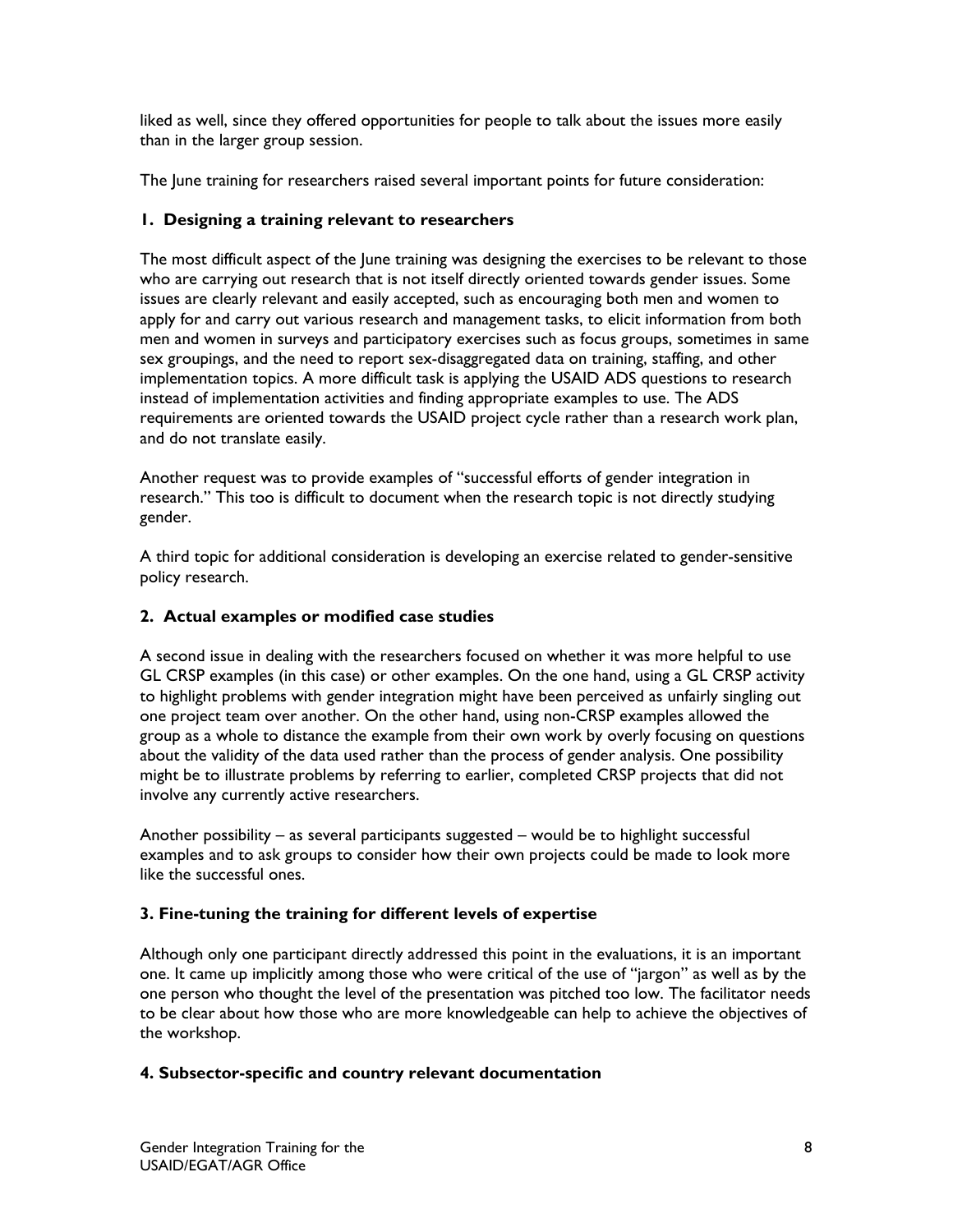Compilation of additional subsectoral and country relevant studies on gender would be helpful to researchers.

# **5. Follow-up on use of the CD Rom**

Participants were pleased to receive the CD Rom of gender resources, but the relatively short time period of the workshop did not permit much discussion of its contents or how to use them. It would be useful to the trainers to know if and how the CD is being used and what additional materials are needed, especially to fill the needs of researchers.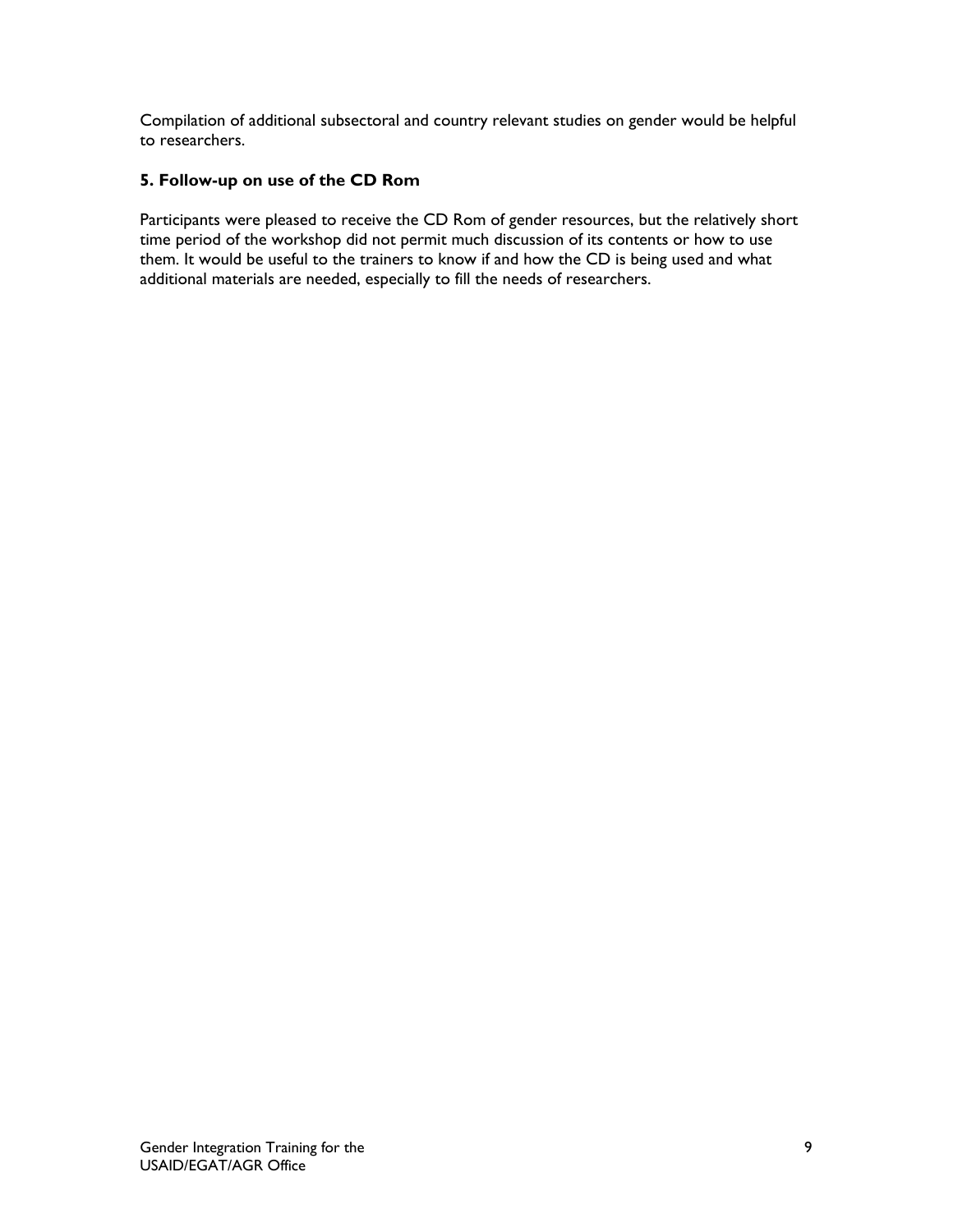# **Appendix A: Training Participants**

# **1. January 21, 2005, Napa Valley, CA**

| <b>Name</b>               | <b>Position</b> | <b>Sex</b> |
|---------------------------|-----------------|------------|
| Gilles Bergeron           | <b>PAC</b>      | М          |
| Salvador Fernandez-Rivera | <b>PAC</b>      | М          |
| <b>Robin Mearns</b>       | <b>PAC</b>      | M          |
| Dennis Poppi              | <b>PAC</b>      | М          |
| <b>Ahmed Sidahmed</b>     | <b>PAC</b>      | M          |
| Lindsay Allen             | PI              | F          |
| Layne Coppock             | PI              | M          |
| Judith Ernst              | PI              | F          |
| Lisa Graumlich            | PI              | F          |
| <b>Grace Marquis</b>      | PI              | F          |
| John McPeak               | PI              | M          |
| <b>Scott Miller</b>       | PI              | M          |
| Robert Stobart            | PI              | M          |
| Jerry Stuth               | $\overline{P}$  | M          |
| Montague Demment          | $\overline{ME}$ | M          |
| Susan Johnson             | <b>ME</b>       | M          |
| Cathy Miller              | <b>ME</b>       | F          |
| Total                     | 18              | $M = 12$   |
|                           |                 | $F = 6$    |

| <b>Name</b>           | <b>Project Affiliation</b> | <b>Sex</b> |
|-----------------------|----------------------------|------------|
| Abdilla A. Aboud      | <b>PARIMA</b>              | M          |
| Kurt Alt              | <b>YESEMA</b>              | M          |
| Jay Angerer           | Gobi                       | M          |
| Randall Boone         | Wool                       | M          |
| Liba Brent            | Wool                       | F          |
| Lorna Michael Butler  | <b>ENAM</b>                | F          |
| Wanjiku Lois Chiuri   | <b>SUMAWA</b>              | F          |
| Layne Coppock         | <b>PARIMA</b>              | M          |
| <b>Tsogoo Damdin</b>  | Gobi                       | F          |
| Solomon Desta         | <b>PARIMA</b>              | M          |
| Judy Ernst            | <b>HIV/AIDS</b>            | F          |
| Kathleen Galvin       | Wool                       | F          |
| Udval Gambosuren      | Gobi                       | F          |
| Getachew Gebru        | <b>PARIMA</b>              | M          |
| Emmanuel J. Gereta    | <b>YESEMA</b>              | M          |
| Lisa Graumlich        | <b>YESEMA</b>              | F          |
| Assel Imeshera        | Wool                       | F          |
| Abdirahman Ali Issack | Links                      | M          |
| Abdi Jama             | Links                      | M          |
| Mimi Jenkins          | <b>SUMAWA</b>              | F          |
| Abdullahi P. Jillo    | <b>PARIMA</b>              | M          |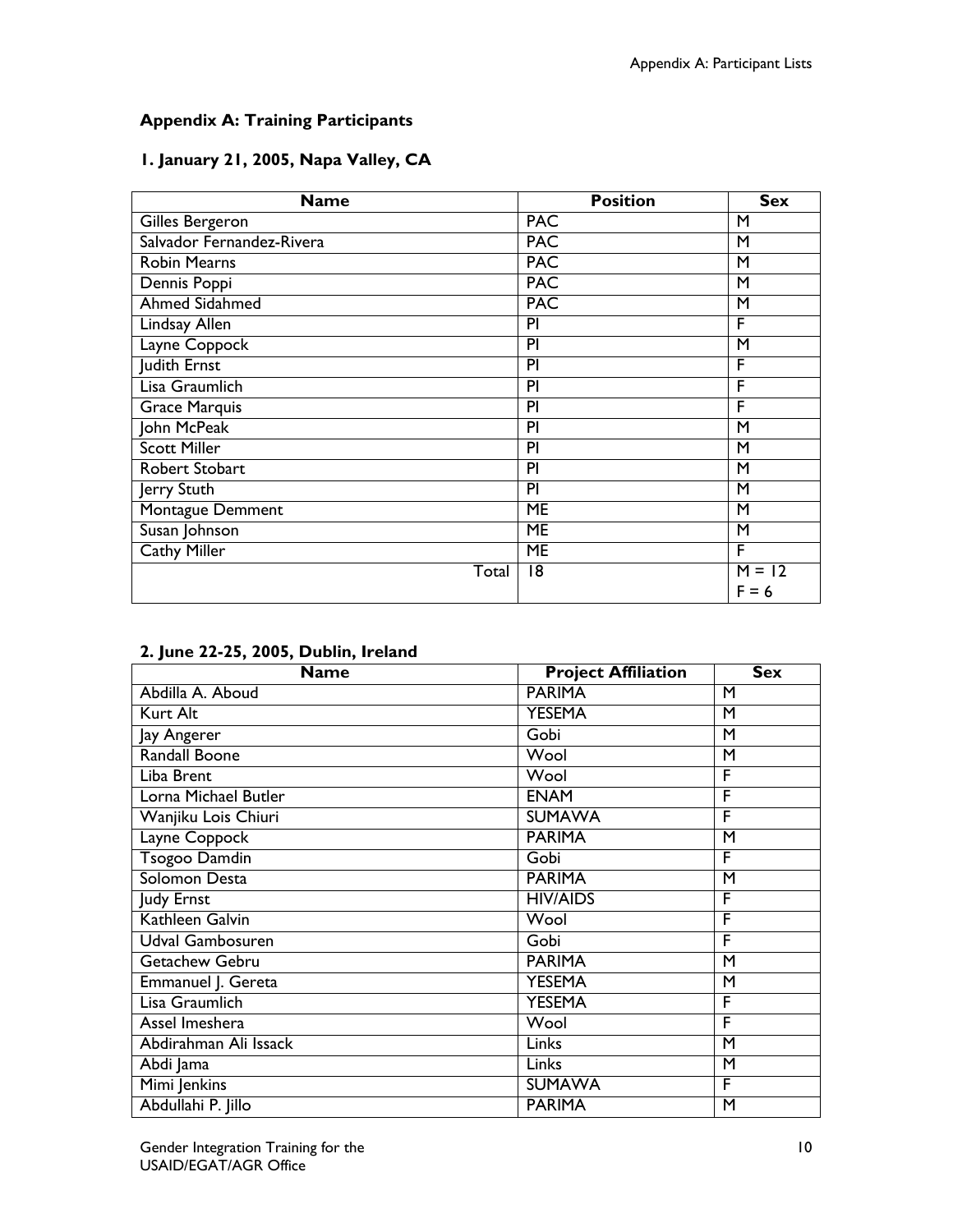| Susan Johnson           | <b>CRSP ME</b> | F                       |
|-------------------------|----------------|-------------------------|
| Robert Kaitho           | <b>Links</b>   | M                       |
| Anthony Gatarwa Kariuki | Links          | M                       |
| <b>Carol Kerven</b>     | Wool           | F                       |
| G. A. Keya              | <b>PARIMA</b>  | M                       |
| Samuel Kibichii         | <b>SUMAWA</b>  | M                       |
| Francis K. Lelo         | <b>SUMAWA</b>  | M                       |
| <b>Peter Little</b>     | <b>PARIMA</b>  | M                       |
| Charles Maina-Gichaba   | <b>SUMAWA</b>  | $\overline{\mathsf{M}}$ |
| Nurlan Malmakov         | Wool           | M                       |
| <b>Grace Marquis</b>    | <b>ENAM</b>    | F                       |
| John McPeak             | <b>PARIMA</b>  | M                       |
| <b>Cathy Miller</b>     | <b>CRSP ME</b> | F                       |
| <b>Scott Miller</b>     | <b>SUMAWA</b>  | M                       |
| Mucai Muchiri           | <b>SUMAWA</b>  | M                       |
| Mark N. Mutinda         | <b>PARIMA</b>  | M                       |
| Charles Muyanja         | <b>ENAM</b>    | M                       |
| Malachi Okello          | <b>SUMAWA</b>  | $\overline{\mathsf{M}}$ |
| Ole Kamuaro Oletisatti  | <b>YESEMA</b>  | M                       |
| Desterio E. Ouma        | <b>SUMAWA</b>  | M                       |
| <b>Glenn Plumb</b>      | <b>YESEMA</b>  | $\overline{\mathsf{M}}$ |
| Akylbek Rakaev          | Wool           | M                       |
| <b>Hilary Redden</b>    | Wool           | F                       |
| William A. Shivoga      | <b>SUMAWA</b>  | M                       |
| <b>Bob Stobart</b>      | Wool           | M                       |
| Doug Tolleson           | Gobi           | M                       |
| Total                   | 47             | $M = 32$                |
|                         |                | $F = 15$                |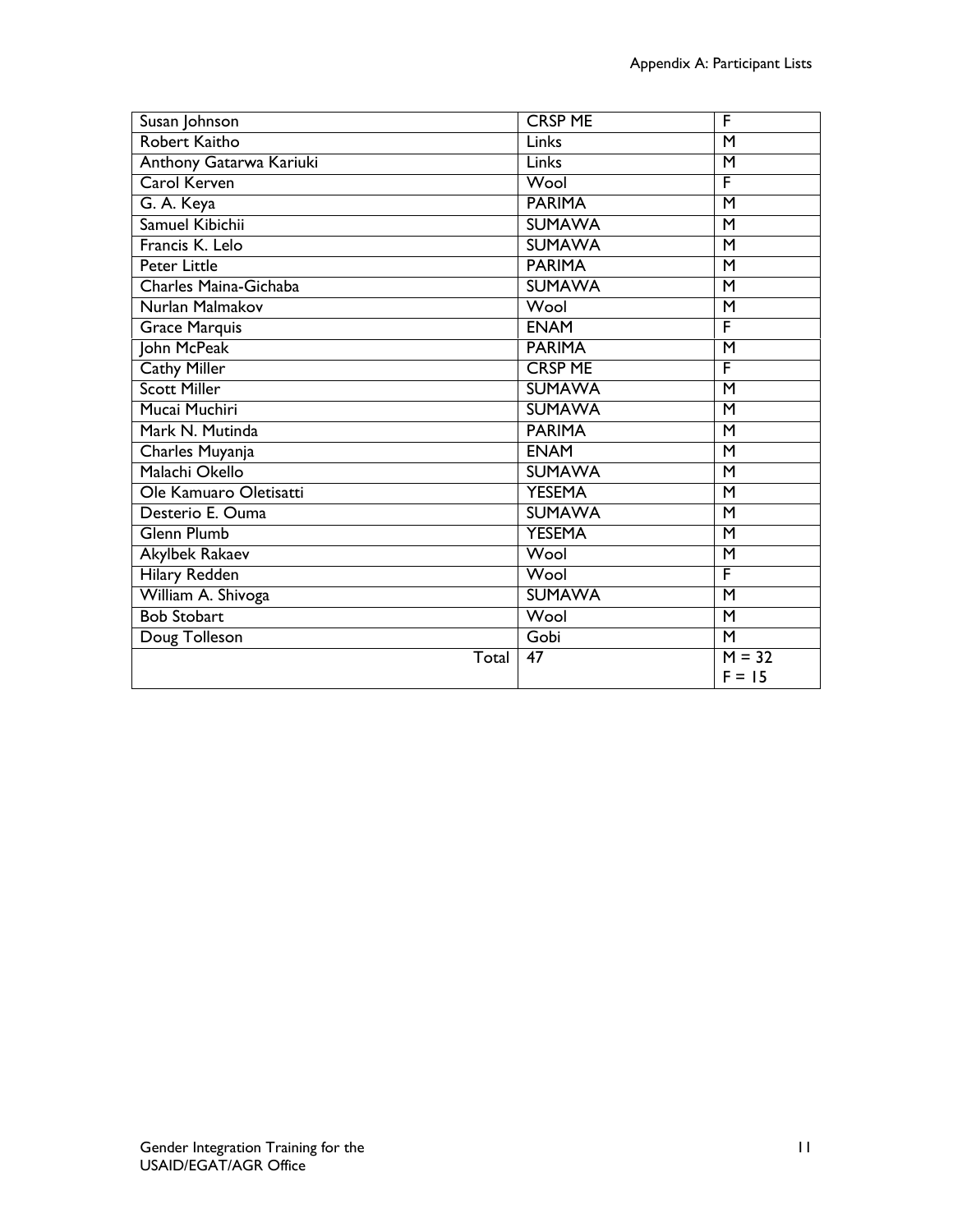| <b>ADS</b>                                               | <b>ADS Requirement</b>                                                                                                                                                                                                                                                  | <b>Steps</b>                                                                             | Training and Technical Assistance (TA) <sup>4</sup>                                                                                                                                                                                                                                                                                                                                                                                                                                                   |
|----------------------------------------------------------|-------------------------------------------------------------------------------------------------------------------------------------------------------------------------------------------------------------------------------------------------------------------------|------------------------------------------------------------------------------------------|-------------------------------------------------------------------------------------------------------------------------------------------------------------------------------------------------------------------------------------------------------------------------------------------------------------------------------------------------------------------------------------------------------------------------------------------------------------------------------------------------------|
| <b>Reference</b>                                         |                                                                                                                                                                                                                                                                         |                                                                                          |                                                                                                                                                                                                                                                                                                                                                                                                                                                                                                       |
| 201.3.7.1                                                | A Strategic Objective must<br>incorporate (a) the findings of mandatory                                                                                                                                                                                                 | Learning about the<br>ADS requirements                                                   | Training in basic gender analysis and application in USAID, including<br>introduction to ADS requirements.                                                                                                                                                                                                                                                                                                                                                                                            |
| technical analyses, and (b) actions to<br>to SO results. | overcome identified significant obstacles                                                                                                                                                                                                                               | Managing the<br>process within the<br>mission and with<br>partners                       | Assistance in organizing a management system for gender<br>mainstreaming at the mission (e.g., organizing a Gender Working<br>Group, developing a Gender Action plan, identifying local expertise)                                                                                                                                                                                                                                                                                                    |
| 201.3.8.4                                                | <b>Strategic Plans must reflect attention</b><br>to gender concerns. The gender analysis<br>is mandatory.                                                                                                                                                               | Drafting of<br><b>Strategy Statement</b>                                                 | TA to conduct an initial gender assessment and analysis and<br>recommendations and to provide follow-on assistance in integrating<br>gender issues and recommendations into Strategy Statement.                                                                                                                                                                                                                                                                                                       |
|                                                          |                                                                                                                                                                                                                                                                         | Review of strategy                                                                       | Final review of strategy for reflection of gender concerns                                                                                                                                                                                                                                                                                                                                                                                                                                            |
| 201.3.12                                                 | <b>Activity Planning.</b> Activities must<br>address gender issues in manner<br>consistent with the findings of gender<br>analysis of the SO in a written statement<br>of one page or less, including a<br>description of the issues and how they<br>will be addressed. | Identify relevant<br>gender issues for<br>each activity<br>Preparation of<br>RFA/RFP/APS | TA to identify key gender issues for activity design through sector<br>or activity specific gender analysis (either field or desktop review,<br>as appropriate).<br>Guidance and assistance in preparing one-page statement for each<br>activity, as appropriate.<br>Sector-specific training in gender analysis.<br>Assistance in identifying and working with local NGOs with gender<br>expertise.<br>Assistance to help mission staff incorporate gender issues into SOW or<br>Program Description |
| 201.3.12.15                                              | <b>Activity Approval Document (AAD)</b><br>must outline gender issues that are<br>significant for implementation and<br>describe expected outcomes, or provide<br>a brief rationale if there are no significant<br>gender issues.                                       | Preparation of<br>approval<br>documentation                                              | Guidance and assistance in integrating gender in the approval<br>documents.                                                                                                                                                                                                                                                                                                                                                                                                                           |
| 203.2.4.3                                                | Performance management systems<br>at SO and IR levels must include gender-<br>sensitive indicators and sex-disaggregated                                                                                                                                                |                                                                                          | Sector-specific TA to develop or refine indicators to measure<br>gender inequality and set realistic targets                                                                                                                                                                                                                                                                                                                                                                                          |

 $3$  Prepared by Task Order for Short-term Technical Assistance and Training, EGAT/WID IQC, December 2004

<sup>&</sup>lt;sup>4</sup> It is recommended to supplement training with technical assistance. For most steps, support TA and training can be accessed through the EGAT/WID IQC (Contact Debra Banks, dbanks@usaid.gov) or by requesting assistance from Regional Bureau and Mission gender focal points/WID officers and partner organizations' gender experts.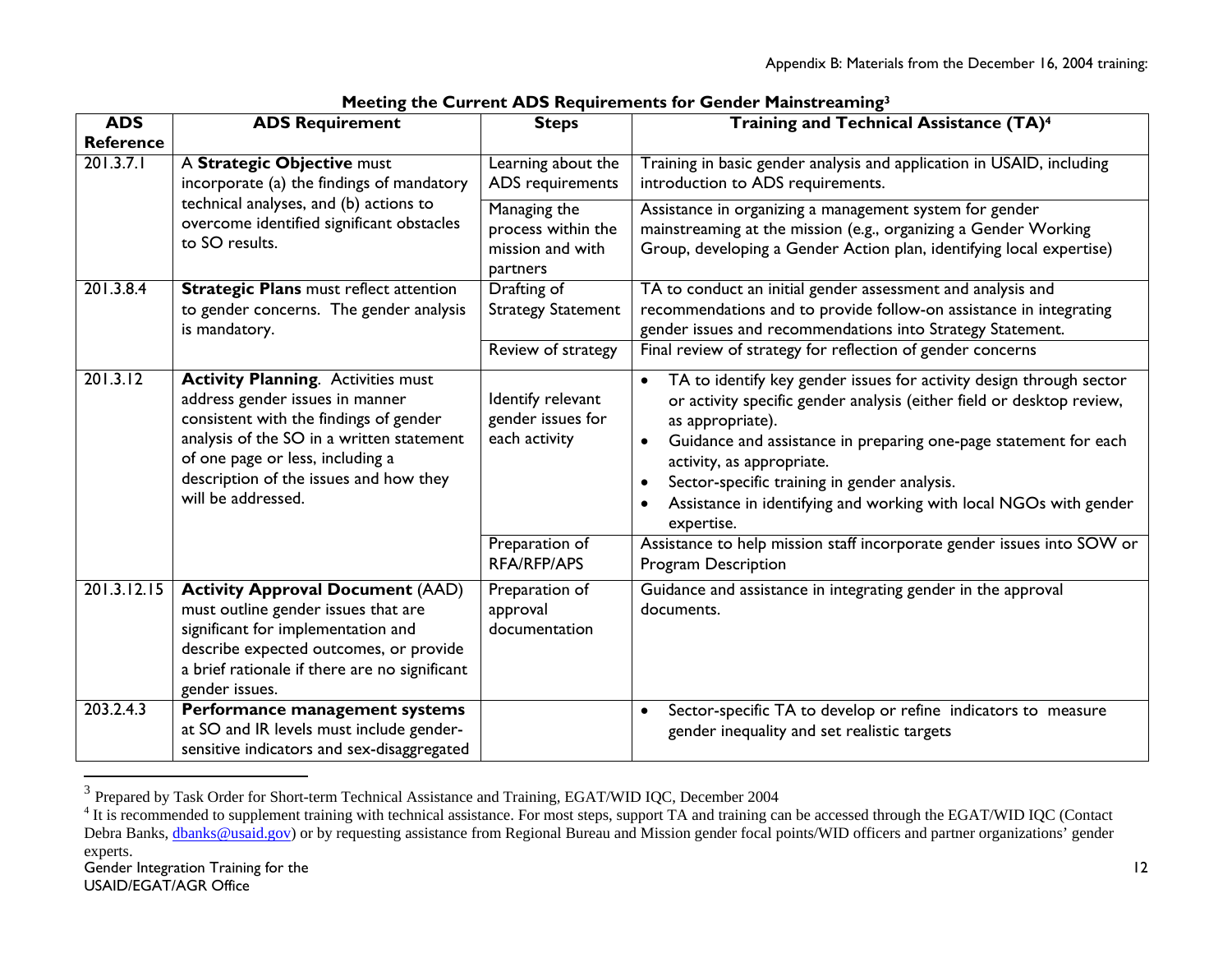Appendix B: Materials from the December 16, 2004 training:

|          | data in accordance with the gender<br>analysis.                                                                       | Assistance in preparation of PMP with indicators reflecting gender<br>considerations.<br>Guidance to collect sex-disaggregated data                                                           |
|----------|-----------------------------------------------------------------------------------------------------------------------|-----------------------------------------------------------------------------------------------------------------------------------------------------------------------------------------------|
|          |                                                                                                                       | TA to develop data analysis plan for measuring change in gender<br>disparities                                                                                                                |
| 302.5.14 | <b>Incorporating Gender</b><br><b>Considerations into Evaluation</b><br><b>Criteria</b> for Competitive Solicitations | Develop guidelines for incorporating gender in evaluation criteria.<br>Provide examples of RFPs, RFAs, and APSs that successfully<br>incorporate gender considerations in evaluation criteria |
| 303.5    | <b>Evaluation Criteria</b> for Grants and<br>CAs                                                                      |                                                                                                                                                                                               |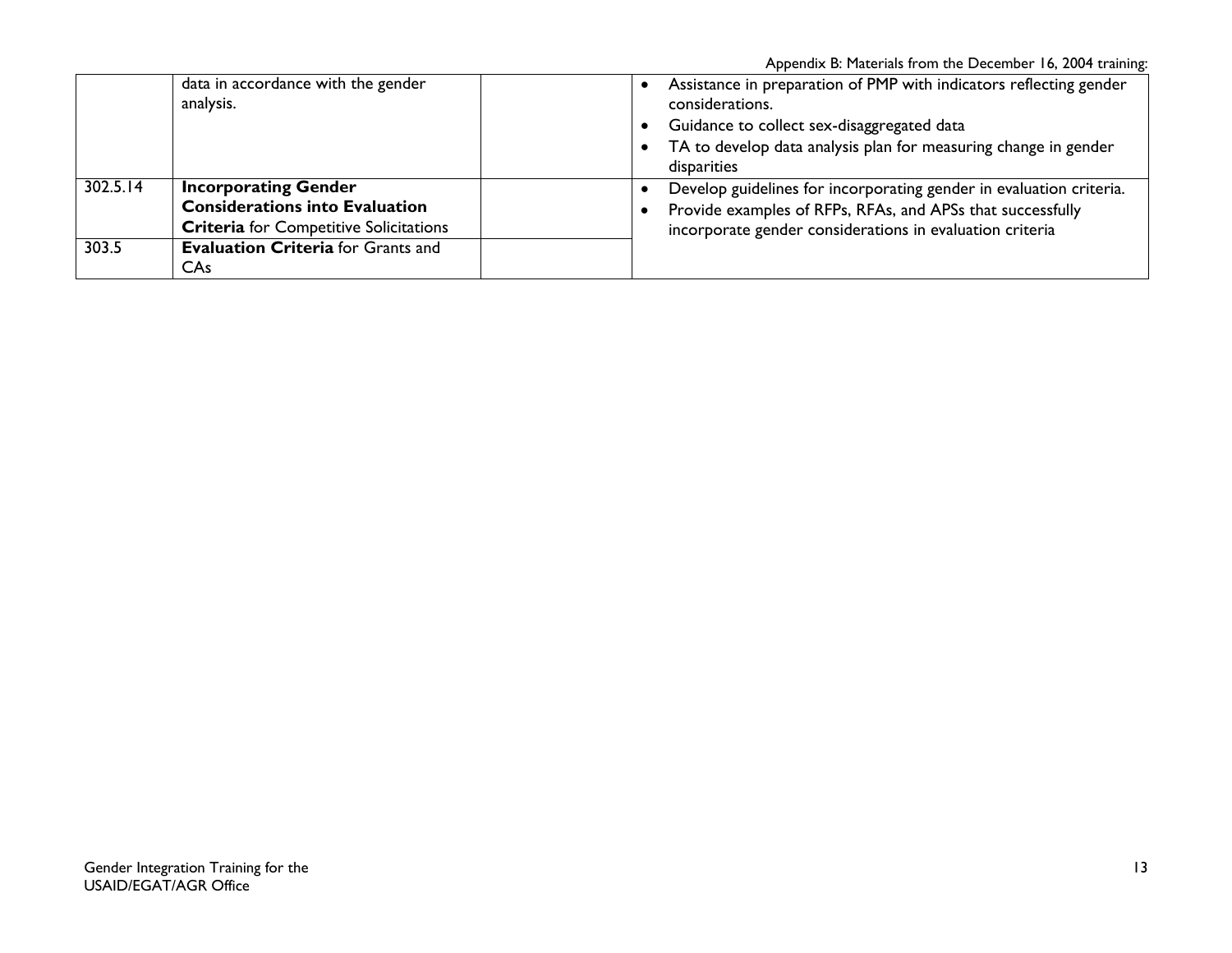# **Handout**

# **Activity Domains**

# **Access to Assets**

The capacity to use the resources necessary to be a fully active and productive (socially, economically, and politically) participant in society, including access to resources, services, labor & employment, information, benefits

# **Knowledge, Beliefs, and Perceptions**

Who knows what and how that differs by gender category

Beliefs (ideology) that shape gender identities and behavior – how men and women or boys and girls conduct their daily lives

Perceptions that guide how people interpret aspects of their lives differently depending on their gender identity

# **Practices and Participation**

Gender structures people behaviors and actions

Among herders, gender affects the division of labor in the household and in taking outside employment; it affects educational opportunities, it affects the ability to control and amass assets.

Gender influences participation in activities, meetings, political processes, services, and training courses

# **Space and Time**

Gender affects how people use time: Allocation, Availability, and Division of Labor Gender affects where people are located in the landscape for work and for leisure

# **Legal Rights and Status**

Gender affects the way people are regarded by and treated by both customary law and the formal legal code and judicial system

Gender affects rights to e.g., legal documents, ownership and inheritance, reproductive choice and personal safety, representation, and due process

# **Power**

- Gender norms and relations influence people's abilities to freely control, enforce, and shape the decisions over one's children and one's body.
- It affects one's ability to engage in collective actions or associate with others, to participate in affairs of the household, community, municipality, and nation, to use individual economic resources, to choose employment, to vote or run for office, to enter into legal contracts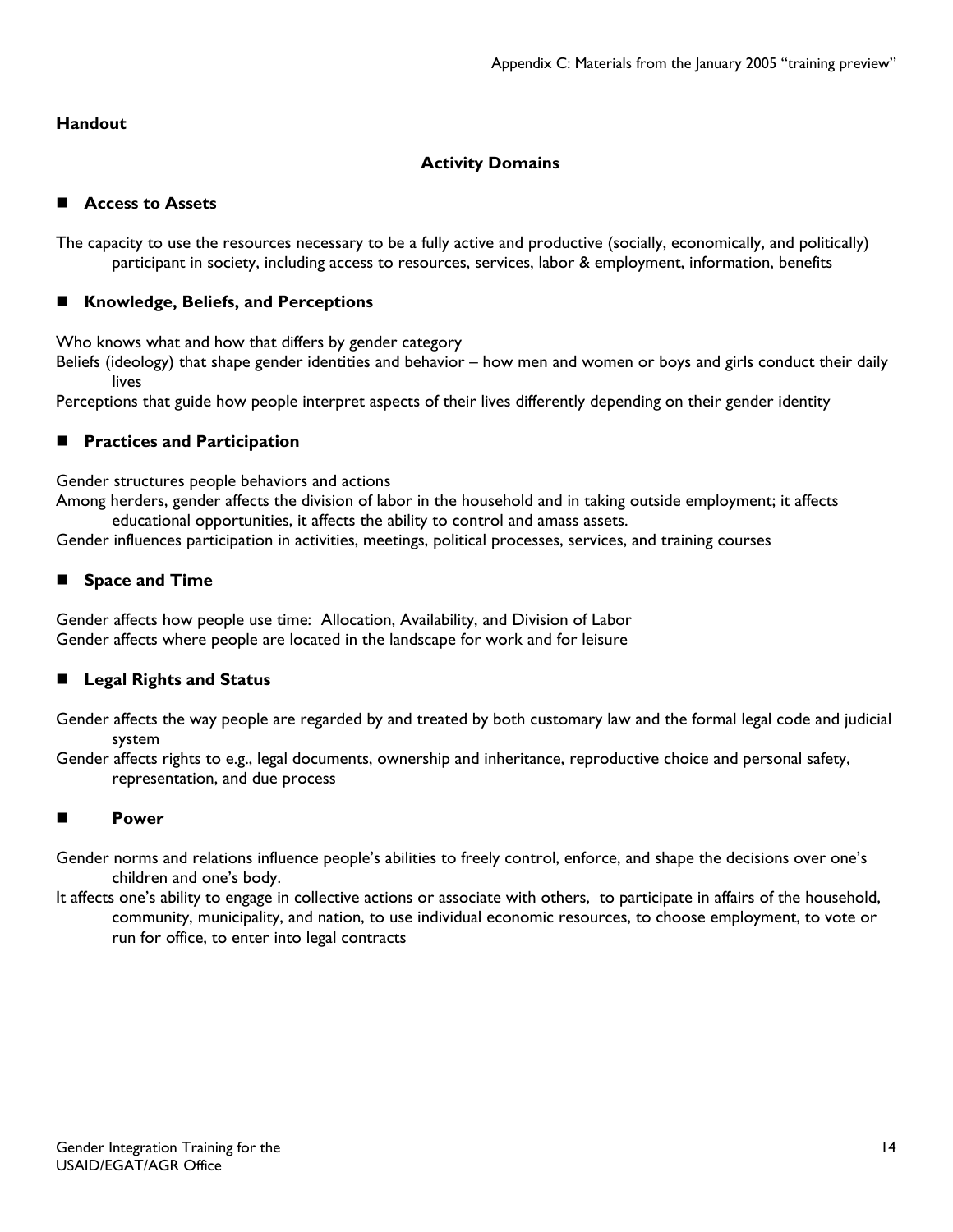## **Exercise**

#### **Excerpts from GL CRSP Annual report sections on Gender (2004)**

| <b>PROJECT</b>              | <b>INFORMATION REPORTED</b>                                                                                                                                                                                                                           | <b>TEAM COMPOSITION</b>                                                       | <b>TRAINING</b>                       | <b>OUTREACH</b> |
|-----------------------------|-------------------------------------------------------------------------------------------------------------------------------------------------------------------------------------------------------------------------------------------------------|-------------------------------------------------------------------------------|---------------------------------------|-----------------|
| <b>WOOL</b><br>Central Asia | Gendered division of labor<br>in processing and selling of<br>sheep, goat, and camel<br>fibers:<br>Men own animals; Women<br>provide labor for milking<br>and food processing.<br>Women also process and<br>sometimes sell fibers & fiber<br>products | Social scientist with<br>experience working<br>with sex-disaggregated<br>data | Farmer training<br>workshop scheduled |                 |
|                             | Lisa Brent wrote a<br>proposal to improve links in<br>women's market networks                                                                                                                                                                         |                                                                               |                                       |                 |

- **1. BASED ON THE INFORMATION PROVIDED ABOVE AND/OR YOUR KNOWLEDGE OF THE ACTIVITY, IDENTIFY THREE TO FOUR FOLLOW UP RESEARCH QUESTIONS RELATED TO GENDER**
- **2. HOW ELSE CAN YOU DESCRIBE HOW GENDER OR GENDER EXPERTISE IS REFLECTED ON THE TEAM?**
- **3. BASED ON THE INFORMATION PROVIDED ABOVE AND/OR YOUR KNOWLEDGE OF THE ACTIVITY, IDENTIFY POSSIBLE ENTRIES FOR TRAINING AND OUTREACH ACTIVITIES AND EXPLAIN HOW THEY WOULD REFLECT GENDER ISSUES**
- **4. IS ANY INFORMATION IN THE TABLE UNCLEAR OR PROBLEMATICAL IN LIGHT OF TODAY'S PRESENTATION?**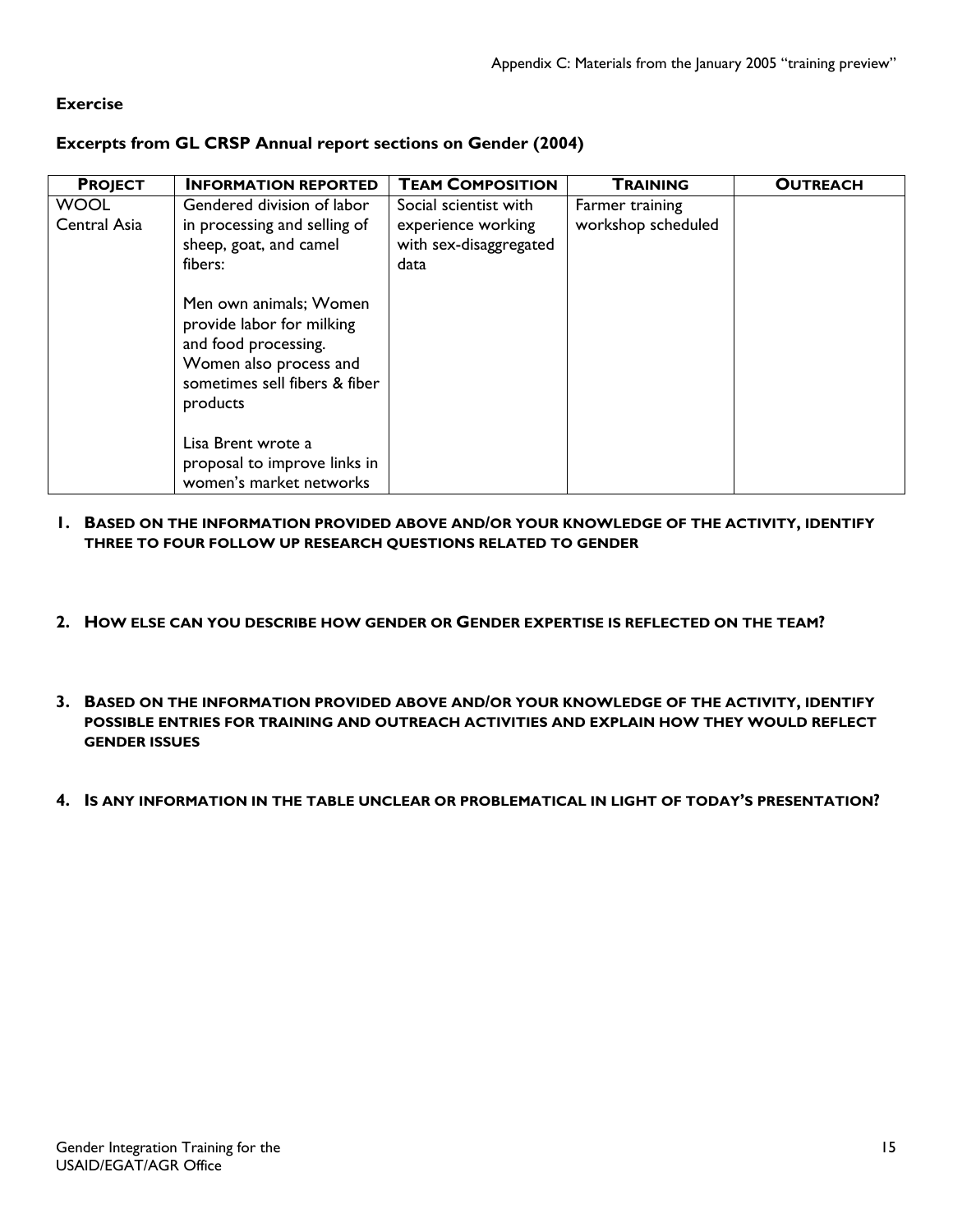| <b>PROJECT</b> | <b>INFORMATION</b>       | <b>TEAM</b>   | <b>TRAINING</b> | <b>OUTREACH</b>            |
|----------------|--------------------------|---------------|-----------------|----------------------------|
|                | <b>REPORTED</b>          |               |                 |                            |
| LEWS-GOBI      | Technology delivered to  | Two women     |                 | More than half of outreach |
| Central Asia   | herders has a uniform    | are key staff |                 | officers are women         |
|                | impact on all gender and | members       |                 |                            |
|                | age classes;             |               |                 |                            |
|                | Decision making among    |               |                 |                            |
|                | herders operates by      |               |                 |                            |
|                | consensus;               |               |                 |                            |
|                | Family members and clan  |               |                 |                            |
|                | groups share sources of  |               |                 |                            |
|                | information freely       |               |                 |                            |

- **1. BASED ON THE INFORMATION PROVIDED ABOVE AND/OR YOUR KNOWLEDGE OF THE ACTIVITY, IDENTIFY THREE TO FOUR FOLLOW UP RESEARCH QUESTIONS RELATED TO GENDER**
- **2. HOW ELSE CAN YOU DESCRIBE HOW GENDER OR GENDER EXPERTISE IS REFLECTED ON THE TEAM?**
- **3. BASED ON THE INFORMATION PROVIDED ABOVE AND/OR YOUR KNOWLEDGE OF THE ACTIVITY, IDENTIFY POSSIBLE ENTRIES FOR TRAINING AND OUTREACH ACTIVITIES AND EXPLAIN HOW THEY WOULD REFLECT GENDER ISSUES**
- **4. IS ANY INFORMATION IN THE TABLE UNCLEAR OR PROBLEMATICAL IN LIGHT OF TODAY'S PRESENTATION?**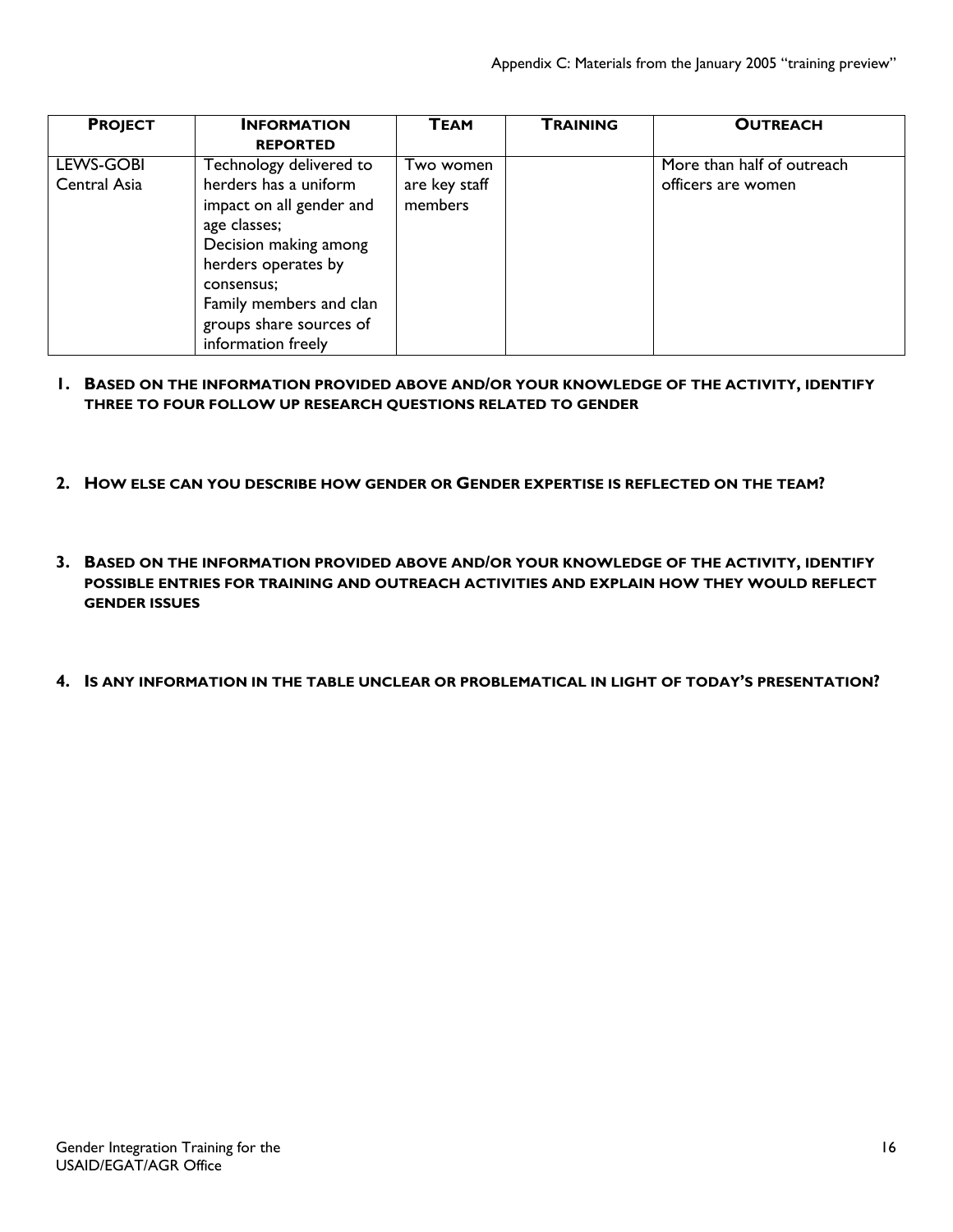| <b>PROJECT</b> | <b>INFORMATION REPORTED</b>  | ТЕАМ                | <b>TRAINING</b>            | <b>OUTREACH</b>  |
|----------------|------------------------------|---------------------|----------------------------|------------------|
| <b>PARIMA</b>  | Surveys collect information  | Economist with      | Women have less access     | Women will be    |
| East Africa    | from both men and women;     | experience &        | to formal education and    | recruited for    |
|                | Targeting some survey data   | publications in     | microenterprise            | training;        |
|                | collection on female-headed  | gender and          | information; Women will    | Participation is |
|                | hhs:                         | agriculture issues; | be recruited for training; | being monitored  |
|                | Research topic includes role | Other social        | Participation is being     |                  |
|                | of gender in hh risk-        | scientists and      | monitored                  |                  |
|                | management strategies;       | ecologist with      |                            |                  |
|                | Separate domains of men's    | experience          |                            |                  |
|                | and women's decision-making  | collecting and      |                            |                  |
|                | can be at odds [with         | analyzing sex-      |                            |                  |
|                | or]exacerbated by            | disaggregated data  |                            |                  |
|                | development interventions    |                     |                            |                  |

- **1. BASED ON THE INFORMATION PROVIDED ABOVE AND/OR YOUR KNOWLEDGE OF THE ACTIVITY, IDENTIFY THREE TO FOUR FOLLOW UP RESEARCH QUESTIONS RELATED TO GENDER**
- **2. HOW ELSE CAN YOU DESCRIBE HOW GENDER OR GENDER EXPERTISE IS REFLECTED ON THE TEAM?**
- **3. BASED ON THE INFORMATION PROVIDED ABOVE AND/OR YOUR KNOWLEDGE OF THE ACTIVITY, IDENTIFY POSSIBLE ENTRIES FOR TRAINING AND OUTREACH ACTIVITIES AND EXPLAIN HOW THEY WOULD REFLECT GENDER ISSUES**
- **4. IS ANY INFORMATION IN THE TABLE UNCLEAR OR PROBLEMATICAL IN LIGHT OF TODAY'S PRESENTATION?**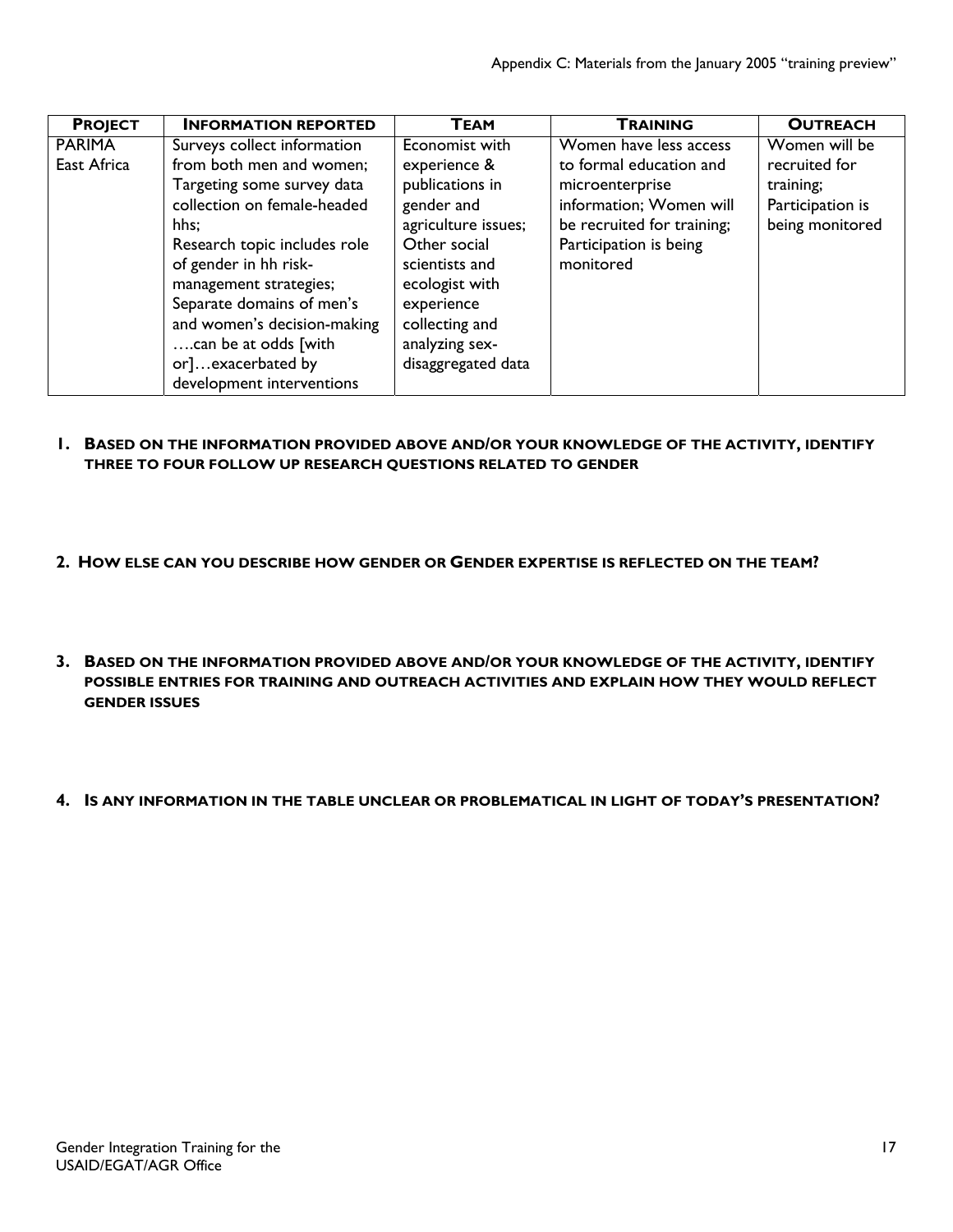| <b>PROJECT</b>             | <b>INFORMATION</b><br><b>REPORTED</b>                                                                                              | <b>TEAM</b>                                                                                                      | <b>TRAINING</b>                              | <b>OUTREACH</b>                                    |
|----------------------------|------------------------------------------------------------------------------------------------------------------------------------|------------------------------------------------------------------------------------------------------------------|----------------------------------------------|----------------------------------------------------|
| <b>LEWS</b>                | Men and women                                                                                                                      | ?? Two graduate                                                                                                  |                                              |                                                    |
| East Africa                | have different<br>gender roles<br>regarding livestock<br>management and<br>access to range<br>management and<br>market information | students are<br>conducting research<br><b>Jusing gender-</b><br>sensitive<br>approaches?? On<br>gender topics??] |                                              |                                                    |
| <b>PROJECT</b>             | <b>INFORMATION</b>                                                                                                                 | <b>TEAM</b>                                                                                                      | <b>TRAINING</b>                              | <b>OUTREACH</b>                                    |
|                            | <b>REPORTED</b>                                                                                                                    |                                                                                                                  |                                              |                                                    |
| <b>SEYE</b><br>East Africa |                                                                                                                                    | ILRI staff member<br>helpful in identifying<br>local female                                                      | Women recruited<br>for informal<br>workshops | One senior female among<br>visitors to the project |
|                            |                                                                                                                                    | scientists                                                                                                       |                                              |                                                    |

#### **1. BASED ON THE INFORMATION PROVIDED ABOVE AND/OR YOUR KNOWLEDGE OF THE ACTIVITY, IDENTIFY THREE TO FOUR FOLLOW UP RESEARCH QUESTIONS RELATED TO GENDER**

- **2. HOW ELSE CAN YOU DESCRIBE HOW GENDER OR GENDER EXPERTISE IS REFLECTED ON THE TEAM?**
- **3. BASED ON THE INFORMATION PROVIDED ABOVE AND/OR YOUR KNOWLEDGE OF THE ACTIVITY, IDENTIFY POSSIBLE ENTRIES FOR TRAINING AND OUTREACH ACTIVITIES AND EXPLAIN HOW THEY WOULD REFLECT GENDER ISSUES**
- **4. IS ANY INFORMATION IN THE TABLE UNCLEAR OR PROBLEMATICAL IN LIGHT OF TODAY'S PRESENTATION?**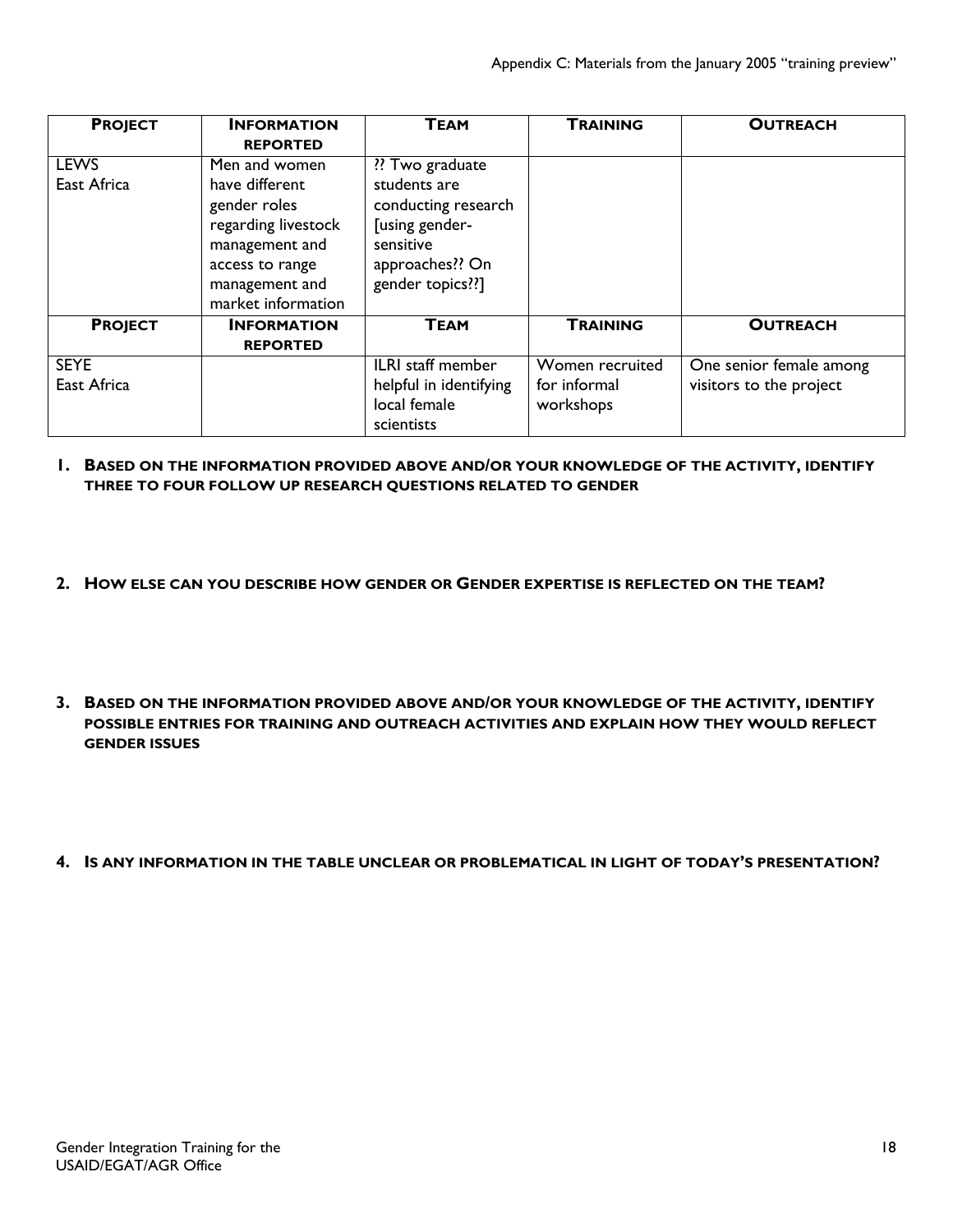| <b>PROJECT</b>               | <b>INFORMATION</b><br><b>REPORTED</b>                                                                                                        | <b>TEAM</b>                                                       | <b>TRAINING</b>                                                                                        | <b>OUTREACH</b>                                                                             |
|------------------------------|----------------------------------------------------------------------------------------------------------------------------------------------|-------------------------------------------------------------------|--------------------------------------------------------------------------------------------------------|---------------------------------------------------------------------------------------------|
| <b>SUMAWA</b><br>East Africa | Women's groups<br>are important<br>participants in<br>project;<br>Livelihood analysis<br>will collect & analyze<br>sex-disaggregated<br>data | Women's group<br>representatives<br>included on advisory<br>board | Members of<br>women's dairy<br>coop received<br>BDS:<br>Project staff to<br>receive gender<br>training | Women's groups consumers<br>of health/nutrition and<br>livestock enhancement<br>information |

#### **1. BASED ON THE INFORMATION PROVIDED ABOVE AND/OR YOUR KNOWLEDGE OF THE ACTIVITY, IDENTIFY THREE TO FOUR FOLLOW UP RESEARCH QUESTIONS RELATED TO GENDER**

- **2. HOW ELSE CAN YOU DESCRIBE HOW GENDER OR GENDER EXPERTISE IS REFLECTED ON THE TEAM?**
- **3. BASED ON THE INFORMATION PROVIDED ABOVE AND/OR YOUR KNOWLEDGE OF THE ACTIVITY, IDENTIFY POSSIBLE ENTRIES FOR TRAINING AND OUTREACH ACTIVITIES AND EXPLAIN HOW THEY WOULD REFLECT GENDER ISSUES**
- **4. IS ANY INFORMATION IN THE TABLE UNCLEAR OR PROBLEMATICAL IN LIGHT OF TODAY'S PRESENTATION?**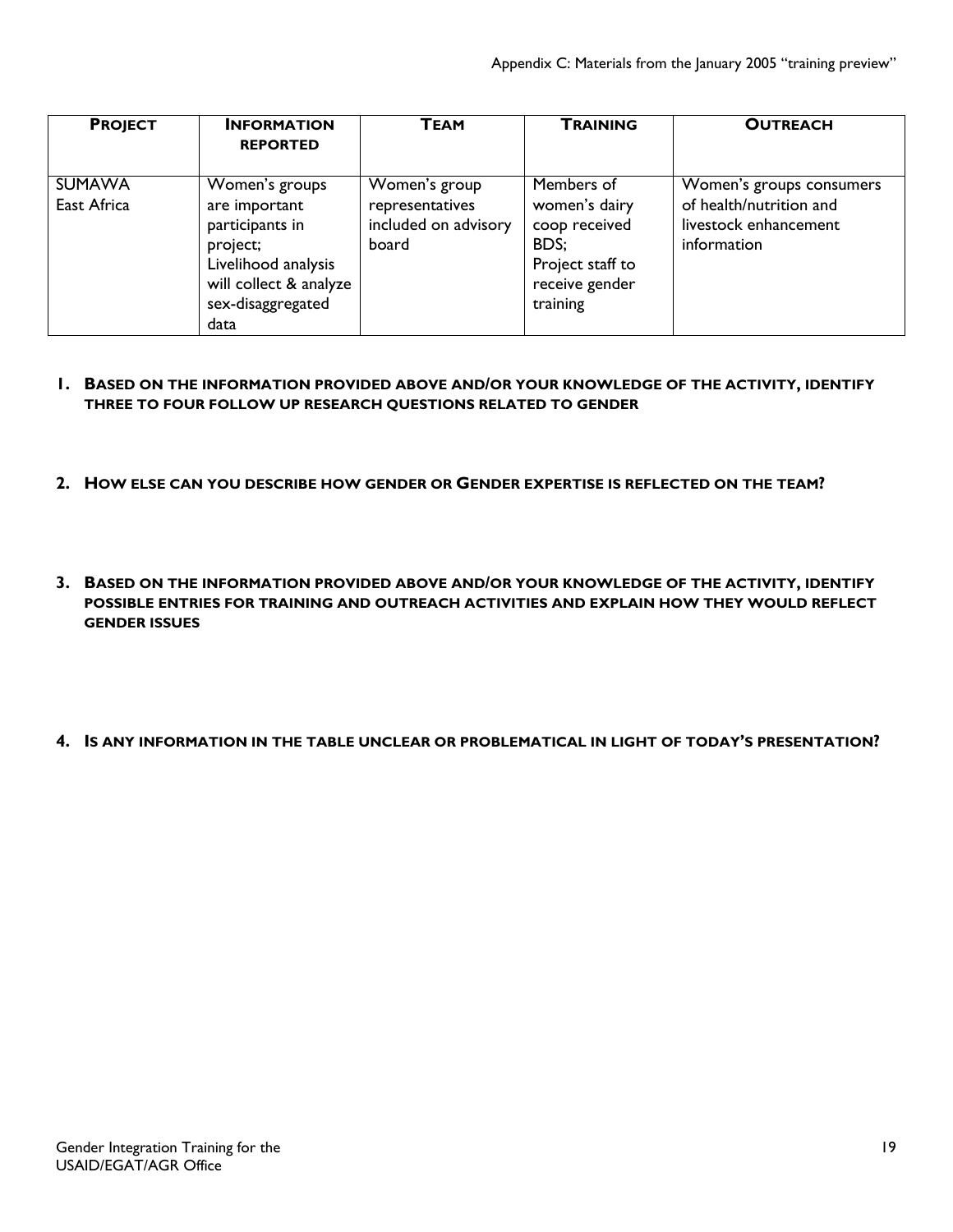| <b>PROJECT</b> | <b>INFORMATION</b>          | ТЕАМ                 | <b>TRAINING</b> | <b>OUTREACH</b> |
|----------------|-----------------------------|----------------------|-----------------|-----------------|
|                | <b>REPORTED</b>             |                      |                 |                 |
| Livestock      | Markets tend to be male     | Female researchers   |                 |                 |
| Marketing      | dominated; having female    | significantly        |                 |                 |
| East Africa    | enumerators challenged      | contributed to three |                 |                 |
|                | existing gender roles;      | research efforts;    |                 |                 |
|                | Research on market          | Female enumerators   |                 |                 |
|                | functioning  will identify  | used                 |                 |                 |
|                | role of female participants |                      |                 |                 |
|                | & look at opportunities     |                      |                 |                 |
|                | for greater female          |                      |                 |                 |
|                | involvement in markets;     |                      |                 |                 |
|                | Women's groups involved     |                      |                 |                 |
|                | in smallstock marketing in  |                      |                 |                 |
|                | southern Ethiopia           |                      |                 |                 |

- **1. BASED ON THE INFORMATION PROVIDED ABOVE AND/OR YOUR KNOWLEDGE OF THE ACTIVITY, IDENTIFY THREE TO FOUR FOLLOW UP RESEARCH QUESTIONS RELATED TO GENDER**
- **2. HOW ELSE CAN YOU DESCRIBE HOW GENDER OR GENDER EXPERTISE IS REFLECTED ON THE TEAM?**
- **3. BASED ON THE INFORMATION PROVIDED ABOVE AND/OR YOUR KNOWLEDGE OF THE ACTIVITY, IDENTIFY POSSIBLE ENTRIES FOR TRAINING AND OUTREACH ACTIVITIES AND EXPLAIN HOW THEY WOULD REFLECT GENDER ISSUES**
- **4. IS ANY INFORMATION IN THE TABLE UNCLEAR OR PROBLEMATICAL IN LIGHT OF TODAY'S PRESENTATION?**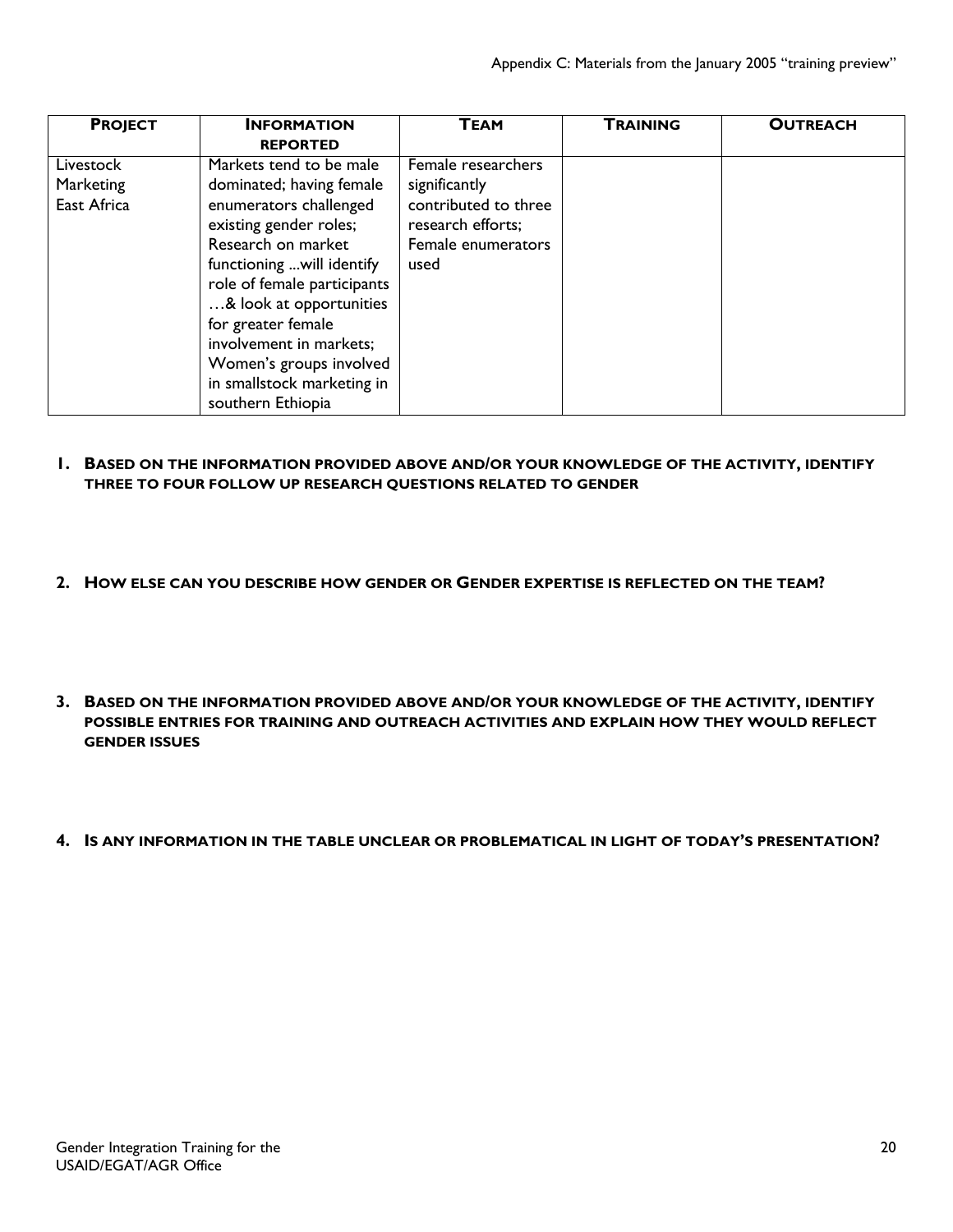| <b>PROJECT</b>         | <b>INFORMATION REPORTED</b>      | <b>TEAM</b> | <b>TRAINING</b>        | <b>OUTREACH</b>     |
|------------------------|----------------------------------|-------------|------------------------|---------------------|
| <b>Enhancing Child</b> | Gender roles &                   |             | Workshops proposed     | Planned session for |
| <b>Nutrition</b>       | responsibilities shape food      |             | for caregivers, mostly | influential         |
| <b>West Africa</b>     | allocation and food              |             | women                  | community           |
|                        | preparation processes.           |             |                        | members             |
|                        | Womens' irregular access to      |             |                        |                     |
|                        | income and lack of               |             |                        |                     |
|                        | knowledge (as main               |             |                        |                     |
|                        | caretakers) limits their ability |             |                        |                     |
|                        | to regularly provide animal      |             |                        |                     |
|                        | source foods in the diet.        |             |                        |                     |

- **1. BASED ON THE INFORMATION PROVIDED ABOVE AND/OR YOUR KNOWLEDGE OF THE ACTIVITY, IDENTIFY THREE TO FOUR FOLLOW UP RESEARCH QUESTIONS RELATED TO GENDER**
- **2. HOW ELSE CAN YOU DESCRIBE HOW GENDER OR GENDER EXPERTISE IS REFLECTED ON THE TEAM?**
- **3. BASED ON THE INFORMATION PROVIDED ABOVE AND/OR YOUR KNOWLEDGE OF THE ACTIVITY, IDENTIFY POSSIBLE ENTRIES FOR TRAINING AND OUTREACH ACTIVITIES AND EXPLAIN HOW THEY WOULD REFLECT GENDER ISSUES**
- **4. IS ANY INFORMATION IN THE TABLE UNCLEAR OR PROBLEMATICAL IN LIGHT OF TODAY'S PRESENTATION?**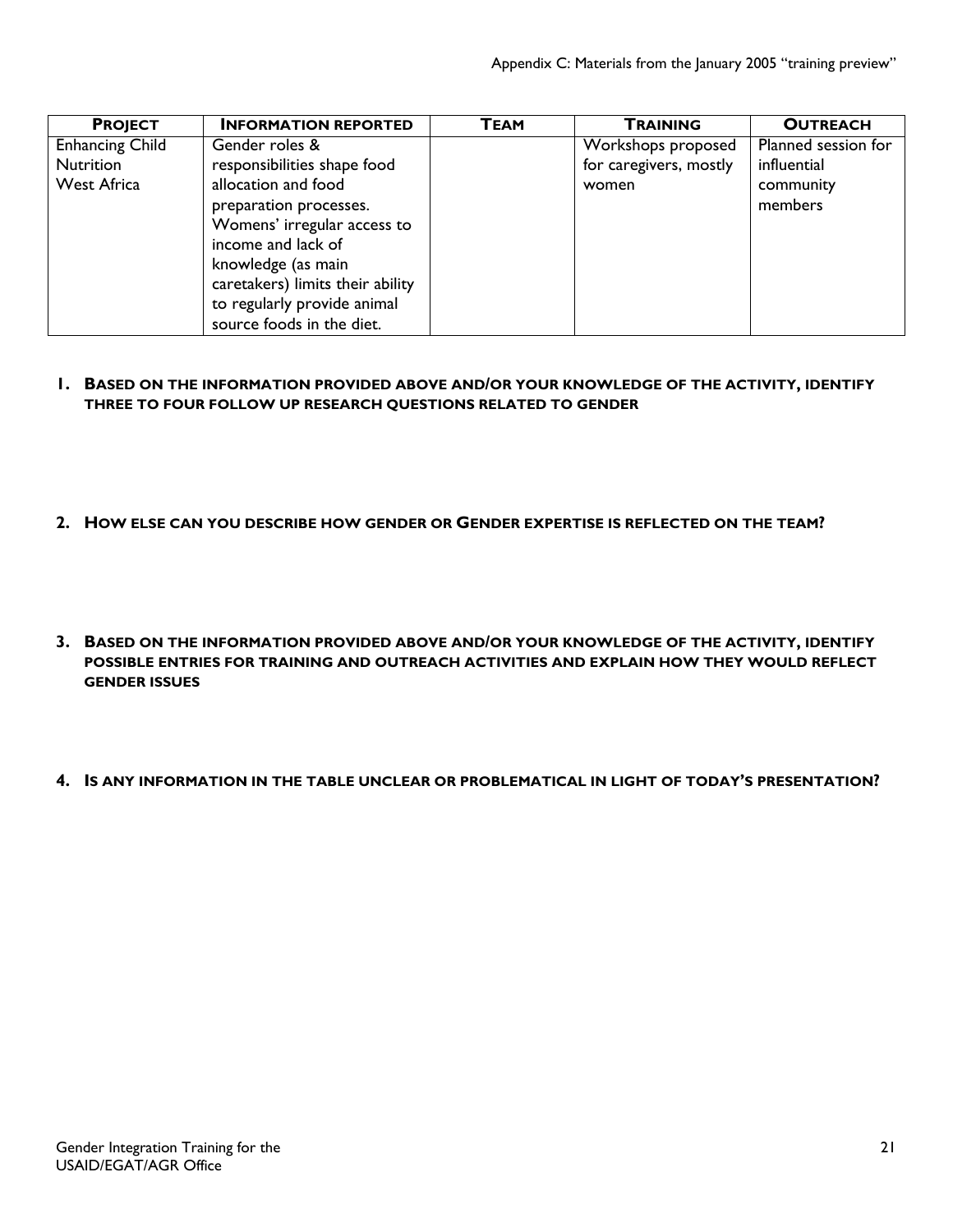| <b>Project</b>             | Information reported | Team | <b>Training</b> | Outreach |
|----------------------------|----------------------|------|-----------------|----------|
| NEW - Beef in infant       |                      |      |                 |          |
| feeding                    |                      |      |                 |          |
| Latin America              |                      |      |                 |          |
| <b>Project</b>             | Information reported | Team | <b>Training</b> | Outreach |
| <b>ATP - Animal Source</b> |                      |      |                 |          |
| Foods in the diets of      |                      |      |                 |          |
| <b>HIV-infected Kenya</b>  |                      |      |                 |          |
| Women and Children         |                      |      |                 |          |

#### **1. BASED ON THE INFORMATION PROVIDED ABOVE AND/OR YOUR KNOWLEDGE OF THE ACTIVITY, IDENTIFY THREE TO FOUR FOLLOW UP RESEARCH QUESTIONS RELATED TO GENDER**

- **2. HOW ELSE CAN YOU DESCRIBE HOW GENDER OR GENDER EXPERTISE IS REFLECTED ON THE TEAM?**
- **3. BASED ON THE INFORMATION PROVIDED ABOVE AND/OR YOUR KNOWLEDGE OF THE ACTIVITY, IDENTIFY POSSIBLE ENTRIES FOR TRAINING AND OUTREACH ACTIVITIES AND EXPLAIN HOW THEY WOULD REFLECT GENDER ISSUES**
- **4. IS ANY INFORMATION IN THE TABLE UNCLEAR OR PROBLEMATICAL IN LIGHT OF TODAY'S PRESENTATION?**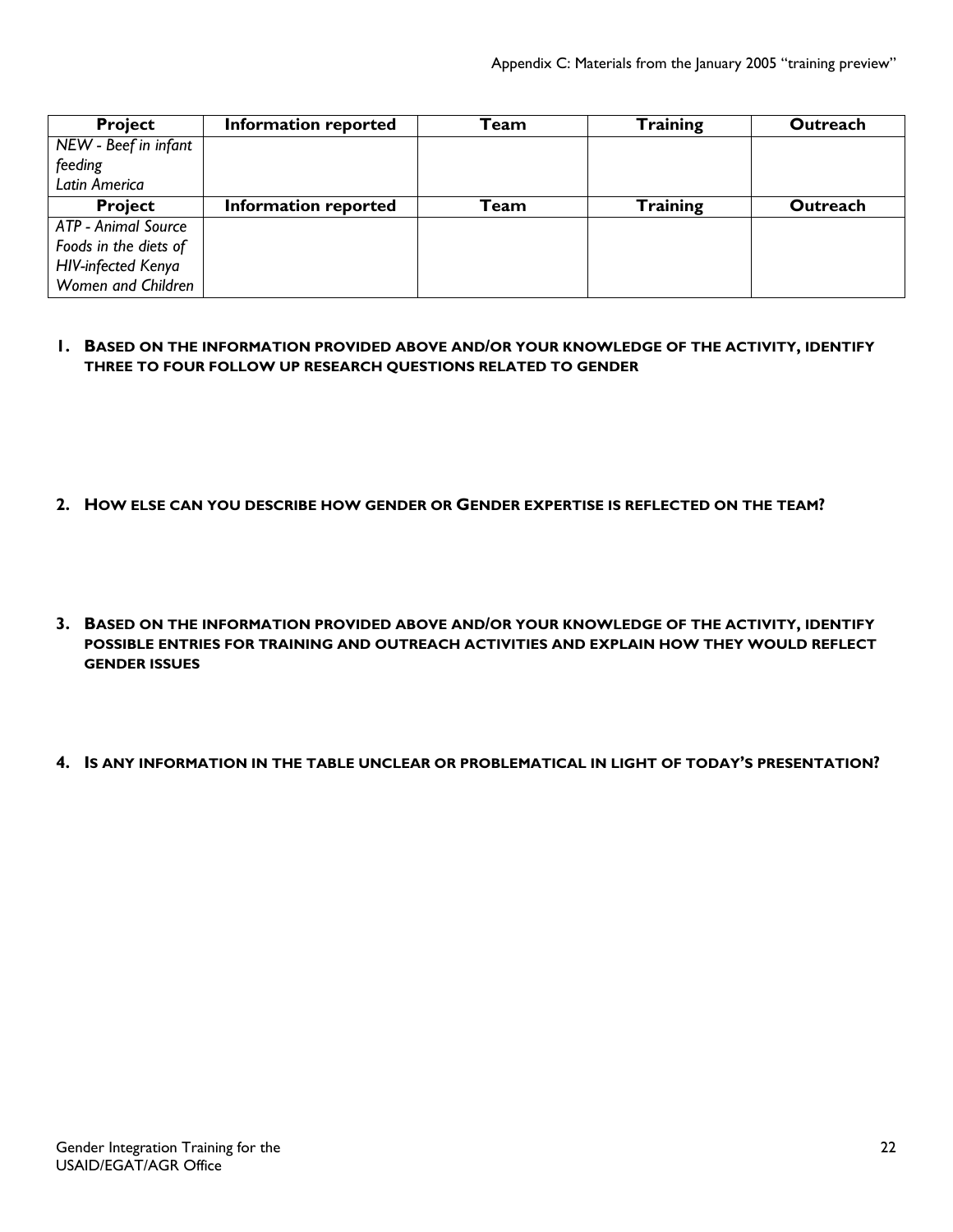# **Evaluation Form Comments from the January 21, 2005 "training preview" workshop**

### **What I liked or found helpful about the workshop**

- "All aspects!" "Overall good job. Thanks."
- "The PowerPoint on gender was good."

"Description of gender. Explanation of wider issues and what is a disadvantaged group(s)."

"Clarification of gender definition and way to think about it."

"I felt much more comfortable with what "gender" really means and an idea of things to evaluate."

"Content was useful."

"Presentation very solid and informative."

"Clear conceptually."

"Clear concepts"

"The reminder that we are dealing with female and male."

• "The first exercises [Vote with your feet] warmed up the group and helped to start the discussion and thoughts. Much more successful than starting with slides."

"Active participation exercise."

"Good introduction with group movement. Nice ideas to break ice."

"The decision game."

"Exercises/questions (agree/disagree) helped to discuss issues."

"The agree/disagree exercise."

- "Detailed suggestions on how to improve reporting." "Learning what information is really useful to record."
- "Small discussion groups." "Analysis/discussions on specific projects in small working groups."
- "Using already on-going projects from the GL CRSP."

## **What I didn't like or what was not needed**

Four responses left this section blank. Five provided comments that indicated general approval of entire presentation (see first set).

• "All of what was presented was fine. Bit on USAID was important and I think this is OK (perhaps a bit shorter) in Dublin. Partners can understand where this mandate comes from."

"Thought all was interesting and helpful."

"I enjoyed it all."

"Nothing."

"All good."

The main area of concern was the exercise on gender reporting for a few participants:

"I am not sure the break-out groups were as useful as they could have been. The tabulated information was too scanty to answer the listed questions." *[Note from consultant: The tabulated information was taken directly from the existing CRSP reports and the exercise was precisely intended to show that it was insufficient].*

"Exercise at the end was good but good have used a more helpful example with all data/info filled in, maybe with some provocative statements."

"A plenary format with Q&A might have been more useful."

"Descriptions had a lot of jargon at times."

Gender Integration Training for the

USAID/EGAT/AGR Office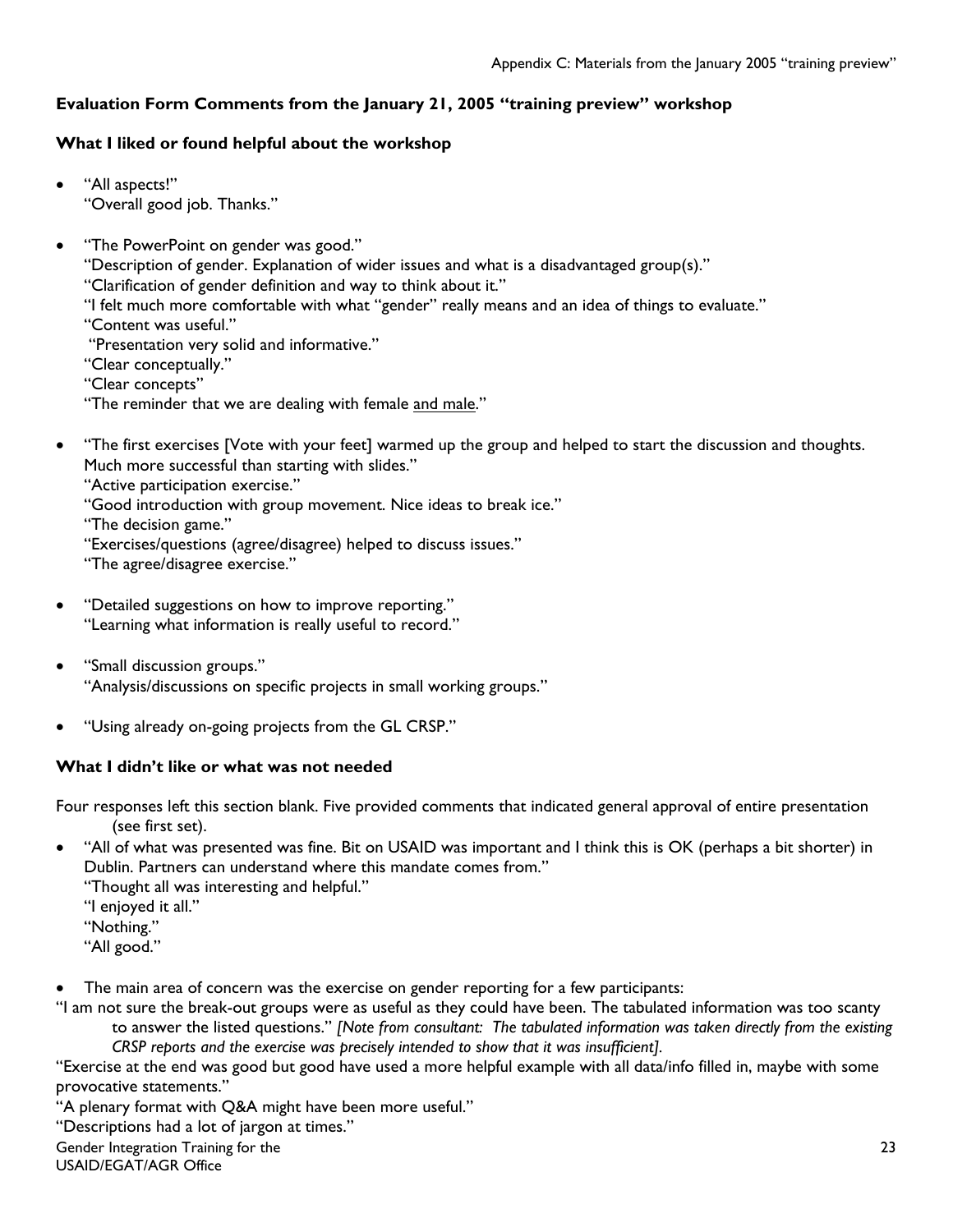# **What should be changed or added or done differently?**

# **Suggestions to add:**

"Information on gender-related donors would be useful" [Note: this refers to suggestions for information about sources to fund research on gender issues.]

"Add some more concrete examples of how gender perspective improves or helps one understand this system."

"More focus on overall purpose of improved reporting. Explain who uses this information and for what purpose."

"Greater clarification as to nature of desired outcome of going through the process."

"Provide examples of good reports."

"[Provide] examples of good approaches."

"Possibly some examples within current projects."

"Useful reference on the subject."

## **Suggestions for change:**

**"**Keep group small."

"Maybe use non-CRSP examples to motivate small group discussion. Work up examples capturing common issues and get groups to comment."

"Work on working of "sitting on fence" questions."

"Mention at the beginning that slides content will be available at the end."

"Provide each person with the project discussion exercise – it was hard for four people to hover around one copy." "Enhance emphasis of male/female roles."

"Would have [been] useful to assign projects amount groups so all of them got input."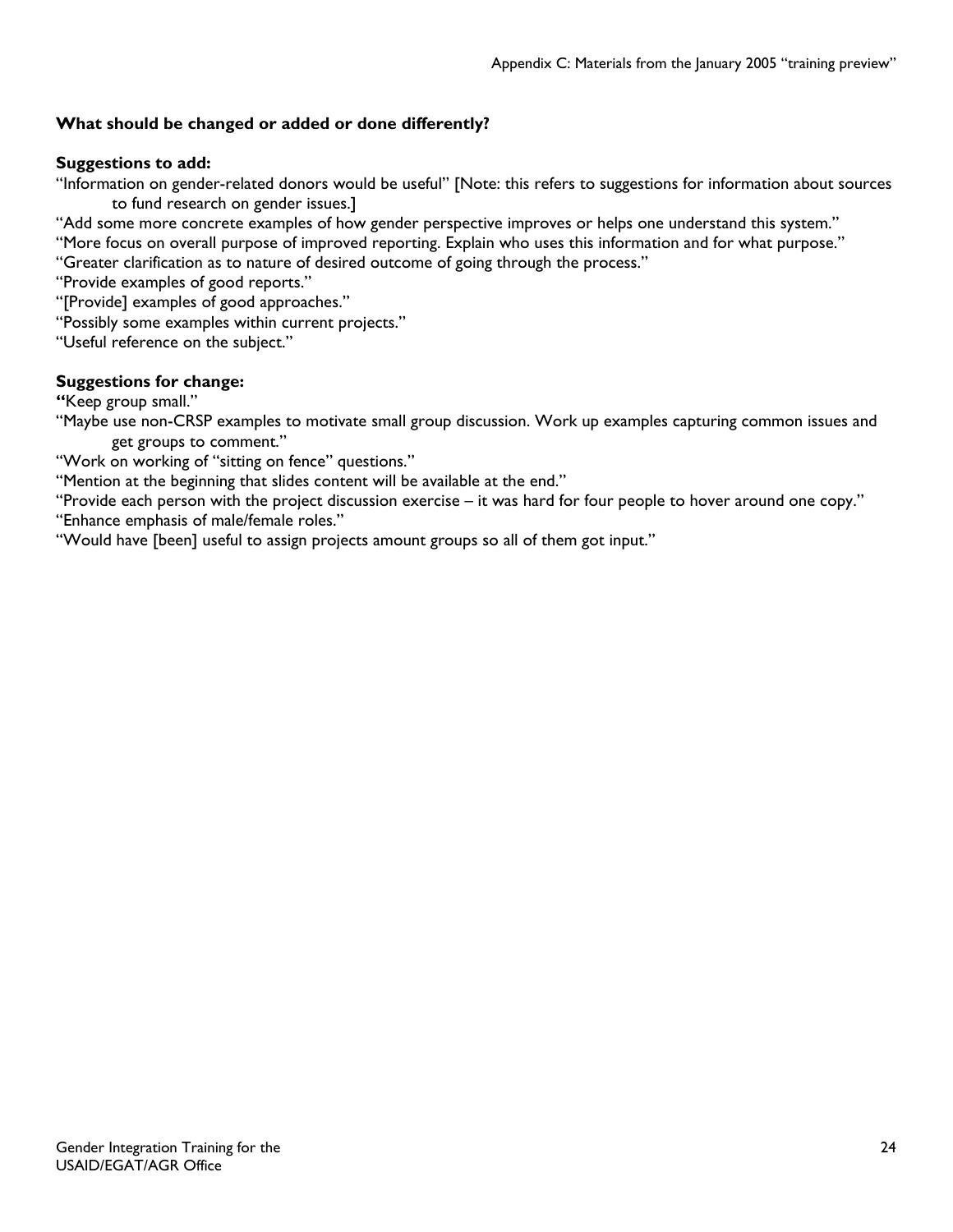**Integrating Gender in the Global Livestock Collaborative Research Support Program** 

## **PARTICIPANT MANUAL**

#### **USAID Office of Women in Development USAID/EGAT/AGR www.usaid.gov**

June 2005

June 23, 2005: ENAM, HIV/AIDS, WOOL, GOBI, and LINKS Research Activities June 24, 2005: SUMAWA, PARIMA, YESEMA, and BEEF Research Activities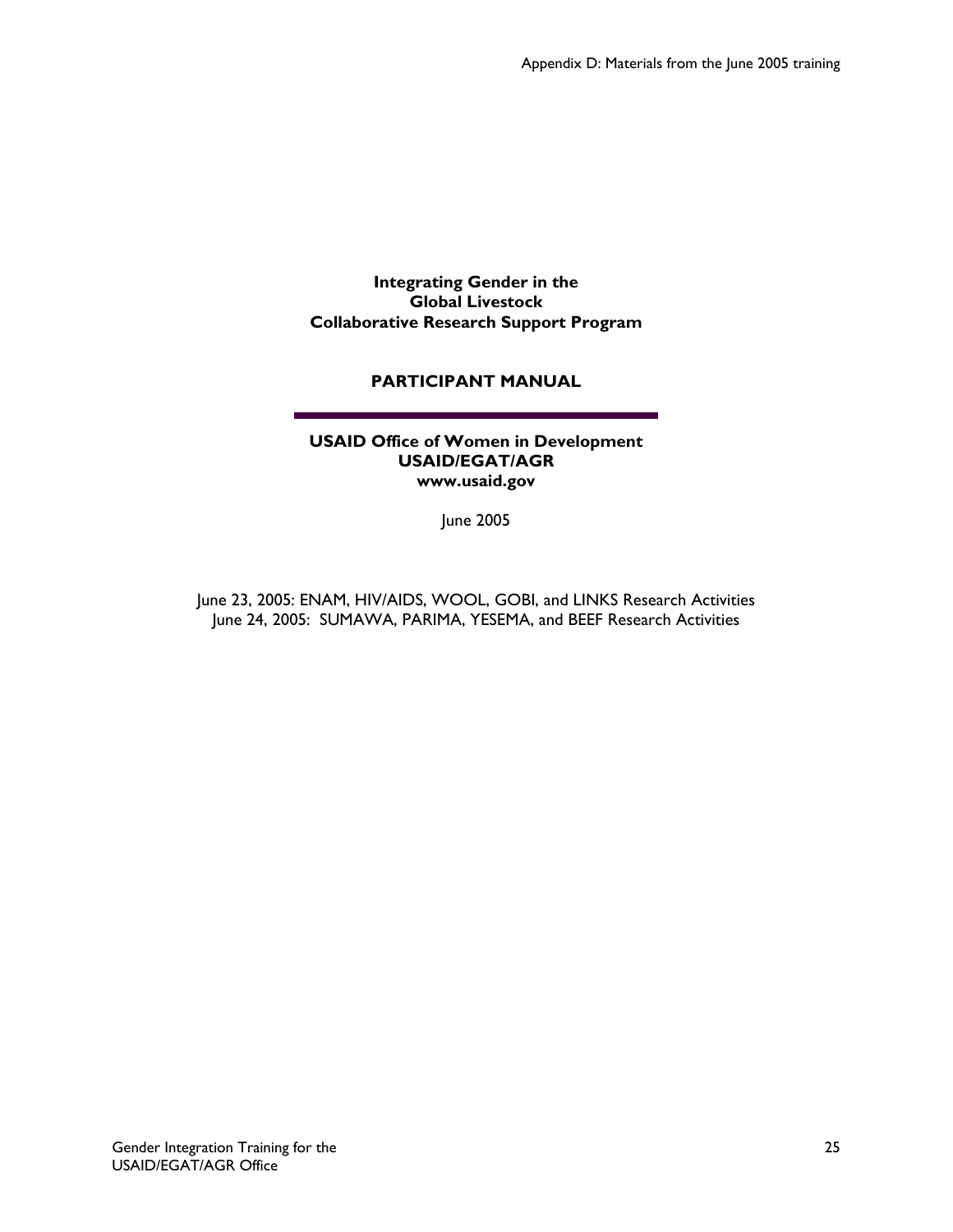The *Integrating Gender in the Global Livestock Collaborative Research Support Program* has been collaboratively developed and implemented by the USAID Office of Agriculture Bureau and the Office of Women in Development, Bureau for Economic Growth, Agriculture and Trade. Additional resources have been compiled in the CD-ROM *Integrating Gender in the Global Livestock Collaborative Research Support Program (GL CRSP): Resources for Research in Agriculture.*

The training materials and CD-Rom have been prepared by DevTech Systems, Inc. under the Short Term Technical Assistance and Training Task Order (Contract #: GEW-I-01-02-00019-00) of the WID IQC. The WID IQC contract is funded by the Office of Women in Development, Bureau for Economic Growth, Agriculture, and Trade, U.S. Agency for International Development.

> DevTech Systems, Inc 1700 N. Moore St., Suite 1720 Arlington VA 22209 Tel: (703) 778-2630 Fax: (703) 351-8184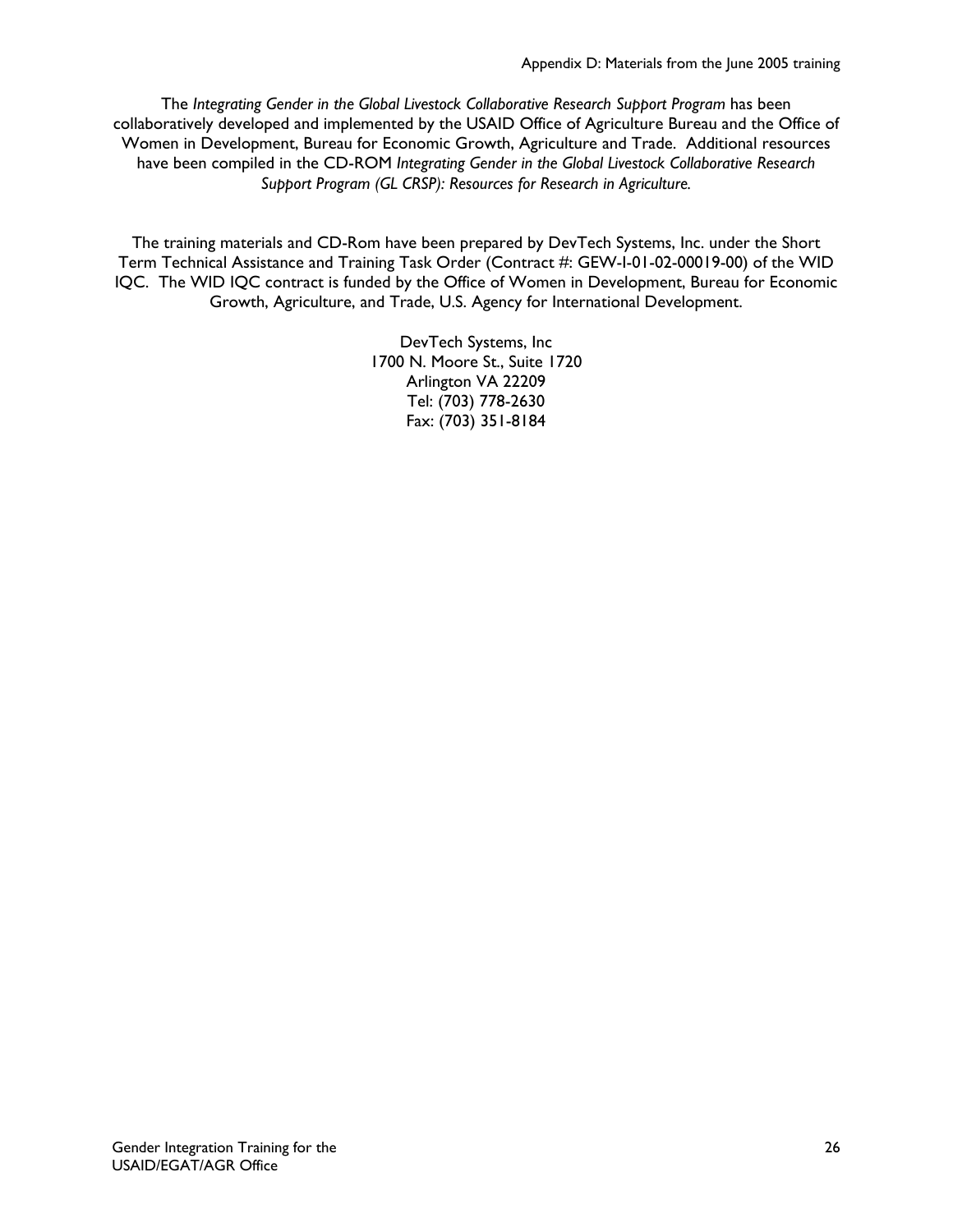## **Table of Contents**

Workshop Agenda Key Terms in Gender Assessments The Gender Continuum and Project Examples The Six Domains Framework for Gender Analysis Case Study Material: Gender Aspects of a Community-Based Animal Health Project in Sudan Worksheet One: Gender Analysis Framework Worksheet Two: Gender Constraints and Opportunities in Research Design and Implementation Participant Evaluation Form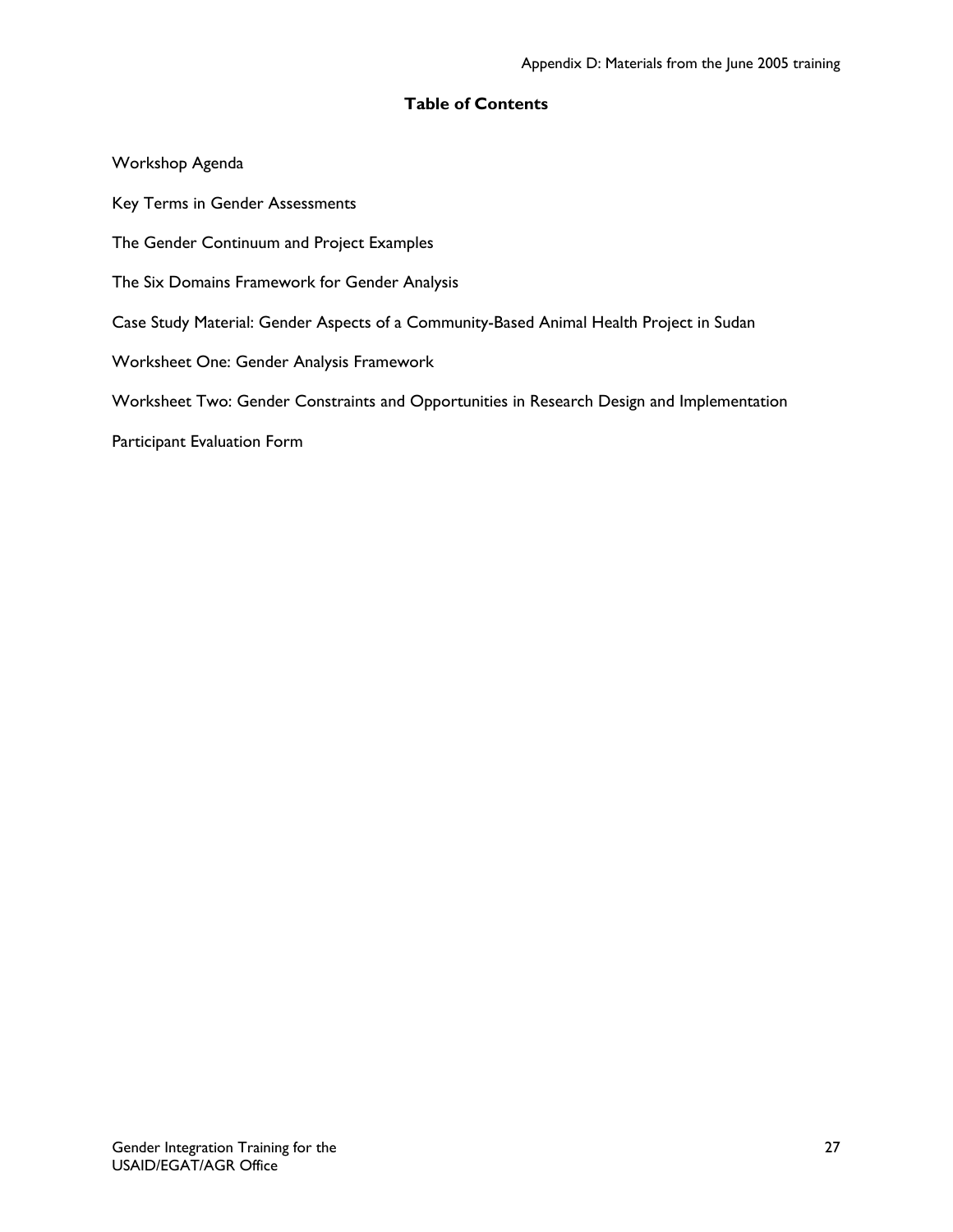# **Workshop Agenda Integrating Gender into GL CRSP Research**

June 23 and 24, 2005, 2:00 pm to 6:00 pm

| <b>Schedule</b> | <b>Workshop Introduction</b>                                      |  |  |  |
|-----------------|-------------------------------------------------------------------|--|--|--|
| $2:00-2:15$     | Welcome and Introductions<br>$\bullet$                            |  |  |  |
|                 | Objectives of the Workshop                                        |  |  |  |
| <b>Module I</b> | <b>From Concepts to Application</b>                               |  |  |  |
| $2:15-3:15$     | The Growing Case for Gender Equality<br>$\bullet$                 |  |  |  |
|                 | Attention to Gender in USAID Agriculture Programming<br>$\bullet$ |  |  |  |
|                 | $\checkmark$ Gender in the ADS                                    |  |  |  |
|                 | Gender in USAID's agricultural strategy,                          |  |  |  |
|                 | "Linking Producers to Markets"                                    |  |  |  |
|                 | The Gender Integration Continuum<br>٠                             |  |  |  |
|                 | A Framework for Gender Analysis - Six Domains                     |  |  |  |
| $3:15-3:30$     | <b>Break</b>                                                      |  |  |  |
| <b>Module 2</b> | <b>Integrating Gender into GL CRSP Research Activities</b>        |  |  |  |
| $3:30-5:15$     | Applying the Six Domains Framework<br>$\bullet$                   |  |  |  |
|                 | Gender and Participatory Research                                 |  |  |  |
|                 | <b>Other Issues</b>                                               |  |  |  |
| $5:15-6:00$     | Gender Issues in Research Activity Implementation                 |  |  |  |
|                 | Responding to the RFA                                             |  |  |  |
|                 | <b>Staffing</b>                                                   |  |  |  |
|                 | Training                                                          |  |  |  |
|                 | Reporting                                                         |  |  |  |
|                 | <b>Participant Evaluation</b>                                     |  |  |  |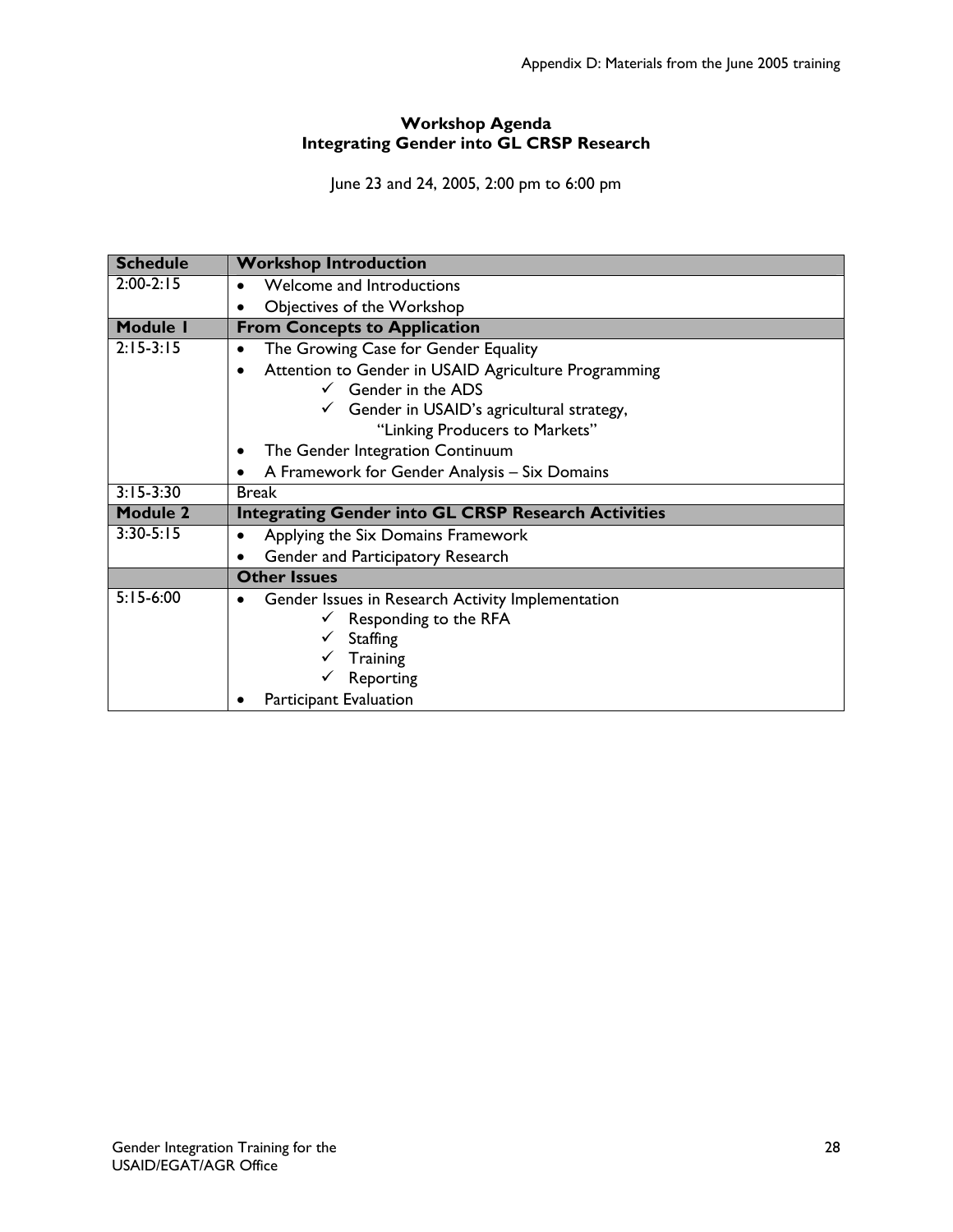## **The Gender Continuum: Three Approaches to Integrating Gender**<sup>5</sup>

## **Transforming gender relations to promote equality**

These are approaches that attempt to overcome existing gender-related barriers in agriculture and rural development by shifting the balance of power, the distribution of resources, or the unequal allocation of duties between women and men within the household or the community. Gender-related barriers between intended beneficiaries and service providers may also need to be addressed. Transformative approaches may also work to build critical awareness of gender norms.

# **Accommodation to gender inequalities to achieve implementation objectives**

These are approaches to accommodate gender differences that do not attempt to challenge unequal or inequitable gender norms. Instead, they may make it easier for women to fulfill the duties ascribed to them by their gender roles. In some cases, accommodation to unequal gender norms may provide women with benefits more quickly than is possible using approaches that seek to changes gender systems.

## **Exploitation of gender inequalities to achieve implementation objectives**

A third type of gender integration approach reinforces or strengthens existing gender inequalities by using them to achieve implementation objectives.

# **Two additional terms**

- $\checkmark$  **Gender Blind** is the term that is used to describe an approach that ignores gender considerations altogether. As a gender analysis was not conducted during the development of the **s**trategy or project, the design did not take gender considerations into account. A poverty assessment that does not consider differences between male-headed and female-headed households or any of the other gender-based differential effects of poverty is an example of an approach that is gender-blind.
- $\checkmark$  **Gender Neutral** is the term used to label a conclusion reached after conducting a gender analysis to note that the proposed intervention will not have a differential impact on men and women, nor be adversely affected by existing gender.

Gender Integration Training for the 29 <sup>5</sup> Adapted from Carol Boender, Diana Santana, Diana Santillan, Karen Hardee, Margaret E. Greene, and Sidney Schuler [2003] Interagency Gender Working Group Task Force Draft Report, "Integrating a Gender Perspective into Reproductive Health Programs: Does it Make a Difference to Outcomes?"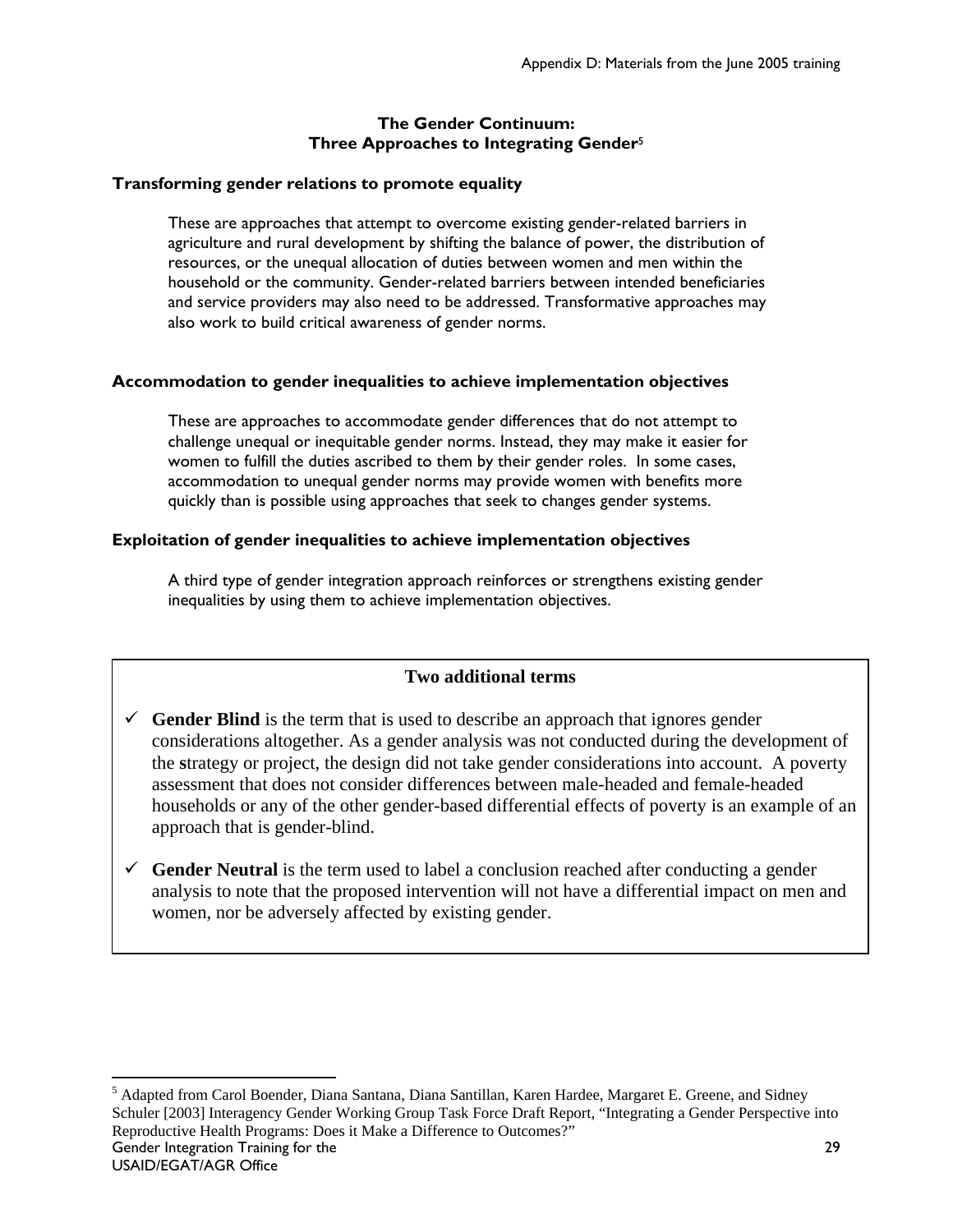# **Example for the Gender Continuum Exercise**

## **The Gobi Women's Project: Introducing Open and Distance Education (ODE) in Mongolia6**

This first-time effort to use ODE for non-formal education in Mongolia targeted 15,000 herder women in the Gobi Desert. During transition to a market-based economy, education levels fell for both boys and girls after having been previously high (literacy rates: men 98%; women 95%), although boys experience a greater relative decline in school enrolment than did girls. State-run enterprises folded, and women suffered from higher levels of unemployment than did men. The end of state-supported herding collectives and privatization of their herds drew many unemployed people to rural areas to take up herding. Reducing levels of social services (daycare, schools, and health programs) changed the sexbased labor patterns. Women, with fewer options for wage labor, were increasingly responsible for heavier productive and reproductive workloads, from having to make their own clothes to finding inputs for livestock care. Paper shortages restricted newspaper production and radios, once required for each family, broke down, limited access to information. Rural women, particularly single, female heads of households were identified as the most vulnerable group in Mongolian society.

The project was intended to both develop ODE in Mongolia and to assist Gobi women in particular to getting information to help them survive the socio-economic shocks while changing attitudes and developing skills for self-reliance and income generation. Donors provided resources to rejuvenate the newspapers and supply radio batteries. A needs analysis identified interest in obtaining more information on livestock rearing, processing of animal products, family health care, literacy training, using available raw materials to earn money, and business development skills. Provincial and district committees were formed and included many stakeholders including local officials, women's groups, and school teachers to coordinate implementation. Print and radio-based educational materials were developed ands supplies (radios and batteries, pens and paper) were distributed by local volunteer tutors to women learners selected for participation by local committees. The voluntary tutors traveled to herding communities, reaching a total of 15,000 women in 62 districts. Weekly radio programs were broadcast both from the capital and from local stations, with the latter including locally relevant information. Information centers were set up in provincial and district centers with copies of the materials.

Results were positive. The project showed that it was possible to overcome many of the constraints to open and distance learning. It established a decentralized model in a previously highly centralized system. Women and their families learned new skills and learning groups were created. There were many anecdotal accounts of increased confidence among women.

<sup>&</sup>lt;sup>6</sup> Robinson, Bernadette 1999 "Open and Distance Learning in the Gobi Desert: Nonformal Education for Nomadic Women" *Distance Education: An International Journal* (November), Queensland, Australia: University of Queensland.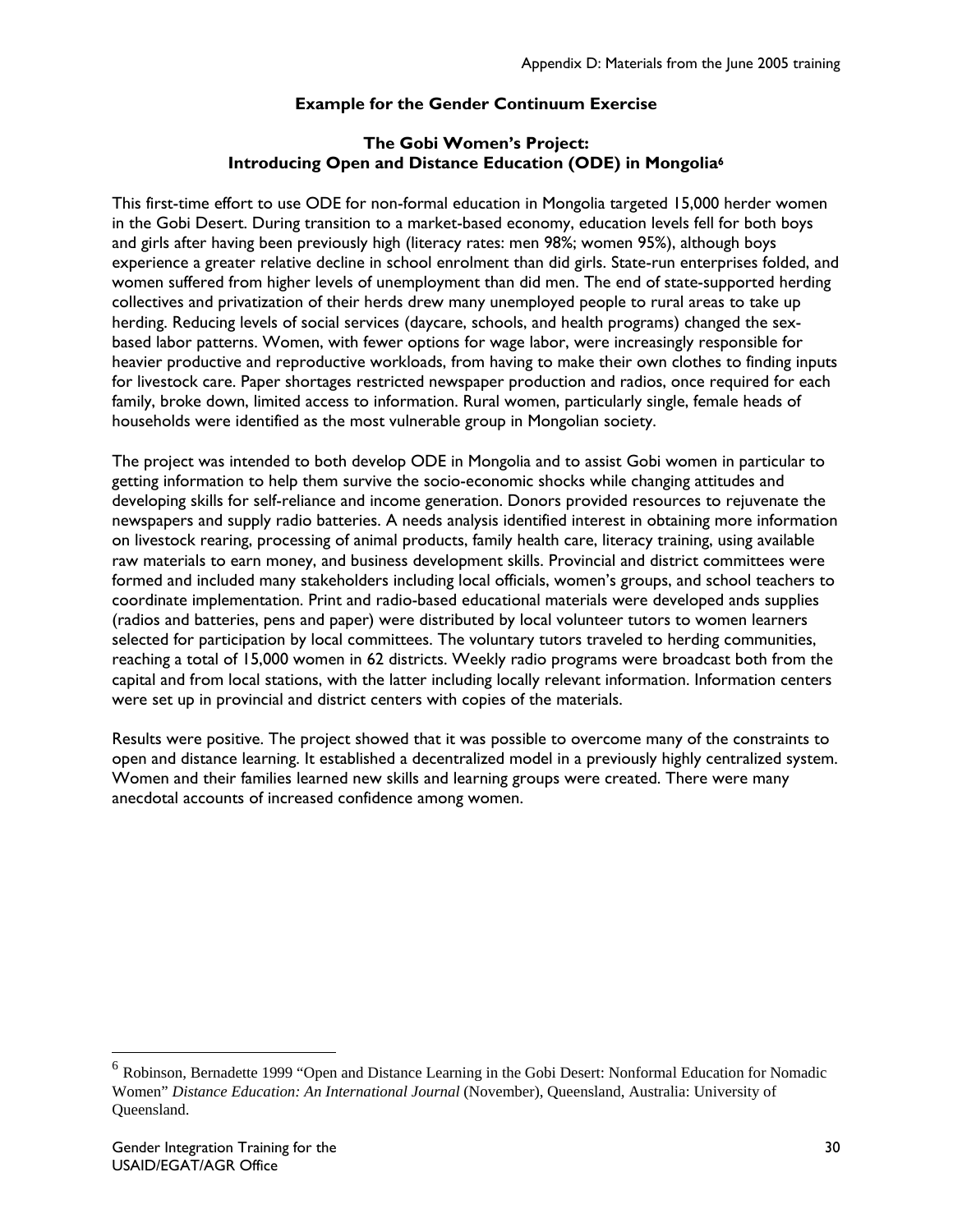# **Example for the Gender Continuum Exercise**

# **The Agricultural Technology and Utilization Transfer (ATUT) Project in Egypt7**

Including an emphasis on small farmer participation, the goals of the ATUT activity, started in 1995, were to support investments in technologies to raise productivity of selected horticultural and food crops and the income derived from production, processing, marketing and exportation of these commodities.

Under this activity, gender studies in table grape and strawberry production showed:

- Horticultural production in Egypt is highly dependent on women's labor, but there is high turnover as women leave the workforce at marriage.
- Both men and women are involved in horticulture as landholders, as growers and farm managers, and as laborers, but in quite different proportions. Young women (from 14-25) form the bulk of the labor force in horticulture, working both in the fields and in the packing houses, although their participation varies by both crop and job. Local cultural perceptions link the sensitive care that horticultural products like strawberries need with the skills needed by women's domestic work, reinforcing women's higher rates of participation in picking and packing and limiting their promotion. Men supervisory positions in both the field and in the packing house, or are hired for jobs that require operating farm equipment.
- Few women are growers or farm managers, and widows are the majority of those. Few women move up through the ranks from field worker to supervisor and/or farm managers.
- In contrast to some long-standing beliefs that only large growers can make a profit in horticulture, small-scale farmers in Upper Egypt and elsewhere are directly exporting their own high value horticultural commodities while others are successfully supplying larger grower-exporters and exporters.
- **There is little information on credit use by women landowners or growers.**

Project results:

- $\checkmark$  Overall, the project exceeded its targets for increasing horticultural exports in both value and volume, and in increasing membership in the Horticultural Export Improvement Association (HEIA).
- $\checkmark$  The project reported a good record of job creation in both the strawberry and cut flower industries, but did disaggregate employment numbers by sex. It was implied that a high proportion of jobs created were among women because of their higher proportion in the labor force.
- $\checkmark$  From one woman member in 1997, there were 22 women members in the 117 member HEIA in 2001, with women-owned farms increasing from one to sixteen. The women members established a "Women's Committee" providing training to men and women laborers and to supervisors, covering the EuroGAP protocol for establishing minimum standards for fruit and vegetable importation into Europe which require worker health, safely, and welfare programs; good worker hygiene; worker management; and literacy programs.

Gender Integration Training for the USAID/EGAT/AGR Office 31 <sup>7</sup> Sources used to develop this summary include Sawsan El-Messiri (1998) "Gender Roles in Table Grape Production" Giza, Egypt: ATUT and Donald Taylor et al. (2002) "Evaluation of Agricultural Technology Utilization and Transfer Activity in Egypt" Report Prepared for USAID/Egypt. Washington, DC: Checchi/Louis Berger Joint Venture (PDABW763).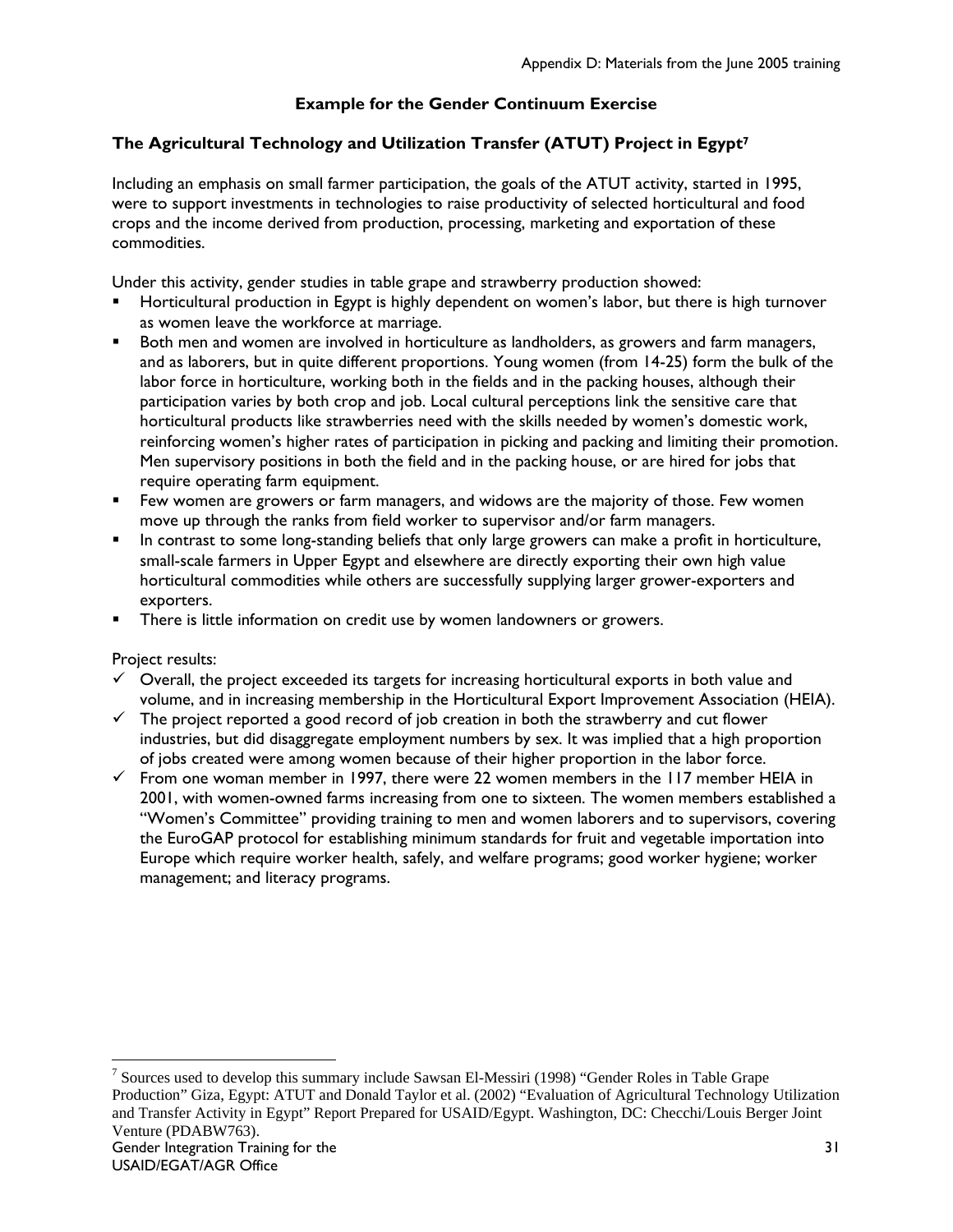# **Example for the Gender Continuum Exercise**

#### **Conservation Program in Nepal8**

Forest resources are a key component in rural Nepal family livelihoods. Fuelwood, fodder, leaf litter, and timber, as well as edible products make important contributions to the household economy. The Nepalese government initiated a community forest program in 1978 and community forestry development was expanded under new legislation in 1995 with users' committee given authority to manage the forest resources by establishing rule and penalizing offenders. Both men and women are eligible to serve on the user committees, but women tend to be underrepresented or wholly absent, in part a reflection of more general gender patterns of women's exclusion from most public settings.

A development program in a mountainous community in rural Nepal was designed to address deforestation. In this community, men are responsible for the family's income, while women contribute to productive and reproductive needs within the home. In this area, forests have been cut down rapidly and sold by men for economic gain, resulting in severe soil erosion and diminished sources of firewood. As a result, women have been forced to spend more time searching for firewood, and the overall economic well being of the community suffered. The intervention focused on reforestation efforts and alternative means of income generation. In particular, the program trained community women in the production and selling of handicrafts.

#### Project Results:

 $\overline{a}$ 

While this program was successful in affecting deforestation, and women were successful in bringing new sources of cash to the home, program staff noticed a significant increase in domestic violence. It appears that women's new economic contributions contributed to conflict within families.

Gender Integration Training for the USAID/EGAT/AGR Office <sup>8</sup> Original version of this example was prepared by DevTech Systems, Inc. Adaptations were made using material from New Era and the Academy for Education al Development (1997) "Forest Management by Nepali Communities" Kathmandu, Nepal and Washington, DC: New Era and AED. PNACG044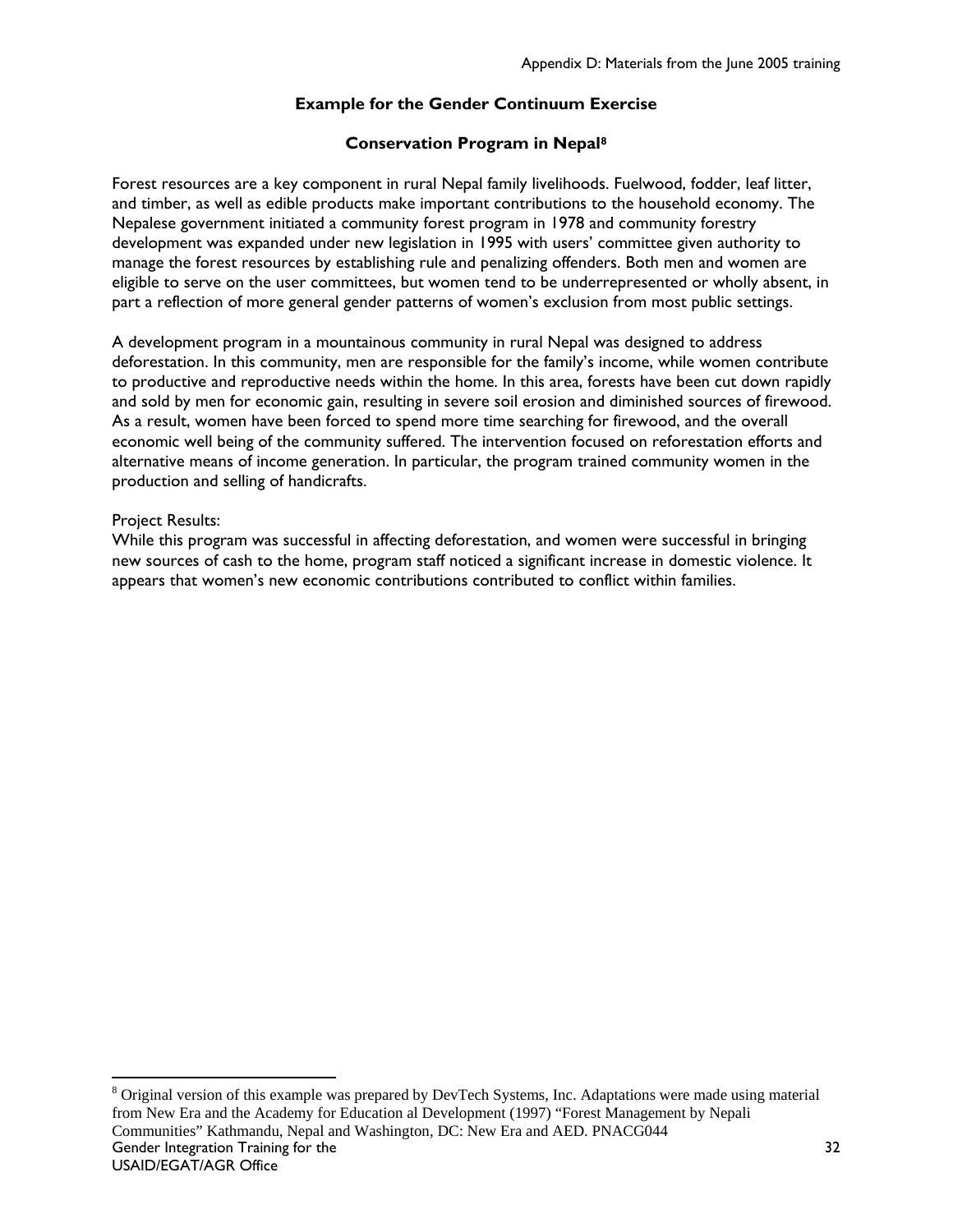# **THE SIX DOMAINS FRAMEWORK FOR GENDER ANALYSIS**

USAID has built a requirement for gender mainstreaming into its operations manual, the Automated Directive System (ADS). It requires that all USAID operating units – whether at headquarters or in the field -- examine two key questions with regard to gender issues when engaged in strategic planning:

*(1) How will gender relations affect the achievement of sustainable results; and,* 

*(2) How will proposed results affect the relative status of men and women?*

To answer the questions, you must be able to describe the *different roles of men and women* in the area in which you are working, as well as *the relationship and balance between them and institutional structures that support them*. 9

As researchers, your concerns are somewhat different than those of a development agency such as USAID. However, the results of your research are expected to help USAID achieve its development goals. The two questions noted above can be adapted to provide be a useful guide to your efforts in designing your research and refining your annual work plans.

In the gender analysis framework presented here, key aspects of gender relations are described across six domains of social life to help clarify how gender differences may create constraints and/or opportunities that may affect your research and /or development results. These six domains do not encompass the total range of human activity and there is some overlap among them, but they nevertheless provide a conceptual framework for addressing to the two questions posed by the ADS (listed above).

This gender analysis framework is one of many that have been used in development research and implementation.<sup>10</sup> It facilitates both the data collection about and the analysis of how gender relations operate in different domains of social life and development activities. It also helps to identify whether there are specific gender-based structural and institutional constraints that affect the relative status and opportunities open to men and women that can be addressed by development activities. The expectation is that this exercise can help researchers move beyond simply disaggregating data and process indicators by sex. By more carefully considering the questions posed by the USAID operations manual, USAID-funded research will be able to provide better information about the current status of gender relations as well as better information about how development programs are affecting the relative status of men and women so that future interventions can help to overcome gender constraints and achieve the Millennium Development Goals of reducing hunger and poverty while enhancing gender equality.

<sup>&</sup>lt;sup>9</sup> Automated Directive System (ADS) Chapter 201.3.8.4 *Gender Analysis* 10 See supplementary CD-Rom resources.

Gender Integration Training for the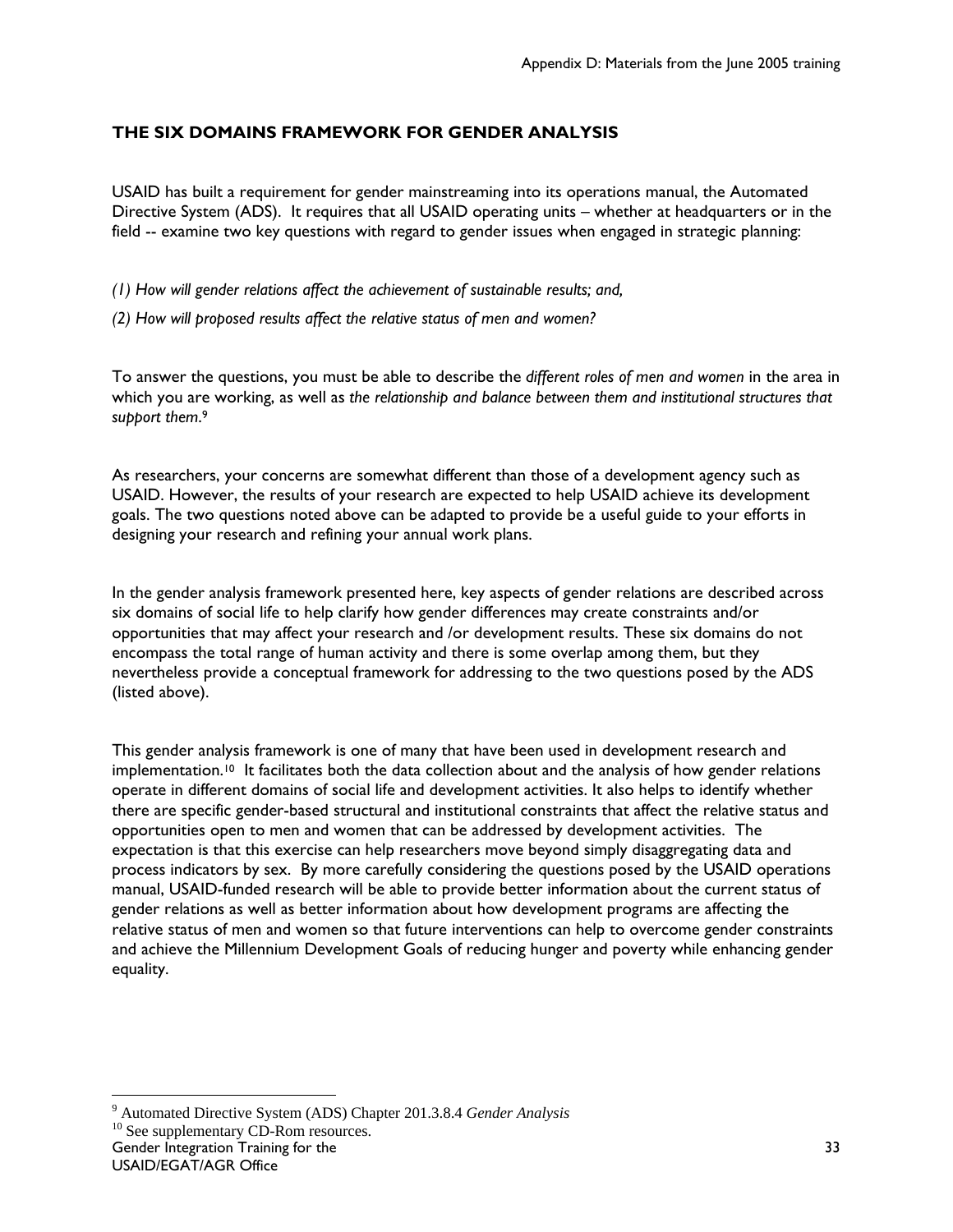## **Domains of Data Collection and Analysis**

# **Access to Assets**

The capacity to use the resources necessary to be a fully active and productive (socially, economically, and politically) participant in society, including access to resources, services, labor and employment, information, and benefits

## **Knowledge, Beliefs, and Perceptions**

Who knows what and how they know it differs by gender category

- Beliefs (ideology) that shape gender identities and behavior how men and women or boys and girls conduct their daily lives
- Perceptions that guide how people interpret aspects of their lives differently depending on their gender identity

## **Practices and Participation**

Gender structures people behaviors and actions

For example, gender affects the division of labor in the household and in taking outside employment; it affects educational opportunities, it affects the ability to control and amass assets.

Gender influences participation in activities, meetings, political processes, services, and training courses

#### **Space and Time**

Gender affects how people use time: Allocation, Availability, and Division of Labor Gender affects where people are located in the landscape for work and for leisure

## **Legal Rights and Status**

Gender affects the way people are regarded by and treated by both customary law and the formal legal code and judicial system

Gender affects rights to e.g., legal documents, ownership and inheritance, reproductive choice and personal safety, representation, and due process

## **Power**

Gender norms and relations influence people's abilities to freely control, enforce, and shape the decisions over one's children and one's body.

It affects one's ability to engage in collective actions or associate with others, to participate in affairs of the household, community, municipality, and nation, to use individual economic resources, to choose employment, to vote or run for office, to enter into legal contracts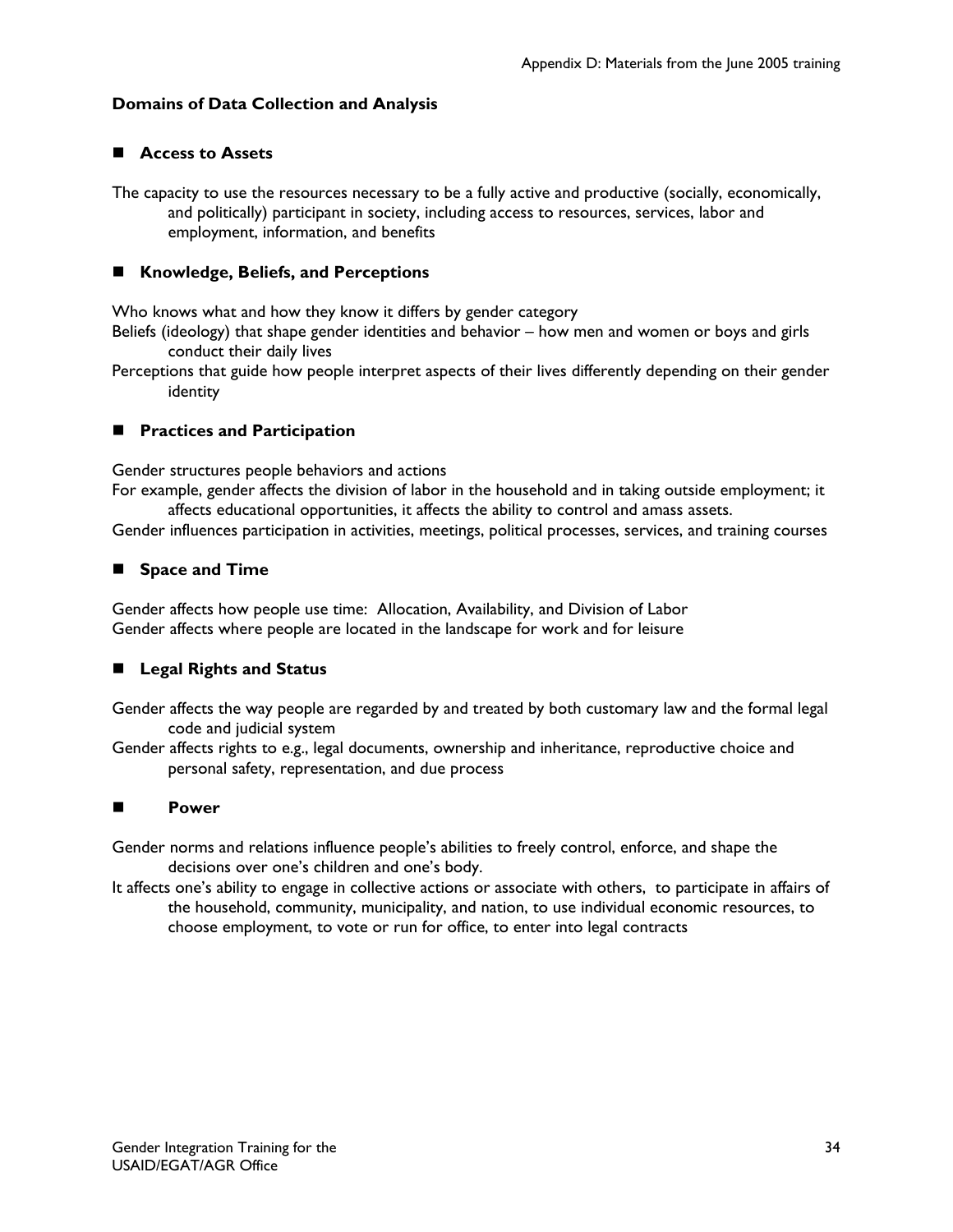# **Case Study: Gender Aspects of a Community-Based Animal Health Project in Sudan**<sup>11</sup>

## **Instructions:**

1. Read through the case study description.

2. Use the information presented in the summary description and in the (partially) filled-in worksheet that follows (in first column), to identify areas of information that might be missing or to raise concerns about gender-related issues relevant to the research question (second column).

**Research Question:** What are the characteristics of successful community-based animal health programs in Southern Sudan?

**Background information**: The Southern Sudan is largely inhabited by agro-pastoralists known as the *Nuer.* For many years, the region has been in conflict, and both war and environmental problems have stressed the food production systems of the Nuer people. Fighting and/or military service as well as drought has affected their ability to farm sustainably and to maintain the herds on which they rely for milk and meat, both for food and for trade.

Operation Lifeline Sudan (OLS) was initiated in the late 1990s to improve household food security by training community members to provide emergency veterinary services. Because the population s largely illiterate, the training materials use pictures and do not require reading skills. Training is given to two types of providers: community animal health workers (CAHW) and more skilled animal health auxiliaries (AHA) both of whom are selected by and responsible to their respective communities. People who are trained eventually become trainers themselves and can move into supervisory positions. As noted in the report: "Understanding the roles different household members play as animal health care providers is therefore essential to the success of this program" (Amuguni 2002: 5).

**The study community:** Mading village is located in a wet, swampy area, accessible only by footpath. The local economy centers on agriculture, livestock herding, and livestock products. Animals raised include cattle, goats, sheep, and chickens. Major crops include maize, sorghum, groundnuts, sesame, and okra, farmed on small plots (0.2-0.5 ha). The economy centers on trade of livestock, meat, and milk, often through barter, for items such as soap, salt, and used clothing. Some villagers work for NGOs and receive payments of these items in kind as well as some cash.

The village population is about 3000 people. Each household has approximately six members, and men reported having an average of three wives. There is a primary school. Community members migrate to seasonal pastures during the drier part of the year (January to March), looking for water and grazing and returning to the village to prepare their fields and plant from March to May, when the wetter season begins. Sometimes only boys migrate with the herds; at other times it is the entire family.

**Gender relations and differences**: There is a distinct sex-segregated division of labor and responsibility among the Nuer. Women are responsible for many of the tasks of daily living (see chart), and also have significant knowledge about animal care, agricultural practices, and food security, but have little say in how decisions are made about key household resources. Men have a more dominant role in making decisions, sometimes in consultation with but without the need of consent of their wives.

<sup>&</sup>lt;sup>11</sup> This exercise has been developed by Deborah Rubin (Cultural Practice LLC) under the Short Term Technical Assistance and Training Task Order (Contract #: GEW-I-01-02-00019-00) of the USAID/WID IQC based on the information provided in the report by Hellen Mulomi Amuguni (2002) "Assessing the Gender Impact of the Community Based Animal Health Programme in Southern Sudan," Belgium: Veterinaires Sans Frontiers (http://www.vsf-belgium.org/docs/gender\_assessment.pdf)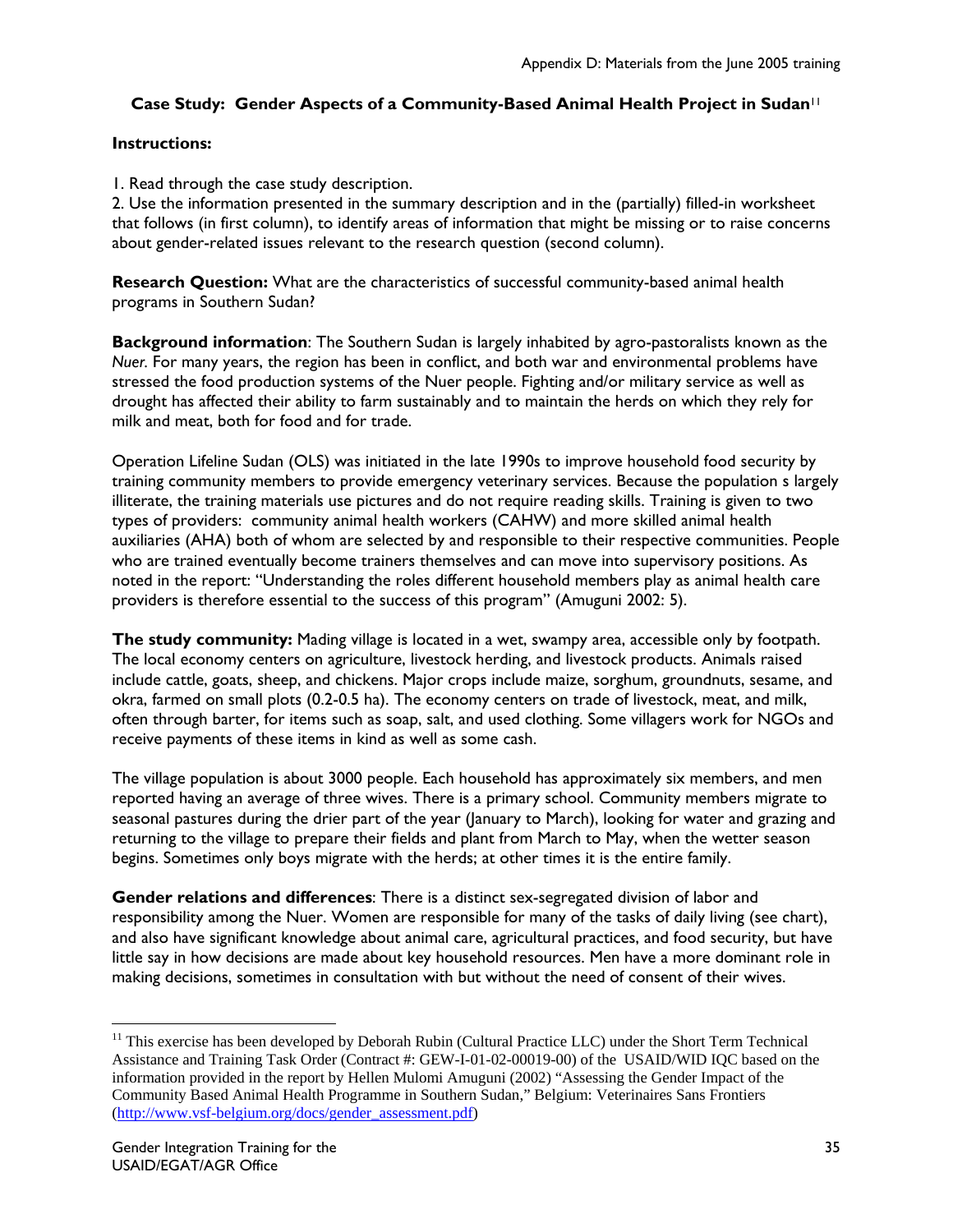Men stated in focus groups that they believed women were ignorant of most matters important to daily life, including care of the household and the animals, and would not make good animal health workers. In the study, they did not appear knowledgeable about women's work or responsibilities.

In focus groups, women expressed frustration that both local and international NGOs tended to undervalue their contributions to the household and local economies as well as a desire for opportunities to receive both literacy training and training in animal health. They noted they had not been consulted and/or informed about the community-based health worker program, although they are often the ones to identify and care for ill animals.

Village government and community dialogue programs generally involve only male village elders and representatives: military representatives, chiefs, sub-chiefs, and herders. Women are not members of any of these groups, and therefore are not invited to participate, even though because of the continued conflict, many women are part- or full-time household heads by virtue of widowhood and/or the absence of their husbands during migration or military service.

The study reported that women and men valued animals differently. Men ranked animals as important for paying bride wealth at marriage, settling blood feuds, prestige, and lastly, as a source of milk and food. In contrast, women ranked cattle as most important to them as a source of milk for food. Because women are the household members responsible for maintaining food security, they are concerned about protecting the cattle: "When a woman sees a sick cow, she sees her children going hungry; she is willing to give whatever she has to save its life." Visiting animal health workers reported that women always paid for vet services, while men frequently resisted payment.

Legally, men and women do not have equal rights, and even efforts to institutionalize gender equality in law are not followed in practice. Sudan has not ratified the Convention to Eliminate All Forms of Discrimination Against Women (CEDAW). The marriage system in Southern Sudan is based on agreement between the two families for payments of cattle from the groom's family to the brides. Women are therefore limited in their rights to divorce unless their natal families agree to return the cattle paid, which they are often reluctant to do. Women have been known to be imprisoned for trying to obtain a divorce or for turning to adultery to force their husbands to abandon them. Gender-based violence against women is a growing concern in Southern Sudan. Women have been minimally involved in the recent peace negotiations.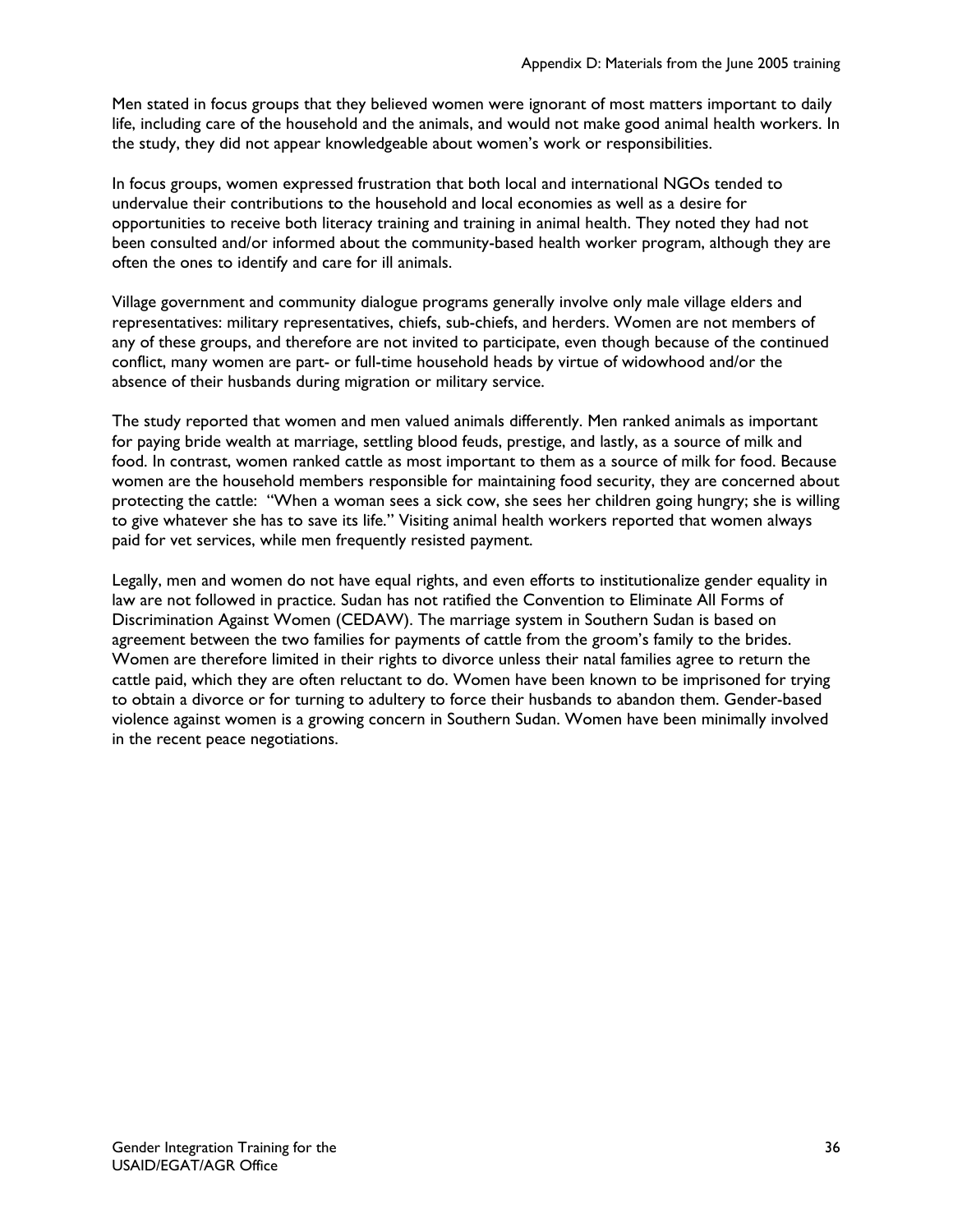**Note for report: This worksheet can be used either filled in or empty, depending on the time available for the exercise and/or the level of expertise among the participants.** 

## **Worksheet One: Gender Analysis Framework**

### **Directions:**

1. Review the information provided in the case study to identify relevant points under each activity domains (first column) and fill in the appropriate boxes (second column).

2. Develop a list of gender-related researchable questions for each domain to supply missing information or address gender-related concerns that when answered would help to illuminate information about gender relations in the community relevant to the research question.

#### **Research Question:** *What are the characteristics of successful community-based animal health programs?*

| <b>DOMAIN</b>                                                  | <b>AVAILABLE GENDER -RELATED INFORMATION</b>                                                                                                                                                                                                                                                                                                                                                                                                                                                                                                                                                                                                                                                                                                                                                                                                                                                                                                                                                         | <b>QUESTIONS TO OBTAIN MISSING</b><br><b>INFORMATION</b>                                                                                                                                                                                                                                                                                                                                                                                                                                                                                                                                                                                                                                                                 |
|----------------------------------------------------------------|------------------------------------------------------------------------------------------------------------------------------------------------------------------------------------------------------------------------------------------------------------------------------------------------------------------------------------------------------------------------------------------------------------------------------------------------------------------------------------------------------------------------------------------------------------------------------------------------------------------------------------------------------------------------------------------------------------------------------------------------------------------------------------------------------------------------------------------------------------------------------------------------------------------------------------------------------------------------------------------------------|--------------------------------------------------------------------------------------------------------------------------------------------------------------------------------------------------------------------------------------------------------------------------------------------------------------------------------------------------------------------------------------------------------------------------------------------------------------------------------------------------------------------------------------------------------------------------------------------------------------------------------------------------------------------------------------------------------------------------|
| <b>ACCESS TO</b><br><b>ASSETS</b>                              | Most men and women are illiterate.<br>Men are primary owners of all moveable property.<br>Agriculturally land is communally owned, and is allocated by<br>village officials to men. Women have few rights to property.<br>They farm land allocated to their husbands, but widows are<br>eligible for allocations from village authorities directly, but<br>farm under supervision from other men.<br>Men have clear access to and control over assets such as<br>include agricultural land, seeds, tools, animals as well as<br>household property.<br>Women have clear access to and control over wild fruits,<br>nuts, and vegetables and knowledge about their locations;<br>they have access to but little control over agricultural land,<br>animals, and household property. They have knowledge of<br>animal health and care. Women own chickens and control<br>income from poultry sales. They control foodstuffs that have<br>been harvested. Grain is used to pay for veterinary services. | What are the current levels of education of women<br>and men/girls and boys? Different access to<br>schooling?<br>What are the different behavioral responses of men<br>and women to animal care and illness?<br>What are the existing land holdings/patterns of<br>transfers/land use systems?<br>What is the influence of NGOs and the state on<br>access to assets?<br>What are cultural or institutionally coercive<br>restrictions on asset access and ownership?<br>What are types of animals being raised and what<br>proportion of each is present?<br>Need more info on the role of wild fruits<br>Need more information about village structure and<br>processes<br>Need more information on training policies |
| <b>KNOWLEDGE,</b><br><b>BELIEFS, AND</b><br><b>PERCEPTIONS</b> | Men believe that they are entitled to control women,<br>particularly their wives, because of their payment of cattle for<br>women in marriage.                                                                                                                                                                                                                                                                                                                                                                                                                                                                                                                                                                                                                                                                                                                                                                                                                                                       | What are patterns of labor allocation, including<br>among children?<br>What is the actual knowledge of livestock among<br>men and women?                                                                                                                                                                                                                                                                                                                                                                                                                                                                                                                                                                                 |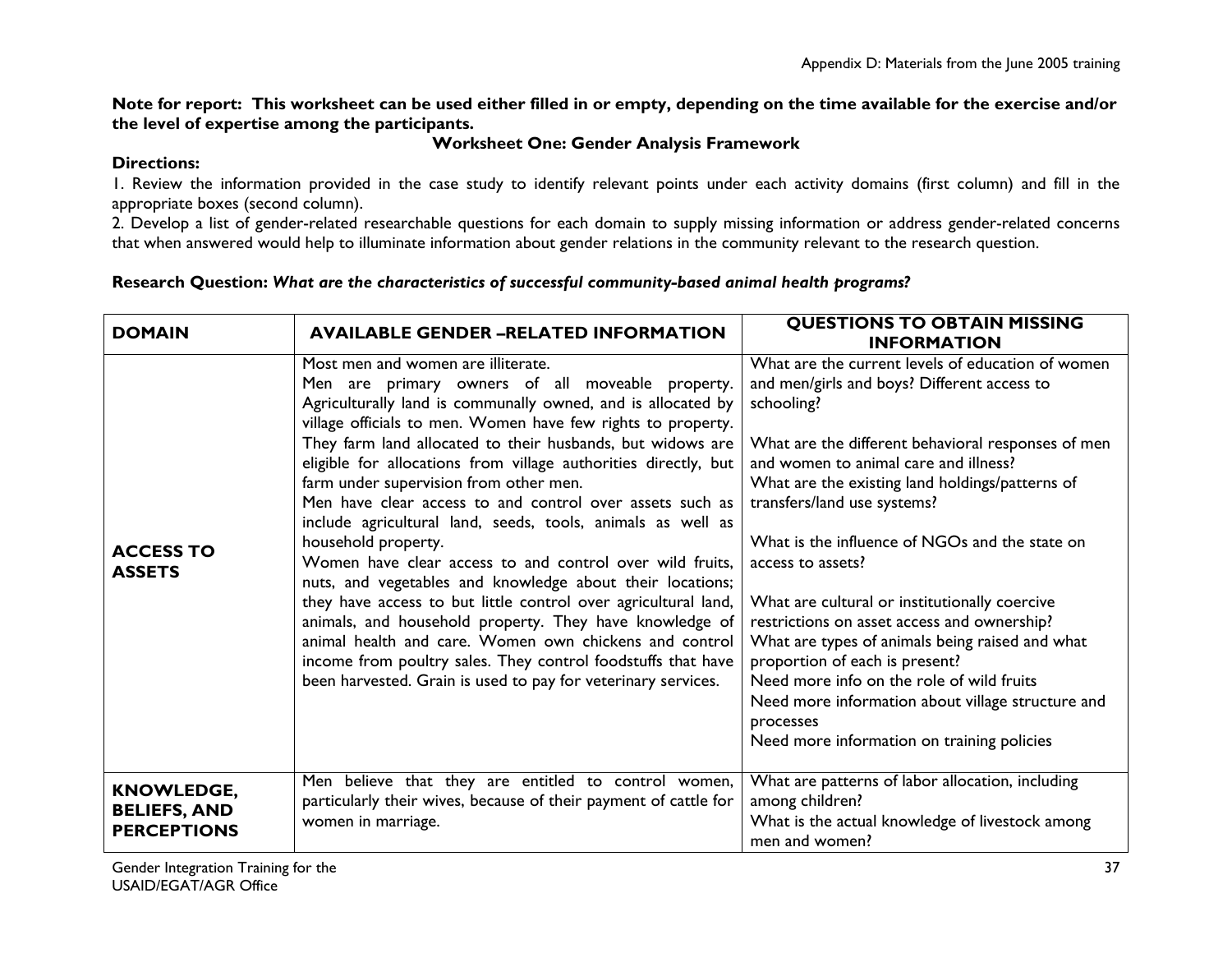| <b>DOMAIN</b>                                | <b>AVAILABLE GENDER -RELATED INFORMATION</b>                                                                                                                                                                                                                                                                                                                                                                                                                                                                                                                                                                                                                                                                                                                                                                                                                                                                                                                                                                                   | <b>QUESTIONS TO OBTAIN MISSING</b><br><b>INFORMATION</b>                                                                                                                                                                                                                                                                                                                                                                                                                                                                                                                                                                                                                                                           |
|----------------------------------------------|--------------------------------------------------------------------------------------------------------------------------------------------------------------------------------------------------------------------------------------------------------------------------------------------------------------------------------------------------------------------------------------------------------------------------------------------------------------------------------------------------------------------------------------------------------------------------------------------------------------------------------------------------------------------------------------------------------------------------------------------------------------------------------------------------------------------------------------------------------------------------------------------------------------------------------------------------------------------------------------------------------------------------------|--------------------------------------------------------------------------------------------------------------------------------------------------------------------------------------------------------------------------------------------------------------------------------------------------------------------------------------------------------------------------------------------------------------------------------------------------------------------------------------------------------------------------------------------------------------------------------------------------------------------------------------------------------------------------------------------------------------------|
|                                              | Men control use and sale of cattle; women's consent is not<br>needed, although many men said they consulted their wives<br>before selling animals.<br>Development specialists have reported that women are more<br>willing to allow vets to work on the household's animals than<br>are their husbands.                                                                                                                                                                                                                                                                                                                                                                                                                                                                                                                                                                                                                                                                                                                        | How to women/men understand gender identity?<br>What are the historical conditions in the region?<br>What are women's perceptions of women's roles?<br>What are young men and women's knowledge of<br>livestock health and types of livestock?<br>Need more info on diseases and traditional<br>knowledge about them<br>Want to understand better receptivity to new forms<br>of knowledge by men and women<br>National/local variation - types of livestock<br>What are patterns of communication over livestock<br>health and care between men and women?<br>What are beliefs about division of labor?<br>What are perceptions of animal disease?<br>Who has what knowledge of animal disease?                   |
| <b>PRACTICES AND</b><br><b>PARTICIPATION</b> | Women provide most household labor, e.g., mudding walls,<br>collecting grass, grinding grain, cooking, fetching water and<br>firewood. Women do half the work of livestock care,<br>including milking. They release animals for grazing and clean<br>corrals. They are fully responsible for the care of chickens.<br>Women inform men about ill animals and care for them.<br>Women care for sick household members. Women provide<br>labor for community projects such as school building and<br>maintenance. Only women forage for food (wild fruits and<br>vegetables) during periods of hunger and are responsible for<br>feeding the family<br>Older men supervise younger boys who take cattle for<br>grazing. Men may work as soldiers. Women manage the<br>household and its livestock when men are absent.<br>Both men and women participate in cultivation, sowing, and<br>weeding of agricultural crops. Men have a significant role in<br>agricultural labor from March to July. Only women harvest<br>the crops. | What are the actual livestock care and daily activities<br>practices by gender category?<br>What is the range of heterogeneity among women?<br>What determines variation in practices?<br>Need more info on women's practices in men's<br>absence<br>Need more info on women's activities and time<br>allocation generally<br>Need sex-disaggregated division of labor calendar<br>Need to better understand impact of military service<br>Need to better understand if source of contestation<br>over resources is the result of recent changes in<br>community, e.g., military service and insecurity<br>What are current health care practices?<br>Need more info on animal diseases and treatment<br>practices |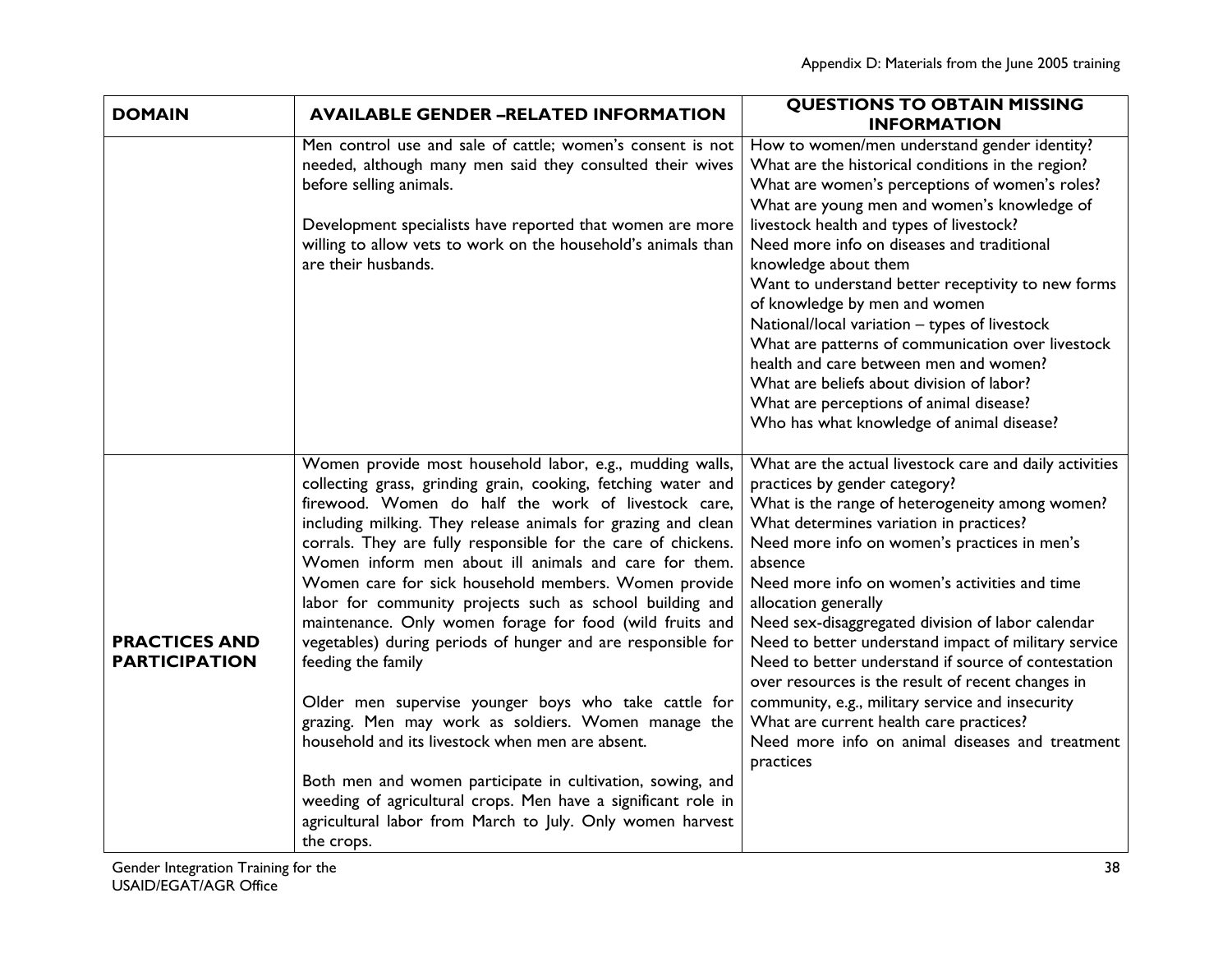| <b>DOMAIN</b>                            | <b>AVAILABLE GENDER -RELATED INFORMATION</b>                                                                                                                                                                                                                                                                                                                                                                                                                                                                                                                                                                                                                                                                                                                                                     | <b>QUESTIONS TO OBTAIN MISSING</b><br><b>INFORMATION</b>                                                                                                                                          |
|------------------------------------------|--------------------------------------------------------------------------------------------------------------------------------------------------------------------------------------------------------------------------------------------------------------------------------------------------------------------------------------------------------------------------------------------------------------------------------------------------------------------------------------------------------------------------------------------------------------------------------------------------------------------------------------------------------------------------------------------------------------------------------------------------------------------------------------------------|---------------------------------------------------------------------------------------------------------------------------------------------------------------------------------------------------|
| <b>SPACE AND TIME</b>                    | Men are away from the villages for lengthy periods, both for<br>work with the military and/or during animal migrations.<br>Boys may take animals on migration away from the village.<br>Women's physical movements are circumscribed by their<br>heavy schedule of work.                                                                                                                                                                                                                                                                                                                                                                                                                                                                                                                         | What are pattern of animals' care $@$ different times<br>Women's schedules on treatment /training<br>Appropriate use of space by gender category                                                  |
| <b>LEGAL RIGHTS</b><br><b>AND STATUS</b> | Men and women do not have equal rights under Sudanese<br>law.<br>Sudan has not ratified the Convention to Eliminate All Forms<br>of Discrimination Against Women (CEDAW).<br>The marriage system in Southern Sudan is based on<br>agreement between the two families for payments of cattle<br>from the groom's family to the brides. Women have limited<br>rights to divorce unless their natal families agree to return<br>the cattle paid, which they are often reluctant to do.<br>Women have been known to be imprisoned for trying to<br>obtain a divorce or for turning to adultery to force their<br>husbands to abandon them. Gender-based violence against<br>women is a growing concern in Southern Sudan. Women<br>have been minimally involved in the recent peace<br>negotiations. | What about trust between men and women?<br>What are laws/norms about training/taboos on<br>livestock ownership?<br>What are the existing land holdings/patterns of<br>transfers/land use systems? |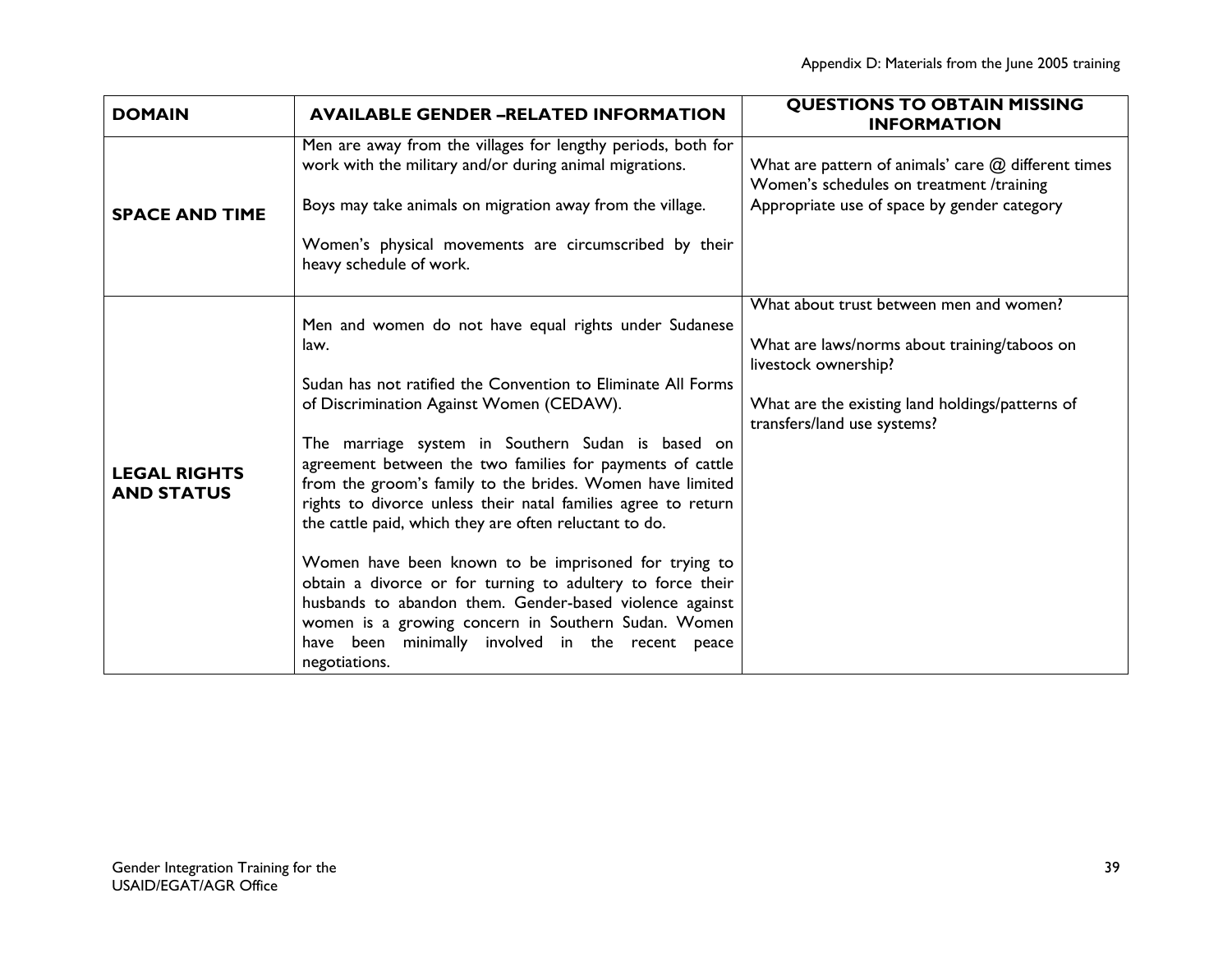**Note for report: This worksheet is generally handed out empty and is filled in by the participants in small groups or together, as becoming familiar with the analytical process is a key objective of the training.** 

#### **Worksheet Two: Gender Constraints and Opportunities in Research Design and Implementation**

**Directions:** Against this background information about how gender relations are expressed in these six domains, the next step identifying **gender-based constraints and or opportunities** that might influence the achievement of sustainable results.

- **Gender-based constraints** are factors that inhibit men's or women's access to resources, behavior and participation, time use, mobility, rights, and exercise of power based on their gender identity.
- **Gender-based opportunities** are structural and institutional factors that facilitate women's and men's equitable access to resources, behavior and participation, time use, mobility, rights, and exercise of power.

Using the information from the first set of worksheets, try to answer the questions heading the columns in the second set of worksheets.

| Key Gender       | What is the identified gender- | (I) How will gender relations      | (2) How will proposed         | List possible actions to    |
|------------------|--------------------------------|------------------------------------|-------------------------------|-----------------------------|
| Constraints      | based constraint or            | affect the achievement of          | research results or activity  | address the constraints and |
| and/or           | opportunity?                   | sustainable results (e.g., what is | affect the relative status of | opportunities to achieve    |
| Opportunities    |                                | the impact of gender relations     | men and women (e.g.,          | more equitable outcomes     |
|                  |                                | on the ability to carry out the    | further the understanding     |                             |
|                  |                                | chosen research program or on      | of existing gender            |                             |
|                  |                                | the research questions to be       | inequalities)?                |                             |
|                  |                                |                                    |                               |                             |
|                  |                                | investigated)?                     |                               |                             |
| Access to assets |                                |                                    |                               |                             |
|                  |                                |                                    |                               |                             |
|                  |                                |                                    |                               |                             |
|                  |                                |                                    |                               |                             |
|                  |                                |                                    |                               |                             |
|                  |                                |                                    |                               |                             |
|                  |                                |                                    |                               |                             |
|                  |                                |                                    |                               |                             |
| Knowledge,       |                                |                                    |                               |                             |
| Beliefs, and     |                                |                                    |                               |                             |
| Perceptions      |                                |                                    |                               |                             |
|                  |                                |                                    |                               |                             |
|                  |                                |                                    |                               |                             |
|                  |                                |                                    |                               |                             |
|                  |                                |                                    |                               |                             |
|                  |                                |                                    |                               |                             |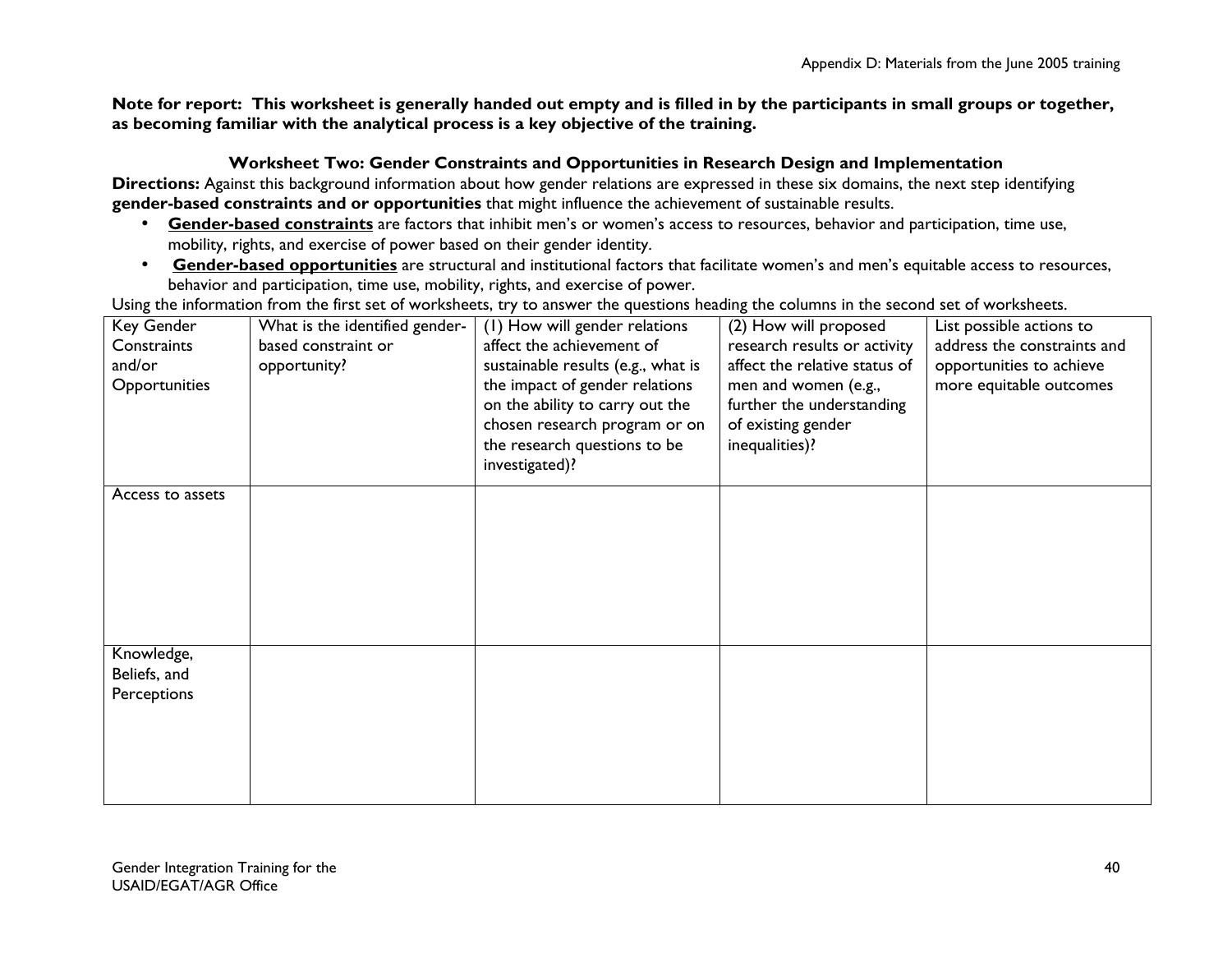| Key Gender<br>Constraints<br>and/or<br>Opportunities | What is the identified gender-<br>based constraint or<br>opportunity? | (I) How will gender relations<br>affect the achievement of<br>sustainable results (e.g., what is<br>the impact of gender relations<br>on the ability to carry out the<br>chosen research program or on<br>the research questions to be<br>investigated)? | (2) How will proposed<br>research results or activity<br>affect the relative status of<br>men and women (e.g.,<br>further the understanding<br>of existing gender<br>inequalities)? | List possible actions to<br>address the constraints and<br>opportunities to achieve<br>more equitable outcomes |
|------------------------------------------------------|-----------------------------------------------------------------------|----------------------------------------------------------------------------------------------------------------------------------------------------------------------------------------------------------------------------------------------------------|-------------------------------------------------------------------------------------------------------------------------------------------------------------------------------------|----------------------------------------------------------------------------------------------------------------|
| Practices and                                        |                                                                       |                                                                                                                                                                                                                                                          |                                                                                                                                                                                     |                                                                                                                |
| Participation                                        |                                                                       |                                                                                                                                                                                                                                                          |                                                                                                                                                                                     |                                                                                                                |
| Space and Time                                       |                                                                       |                                                                                                                                                                                                                                                          |                                                                                                                                                                                     |                                                                                                                |
|                                                      |                                                                       |                                                                                                                                                                                                                                                          |                                                                                                                                                                                     |                                                                                                                |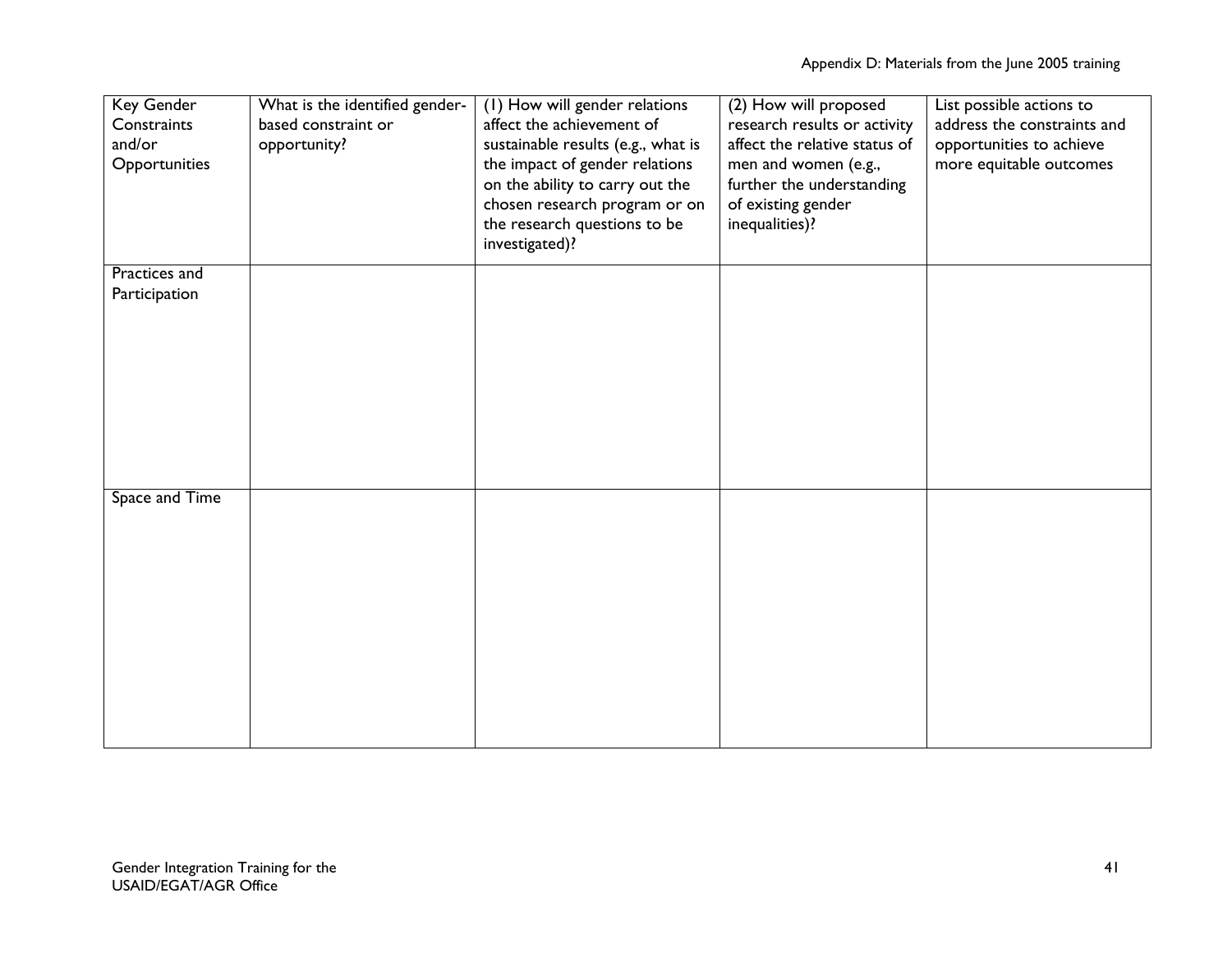| <b>Key Gender</b><br>Constraints<br>and/or<br>Opportunities | What is the identified gender-<br>based constraint or<br>opportunity? | (I) How will gender relations<br>affect the achievement of<br>sustainable results (e.g., what is<br>the impact of gender relations<br>on the ability to carry out the<br>chosen research program or on<br>the research questions to be<br>investigated)? | (2) How will proposed<br>research results or activity<br>affect the relative status of<br>men and women (e.g.,<br>further the understanding<br>of existing gender<br>inequalities)? | List possible actions to<br>address the constraints and<br>opportunities to achieve<br>more equitable outcomes |
|-------------------------------------------------------------|-----------------------------------------------------------------------|----------------------------------------------------------------------------------------------------------------------------------------------------------------------------------------------------------------------------------------------------------|-------------------------------------------------------------------------------------------------------------------------------------------------------------------------------------|----------------------------------------------------------------------------------------------------------------|
|                                                             |                                                                       |                                                                                                                                                                                                                                                          |                                                                                                                                                                                     |                                                                                                                |
| Formal and<br>Customary Legal                               |                                                                       |                                                                                                                                                                                                                                                          |                                                                                                                                                                                     |                                                                                                                |
| Frameworks                                                  |                                                                       |                                                                                                                                                                                                                                                          |                                                                                                                                                                                     |                                                                                                                |
|                                                             |                                                                       |                                                                                                                                                                                                                                                          |                                                                                                                                                                                     |                                                                                                                |
|                                                             |                                                                       |                                                                                                                                                                                                                                                          |                                                                                                                                                                                     |                                                                                                                |
|                                                             |                                                                       |                                                                                                                                                                                                                                                          |                                                                                                                                                                                     |                                                                                                                |
|                                                             |                                                                       |                                                                                                                                                                                                                                                          |                                                                                                                                                                                     |                                                                                                                |
|                                                             |                                                                       |                                                                                                                                                                                                                                                          |                                                                                                                                                                                     |                                                                                                                |
|                                                             |                                                                       |                                                                                                                                                                                                                                                          |                                                                                                                                                                                     |                                                                                                                |
|                                                             |                                                                       |                                                                                                                                                                                                                                                          |                                                                                                                                                                                     |                                                                                                                |
|                                                             |                                                                       |                                                                                                                                                                                                                                                          |                                                                                                                                                                                     |                                                                                                                |
|                                                             |                                                                       |                                                                                                                                                                                                                                                          |                                                                                                                                                                                     |                                                                                                                |
|                                                             |                                                                       |                                                                                                                                                                                                                                                          |                                                                                                                                                                                     |                                                                                                                |
| Power                                                       |                                                                       |                                                                                                                                                                                                                                                          |                                                                                                                                                                                     |                                                                                                                |
|                                                             |                                                                       |                                                                                                                                                                                                                                                          |                                                                                                                                                                                     |                                                                                                                |
|                                                             |                                                                       |                                                                                                                                                                                                                                                          |                                                                                                                                                                                     |                                                                                                                |
|                                                             |                                                                       |                                                                                                                                                                                                                                                          |                                                                                                                                                                                     |                                                                                                                |
|                                                             |                                                                       |                                                                                                                                                                                                                                                          |                                                                                                                                                                                     |                                                                                                                |
|                                                             |                                                                       |                                                                                                                                                                                                                                                          |                                                                                                                                                                                     |                                                                                                                |
|                                                             |                                                                       |                                                                                                                                                                                                                                                          |                                                                                                                                                                                     |                                                                                                                |
|                                                             |                                                                       |                                                                                                                                                                                                                                                          |                                                                                                                                                                                     |                                                                                                                |
|                                                             |                                                                       |                                                                                                                                                                                                                                                          |                                                                                                                                                                                     |                                                                                                                |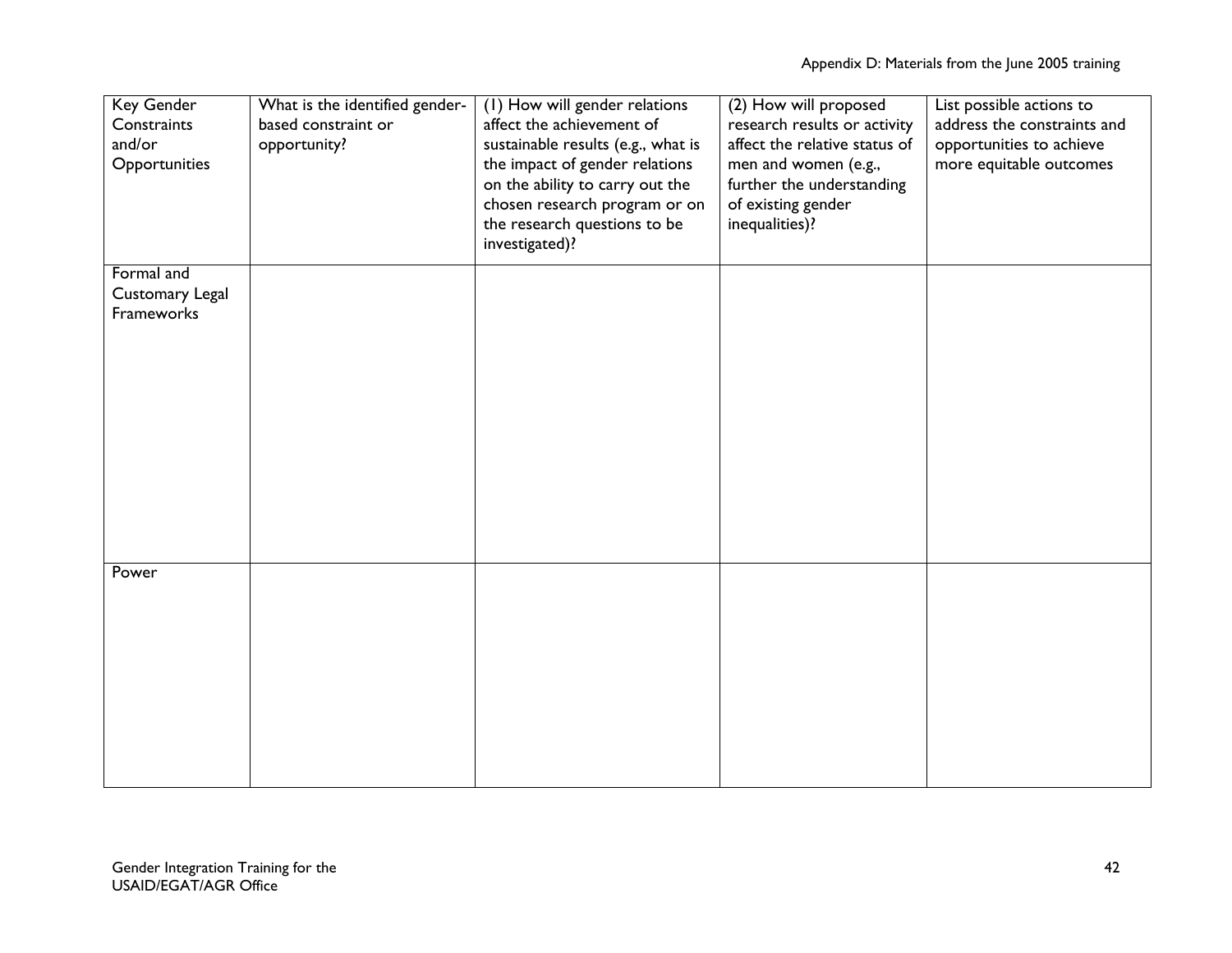Participant Evaluation Form from GL CRSP Gender Integration Workshop

Please check box next to appropriate session:

□ June 23, 2005: ENAM, HIV/AIDS, WOOL, GOBI, and LINKS Research Activities □ June 24, 2005: SUMAWA, PARIMA, YESEMA, and BEEF Research Activities

What about the workshop did you like?

What about the workshop did you NOT like?

Are there sections you think should be deleted from the schedule?

What topics would you suggest we add to future trainings?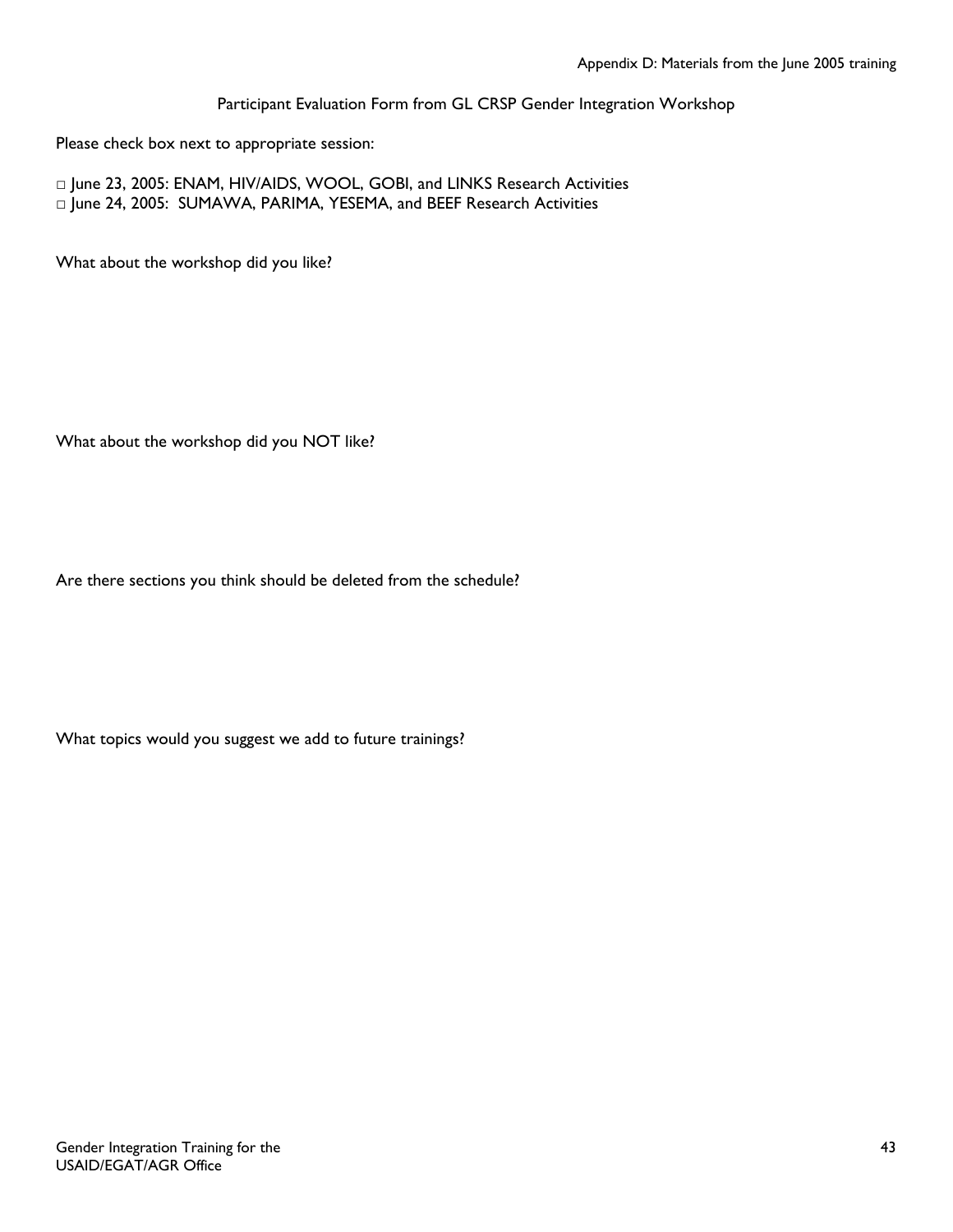## **Evaluation Form Comments from the June 21-23, 2005 training workshop for the GL CRSP in Dublin, Ireland**

# **1. What about the workshop did you like?**

## • **About the topic:**

"It is a subject of importance and affects society at all levels so needs to be included in projects."

"The topic was relevant to the current research and development paradigm."

"Enhanced level of awareness on the gender issues."

"This appreciating the importance of participation of all gender(s) to ensure sustainability of development as the contribution of both gender[s] is necessary."

"Topic covers many elements often "taken for granted" or overlooked."

"Has helped me to understand the need for gender analysis in project work." "Definitions."

## • **About the process**

"[The presentation] accommodated some interaction among participants, though limited."

"The debate on the floor."

"Open discussions on gender issues, meanings, and case studies, e.g., I liked the concept and practice of gender quality, i.e., equal access to opportunities."

"The worksheet exercises were helpful."

"Actually I enjoyed tackling/thinking about these issues. The first few slides in perception and continuum were excellent."

"Yes, I like it."

"The opportunity to discuss gender."

"Meeting people and exchanging views about gender."

"The exercise which encouraged critical thinking."

## • **About the facilitator:**

"General informal manner of instructor and professional respect attributed to participants."

"Presenter was calm and accommodating."

"Well-informed resource person."

"Presentation by trainer, Dr. Rubin."

## **2. What about the workshop did you NOT like?**

## • **Structure or Process:**

"Too long for one session."

"Time of presentation, immediately after lunch, not conducive to active participation."

"Timing – mornings would be better."

"Difficult for non-native speakers to understand jargon (an native English speaking non-social scientists!).

"The exercises should be more focused and relevant to the overall objections of the workshop."

## • **Approach:**

"No effort to determine the level of knowledge and experience of participants (do an advanced e-mail survey)" "The complexity of the workshop."

"For people who have experience with gender training and research, the session was about twice as long as necessary; would be better to relate training more directly to our CRSP projects (vs. case examples.)

"Time given/allocated was not enough to allow proper synthesizing of ideas/concepts."

"Some issue, e.g., cultural values were not given due attention."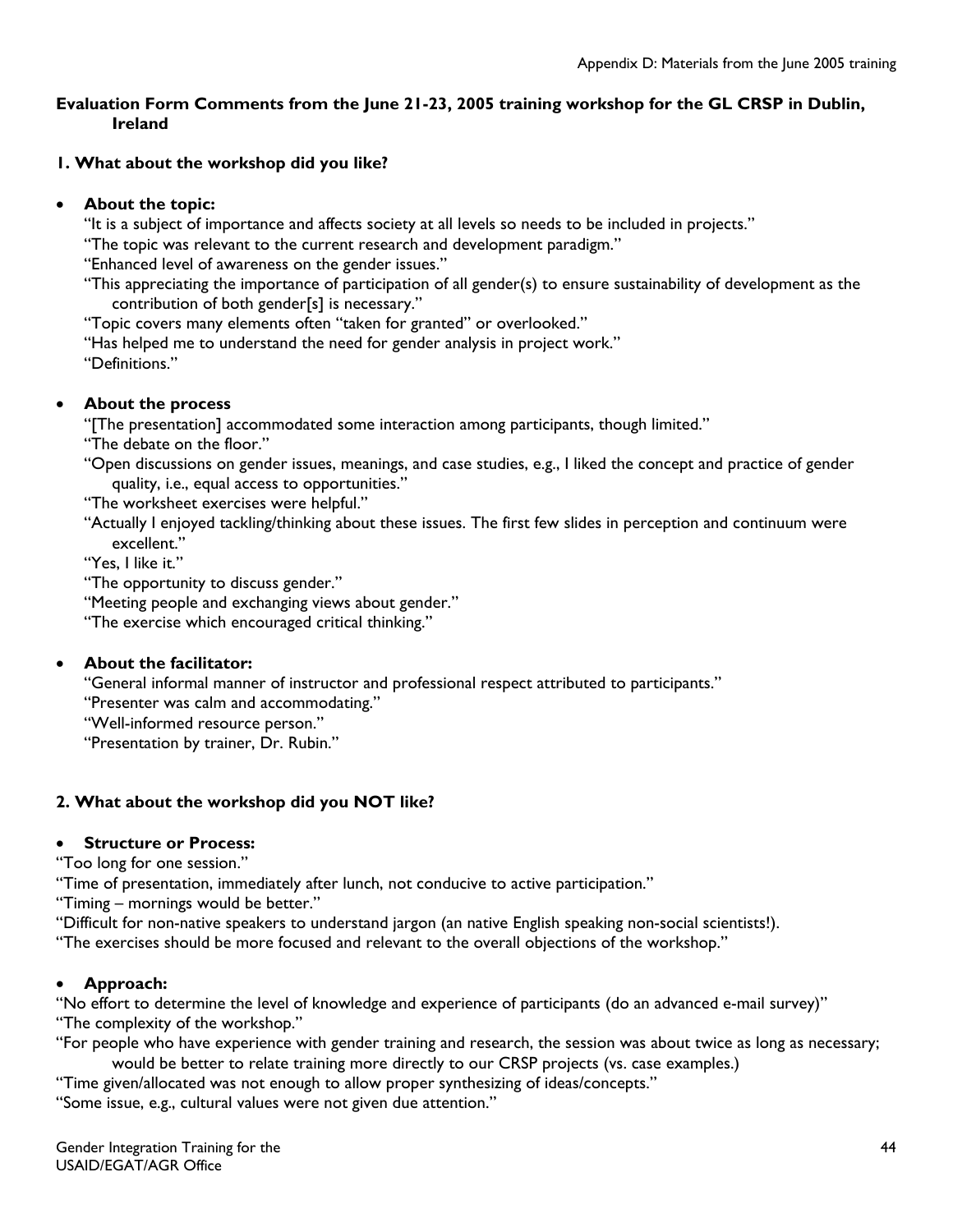"The American approach to handle gender issues. This cannot be considered as universally correct as it is based on perception. In most developing countries, it may not be an issue. Time will solve the perceived inequalities.

"The fact that cases were pieces of an actual report which leaves a lot of information gaps."

"Gender equality should be well-discussed giving real-life examples."

"I think a more useful approach is to address "inequity" generally, including not only gender but also other social categories, e.g., socio-economic, ethnic, ill or disabled groups, or other disenfranchised groups."

# • **Skills of presenter:**

"The presenter did not do a good job of setting up or introducing the subject."

"Delivery was poor and the presenter appeared not to have the real-life experiences of integrating gender into research and development projects."

## **3. Are there sections you think should be deleted from the schedule?**

- Eight responses indicated nothing should be deleted. A ninth wrote: "Really no section but probably it would be necessary to make clear what the objectives of the workshop are. This is very important as the exercises would be worthwhile."
- "Need to change the example of case study on gender aspects to a true development or intervention project rather than a scientific study."

"The last exercise should separate research from program well [better?]. The way it is now is very confusing."

- "None, but improvement needed in gender policy framing for research. Research should borrow on social-cultural integration of views."
- "The first three case studies [i.e., the gender continuum exercise] and the introductory information. If one has background in gender, the amount of exposure is almost overkill; there are other aspects of program management and implementation that would have been more useful – like having newer projects interacting with more mature projects. Cross-CRSP linkages could be a great advantage."

## **4. What topics would you suggest we add to future trainings?**

"The gender integration continuum topic needs better treatment."

- "Dealing with conflicts arising from gender transformation as these would negate any positive aspects of gender integration."
- "Where does the scientists/development agent stop beyond integration ↔ conflict resolution?"
- "Developing gender-based indicators for measuring progress."
- "Instead of the provided case studies, I suggest that one of the activities be on gender analysis for the team's projects. It would make this real."
- "Focus on the participants' own CRSP projects and their improvement re: gender and potential areas of inequality."
- "Role of education in gender equality."
- "Gender mainstreaming."
- "Operational procedures not just gender."
- "Feedback from trainer on participants' input."
- "Considering the importance/relevance of this issue, more time should [be] dedicated to this topic."
- "Gender and developmental case studies where successful projects have resulted from gender balance/considerations."
- "Balanced view of the role of both men and women in community development."
- "More high impact short exercises. Might shorten the two long ones. Provocative exercises are helpful. Handout on good example of AID's proposal's gender statement. Flow chart for the navigation of columns of the six domains would be helpful."

#### "Exposure tours and visits can change society's attitudes towards women's skills. PARIMA [one of the GL CRSP research activities] has tried that successfully. Borana women from Ethiopia are brought to their counterparts in Kenya and projects are replicated."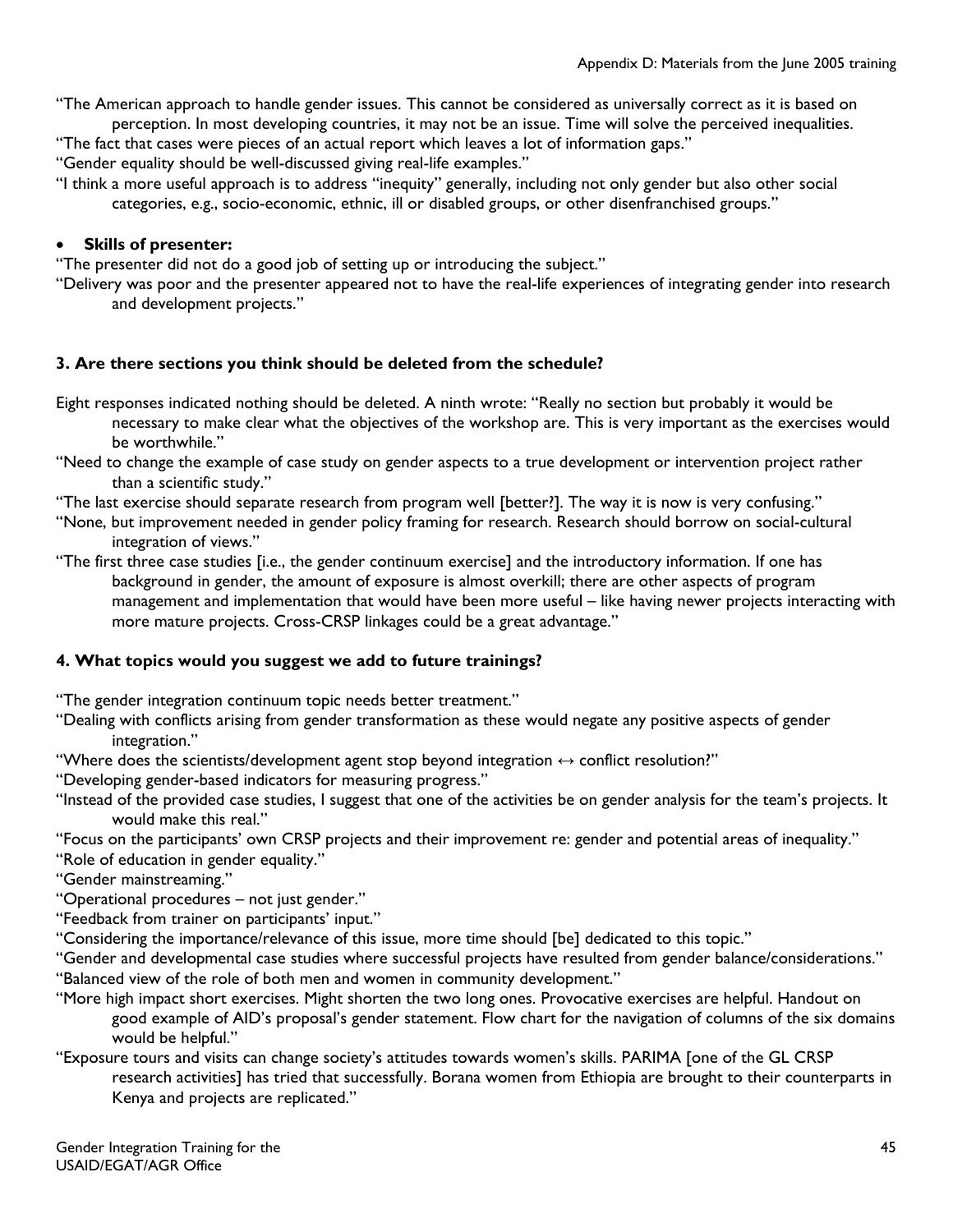## **SCOPE OF WORK TO PROVIDE GENDER TRAINING FOR THE USAID AGRICULTURAL OFFICERS**

### **Background**

The Agricultural Office of the Economic Growth, Agriculture and Trade (EGAT) Pillar Bureau of USAID is designing ways to better incorporate gender in its program development, implementation and reporting. The integration of gender into policies, programs, activities and monitoring and evaluation is both a policy imperative and mandate as indicated in the ADS 200 and 300 chapters.

Gender related training initiatives stem from the Agricultural Office's endeavor to improve gender mainstreaming and are built upon the recommendations of the Agricultural Office Gender Assessment presented in April 2004.

#### **Purpose**

The purpose of this request is to develop a  $\frac{1}{2}$ -day agricultural gender training module that can be used to train Agency agricultural officers and Cognizant Technical Officers (CTO), project and program managers, and principal investigators and team members of agricultural programs such as the Collaborative Research Support Programs (CRSP). This module will be piloted in two training sessions; the first session will be held on June 29, 2004 and the second will be held in August 2004. In October 2004, the training will be conducted for USAID staff as a part of a broader Agriculture and Agribusiness module of the Economic Growth Officer's overview training course.

The June and August training sessions will inform the October training. The audience for the June training session will include USAID program managers and CTOs who oversee agricultural programs implemented by EGAT and the regional bureaus. Members of the Ag Sector Council, as well as the Ag Office, the NRM Office, and the ESP Office will be invited, anticipating 25 to 30 participants. The August training (exact date to be set soon, probably in Washington, DC) will be similar in structure and content, but the emphasis across topics will be adjusted to the participants. The audience for this training will be partners, contractors and grantees that implement Washington-funded programs. The October training session will target USAID staff, and will be part of a broader Agriculture and Agribusiness module of the Economic Growth Officer's overview training course. The timing and location for this training will be defined later.

The ½-day training module should address three primary concerns:

- (1) The Relevance of Gender in Improving Program Results, i.e. How do the issues of gender impact the Agricultural Office Strategic Objective and Results Framework, and more specifically, how does gender as a program component increase income and employment;
- (2) Methods for Incorporating Gender in Activity Planning, i.e. What are the specific agency requirements for incorporating gender into program planning and activity development, including but not limited to designing gender-sensitive indicators, and conducting gender specific assessments; and,
- (3) Tools for Reporting on Gender Specific Results, i.e. What are techniques for assessing and recording programmatic impact on gender, and what are the specific agency requirements for collecting sex disaggregated data.

The concerns listed above should be presented in the context of USAID gender policies and strategies, particularly those specified in the ADS. Based on recommendations made in the Agricultural Office Gender Assessment, the trainings should clarify the difference between gender mainstreaming and targeting women. It is anticipated that "Recommended Strategies" outlined in the Agricultural Office Gender Assessment will be incorporated into the training module.

#### **Methodology and Methods of Gender Training**

The methodology of the training module should be clearly articulated and agreed upon prior to conducting the training sessions. These sessions will be held in the Washington, DC metropolitan area. The May session will be evaluated and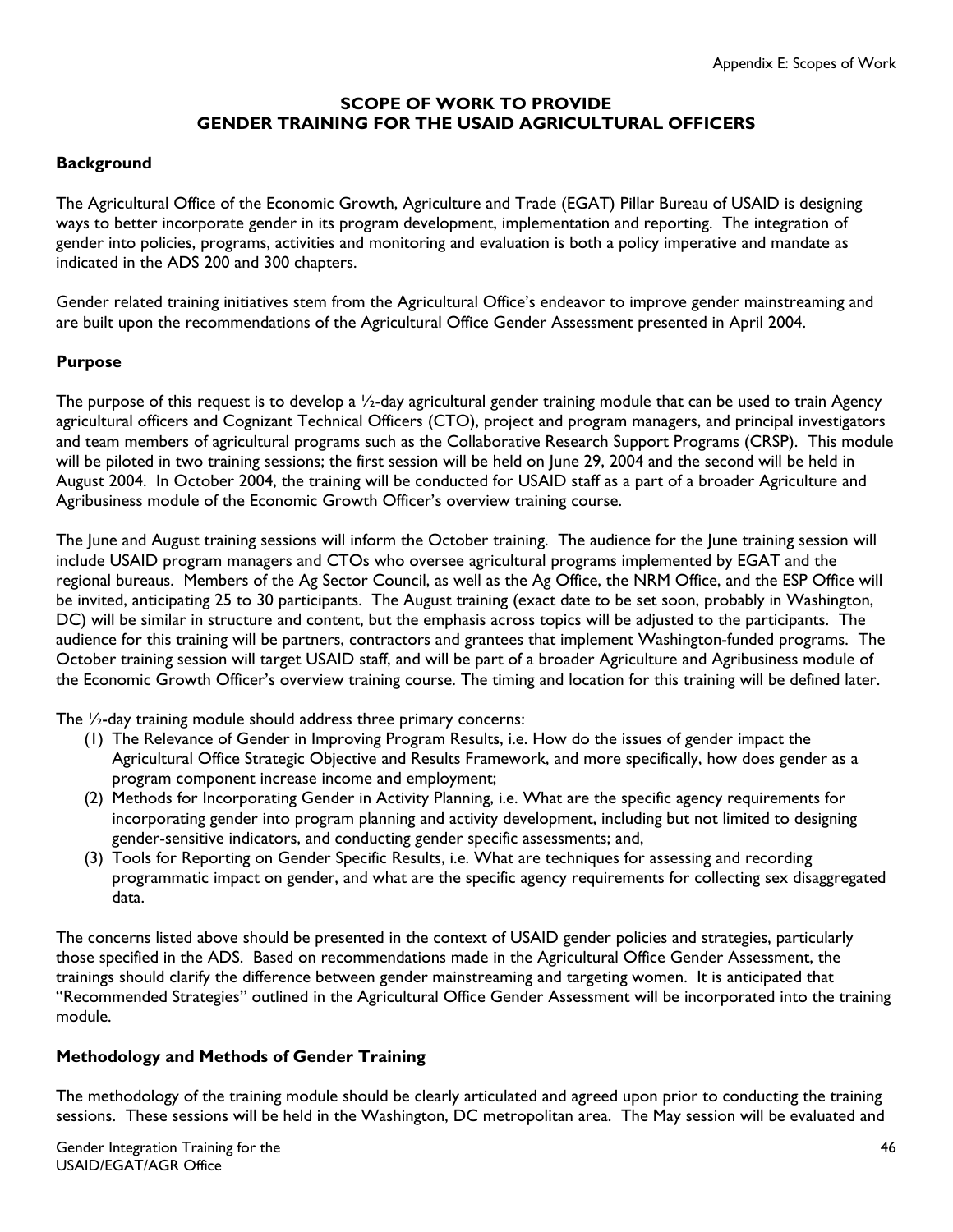modified as necessary for the October session. Although additional training opportunities have not yet been identified, it is envisioned that the results of the two sessions will be a training module for future EGAT/AG gender training sessions.

Training methods might include case studies, presentations, and group work. It is strongly urged that the training include presentations on good examples of gender mainstreaming (please refer to the Global Livestock CRSP example noted in the Agricultural Office Gender Assessment).

### **Deliverables**

- 1. Three tailored gender training sessions for USAID staff and implementing partners;
- 2. Three training session reports (for the June, August, and October training sessions), including outcomes, modifications and potential/perceived effectiveness;
- 3. Summary of evaluations and proposed changes for each training session; and,
- 4. Training module for EGAT/AG office and EGAT/WID.

Deliverables (2) and (3) above should consider and relay information pertinent to the creation of the gender training module for the EGAT/AG Office.

#### **Expected Delivery Schedule**

The initial training session will be held in Washington, DC on June 29, 2004. The second training session will take place in August 2004 (specific date and venue to be determined). The third session will occur in the greater Washington, DC area in October 2004 (specific date and venue to be determined).The training reports and summaries of evaluations as laid out above will be provided within two weeks after each session is held. The final training module will be provided one month after the October session.

#### **Reporting Relationships and Responsibilities**

The point of contact for USAID/W EGAT/AG is Sandra Stajka. Ms. Stajka will serve as the technical advisor and will assist in scheduling/coordinating the training sessions. Susan Thompson from the EGAT/AG office may also be contacted for the June session.

The contractor is responsible for developing the training sessions and the training module, conducting the training sessions, and making appropriate modifications as necessary and in agreement with EGAT/WID and EGAT/AG.